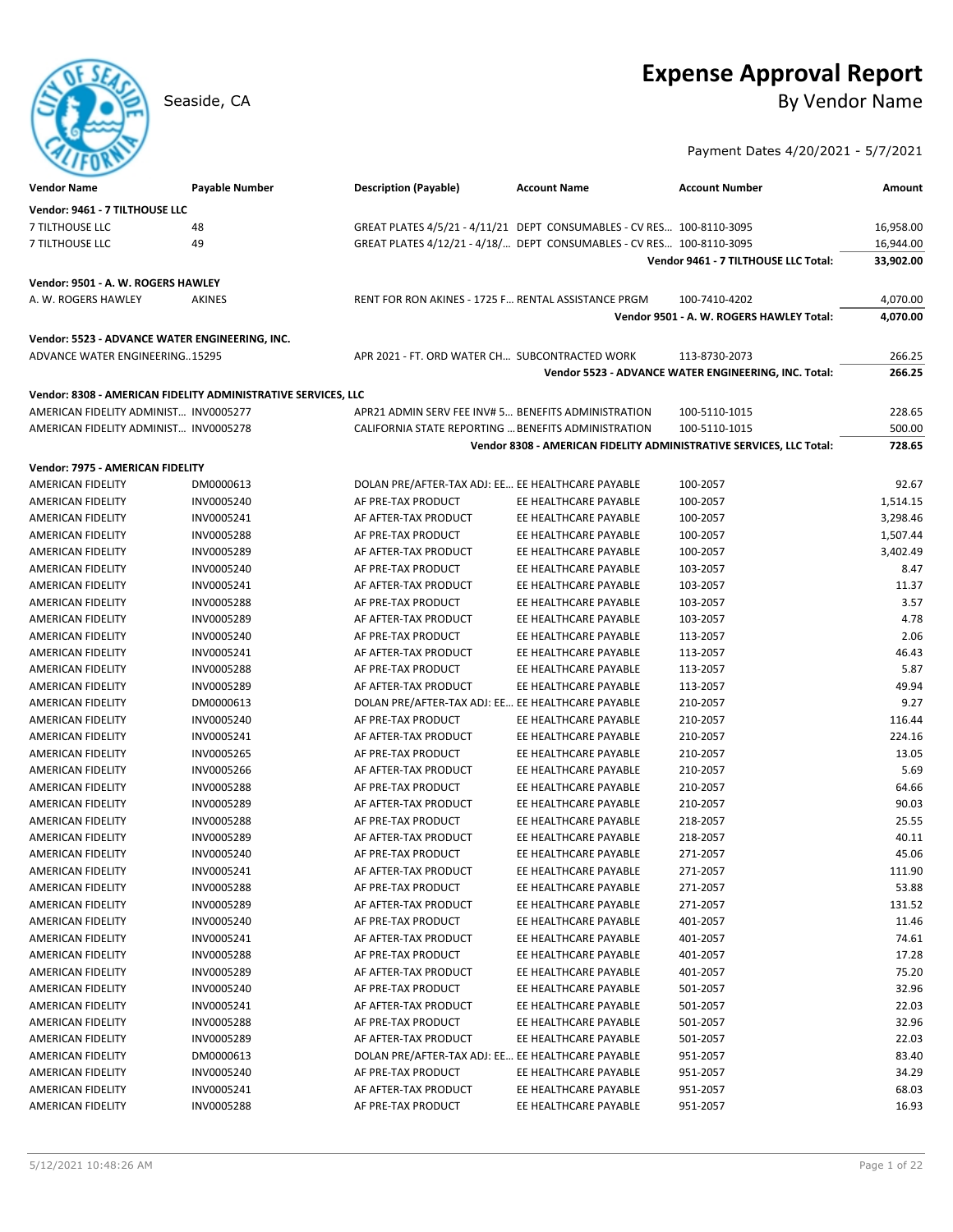| <b>Vendor Name</b>                             | <b>Payable Number</b> | <b>Description (Payable)</b>                                          | <b>Account Name</b>        | <b>Account Number</b>                                | Amount    |
|------------------------------------------------|-----------------------|-----------------------------------------------------------------------|----------------------------|------------------------------------------------------|-----------|
| AMERICAN FIDELITY                              | INV0005289            | AF AFTER-TAX PRODUCT                                                  | EE HEALTHCARE PAYABLE      | 951-2057                                             | 53.24     |
|                                                |                       |                                                                       |                            | Vendor 7975 - AMERICAN FIDELITY Total:               | 11,423.44 |
| Vendor: 7976 - AMERICAN FIDELITY               |                       |                                                                       |                            |                                                      |           |
| AMERICAN FIDELITY                              | DM0000614             | DOLAN FLEX ADJ: EE REIMB CITYEE HEALTHCARE PAYABLE                    |                            | 100-2057                                             | 112.50    |
| AMERICAN FIDELITY                              | INV0005242            | AF FLEX SEC 125                                                       | EE HEALTHCARE PAYABLE      | 100-2057                                             | 1,931.40  |
| AMERICAN FIDELITY                              | INV0005290            | AF FLEX SEC 125                                                       | EE HEALTHCARE PAYABLE      | 100-2057                                             | 1,659.61  |
| <b>AMERICAN FIDELITY</b>                       | INV0005242            | AF FLEX SEC 125                                                       | EE HEALTHCARE PAYABLE      | 113-2057                                             | 43.46     |
| AMERICAN FIDELITY                              | INV0005290            | AF FLEX SEC 125                                                       | EE HEALTHCARE PAYABLE      | 113-2057                                             | 55.62     |
| <b>AMERICAN FIDELITY</b>                       | DM0000614             | DOLAN FLEX ADJ: EE REIMB CITYEE HEALTHCARE PAYABLE                    |                            | 210-2057                                             | 11.25     |
| AMERICAN FIDELITY                              | INV0005242            | AF FLEX SEC 125                                                       | EE HEALTHCARE PAYABLE      | 210-2057                                             | 8.12      |
| AMERICAN FIDELITY                              | INV0005290            | AF FLEX SEC 125                                                       | EE HEALTHCARE PAYABLE      | 210-2057                                             | 7.97      |
| AMERICAN FIDELITY                              | INV0005290            | AF FLEX SEC 125                                                       | EE HEALTHCARE PAYABLE      | 218-2057                                             | 48.71     |
| AMERICAN FIDELITY                              | INV0005242            | AF FLEX SEC 125                                                       | EE HEALTHCARE PAYABLE      | 271-2057                                             | 75.00     |
| AMERICAN FIDELITY                              | INV0005290            | AF FLEX SEC 125                                                       | EE HEALTHCARE PAYABLE      | 271-2057                                             | 75.00     |
| AMERICAN FIDELITY                              | INV0005242            | AF FLEX SEC 125                                                       | EE HEALTHCARE PAYABLE      | 401-2057                                             | 19.86     |
| AMERICAN FIDELITY                              | INV0005290            | AF FLEX SEC 125                                                       | EE HEALTHCARE PAYABLE      | 401-2057                                             | 6.82      |
| AMERICAN FIDELITY                              | INV0005242            | AF FLEX SEC 125                                                       | EE HEALTHCARE PAYABLE      | 501-2057                                             | 50.00     |
| <b>AMERICAN FIDELITY</b>                       | INV0005290            | AF FLEX SEC 125                                                       | EE HEALTHCARE PAYABLE      | 501-2057                                             | 50.00     |
| AMERICAN FIDELITY                              | INV0005242            | AF FLEX SEC 125                                                       | EE HEALTHCARE PAYABLE      | 503-2057                                             | 20.83     |
| AMERICAN FIDELITY                              | INV0005290            | AF FLEX SEC 125                                                       | EE HEALTHCARE PAYABLE      | 503-2057                                             | 20.83     |
| AMERICAN FIDELITY                              | DM0000614             | DOLAN FLEX ADJ: EE REIMB CITYEE HEALTHCARE PAYABLE                    |                            | 951-2057                                             | 101.25    |
|                                                |                       |                                                                       |                            | Vendor 7976 - AMERICAN FIDELITY Total:               | 4,298.23  |
| Vendor: 9458 - ANGELINA'S BAKERY DELI & CAFE   |                       |                                                                       |                            |                                                      |           |
| ANGELINA'S BAKERY DELI & CA 25711              |                       | GREAT PLATES 4/5/21 - 4/10/21 DEPT CONSUMABLES - CV RES 100-8110-3095 |                            |                                                      | 14,416.00 |
| ANGELINA'S BAKERY DELI & CA 25743              |                       | GREAT PLATES 4/12/21 - 4/17/ DEPT CONSUMABLES - CV RES 100-8110-3095  |                            |                                                      | 13,756.00 |
|                                                |                       |                                                                       |                            | Vendor 9458 - ANGELINA'S BAKERY DELI & CAFE Total:   | 28,172.00 |
|                                                |                       |                                                                       |                            |                                                      |           |
| Vendor: 6747 - AT&T MOBILITY                   |                       |                                                                       |                            |                                                      |           |
| <b>AT&amp;T MOBILITY</b>                       | $3/9/21 - 4/8/21$     | ACCT #287021335618 / INV #2 MOBILE COMMUNICATIONS                     |                            | 503-4010-5135                                        | 431.30    |
| <b>AT&amp;T MOBILITY</b>                       | $3/9/21 - 4/8/21$     | ACCT #287256319516 / INV #2 MOBILE COMMUNICATIONS                     |                            | 503-4010-5135                                        | 183.30    |
|                                                |                       |                                                                       |                            | Vendor 6747 - AT&T MOBILITY Total:                   | 614.60    |
| <b>Vendor: 0216 - AT&amp;T</b>                 |                       |                                                                       |                            |                                                      |           |
| AT&T                                           | $3/7/21 - 4/6/21$     | BAN 9391059527; 3/7/2021 - 4 DEPARTMENT CONSUMABLES                   |                            | 100-6110-3095                                        | 216.54    |
| AT&T                                           | 000016305820          | BAN 9391059322; 3/12/2021 -  TELEPHONE                                |                            | 503-4010-5132                                        | 2,838.22  |
|                                                |                       |                                                                       |                            | Vendor 0216 - AT&T Total:                            | 3,054.76  |
| Vendor: 0922 - AUGARTEN LTD.                   |                       |                                                                       |                            |                                                      |           |
| AUGARTEN LTD.                                  | 356592                | SPEEDOMETER CALIBRATION -  OUTSIDE REPAIRS                            |                            | 501-8520-6148                                        | 70.00     |
| AUGARTEN LTD.                                  | 356636                | SPEEDOMETER CALIBRATION -  OUTSIDE REPAIRS                            |                            | 501-8520-6148                                        | 75.00     |
|                                                |                       |                                                                       |                            | Vendor 0922 - AUGARTEN LTD. Total:                   | 145.00    |
| Vendor: 8091 - BADGER METER INC.               |                       |                                                                       |                            |                                                      |           |
| BADGER METER INC.                              | 80070438              | MAR 2021 - ORION CELLULAR  SUBCONTRACTED WORK                         |                            | 401-8620-2073                                        | 714.67    |
|                                                |                       |                                                                       |                            | Vendor 8091 - BADGER METER INC. Total:               | 714.67    |
|                                                |                       |                                                                       |                            |                                                      |           |
| Vendor: 9533 - BAKER MANOCK & JENSEN, PC       |                       |                                                                       |                            |                                                      |           |
| BAKER MANOCK & JENSEN, PC 457678               |                       | MAR 2021 - WATERMASTER G LEGAL SERVICES                               |                            | 670-2120-1022                                        | 2,727.00  |
|                                                |                       |                                                                       |                            | Vendor 9533 - BAKER MANOCK & JENSEN, PC Total:       | 2,727.00  |
| Vendor: 4106 - BAY REPROGRAPHIC & SUPPLY, INC. |                       |                                                                       |                            |                                                      |           |
| BAY REPROGRAPHIC & SUPPLY, 402770              |                       | JAN-FEB 2021 - BAY MPS BASE/ COPIER SERVICES                          |                            | 100-8910-2044                                        | 384.23    |
| BAY REPROGRAPHIC & SUPPLY, 404094              |                       | APR-MAY 2021 - BAY MPS BASE COPIER SERVICES                           |                            | 100-8910-2044                                        | 379.10    |
|                                                |                       |                                                                       |                            | Vendor 4106 - BAY REPROGRAPHIC & SUPPLY, INC. Total: | 763.33    |
| Vendor: 8224 - BLUEPEARL CALIFORNIA, INC.      |                       |                                                                       |                            |                                                      |           |
| BLUEPEARL CALIFORNIA, INC.                     | 120458                | VET CHGS FOR WANDA/WARIN VETERINARY SERVICES                          |                            | 100-6160-2051                                        | 80.00     |
|                                                |                       |                                                                       |                            | Vendor 8224 - BLUEPEARL CALIFORNIA, INC. Total:      | 80.00     |
| Vendor: 0457 - BURTON'S FIRE, INC.             |                       |                                                                       |                            |                                                      |           |
| BURTON'S FIRE, INC.                            | S 52478               | (1) CLUTCH ASSY, Q-SIREN, LAR VEHICLE PARTS                           |                            | 501-8520-6144                                        | 146.74    |
|                                                |                       |                                                                       |                            | Vendor 0457 - BURTON'S FIRE, INC. Total:             | 146.74    |
|                                                |                       |                                                                       |                            |                                                      |           |
| Vendor: 0530 - CA. STATE DISBURSEMENT UNIT     |                       |                                                                       |                            |                                                      |           |
| CA. STATE DISBURSEMENT UNIT INV0005294         |                       | CASE NO.: 0530033626-01                                               | <b>GARNISHMENT PAYABLE</b> | 100-2059                                             | 216.61    |
| CA. STATE DISBURSEMENT UNIT INV0005295         |                       | CASE NO: 200000000125769                                              | <b>GARNISHMENT PAYABLE</b> | 100-2059                                             | 128.35    |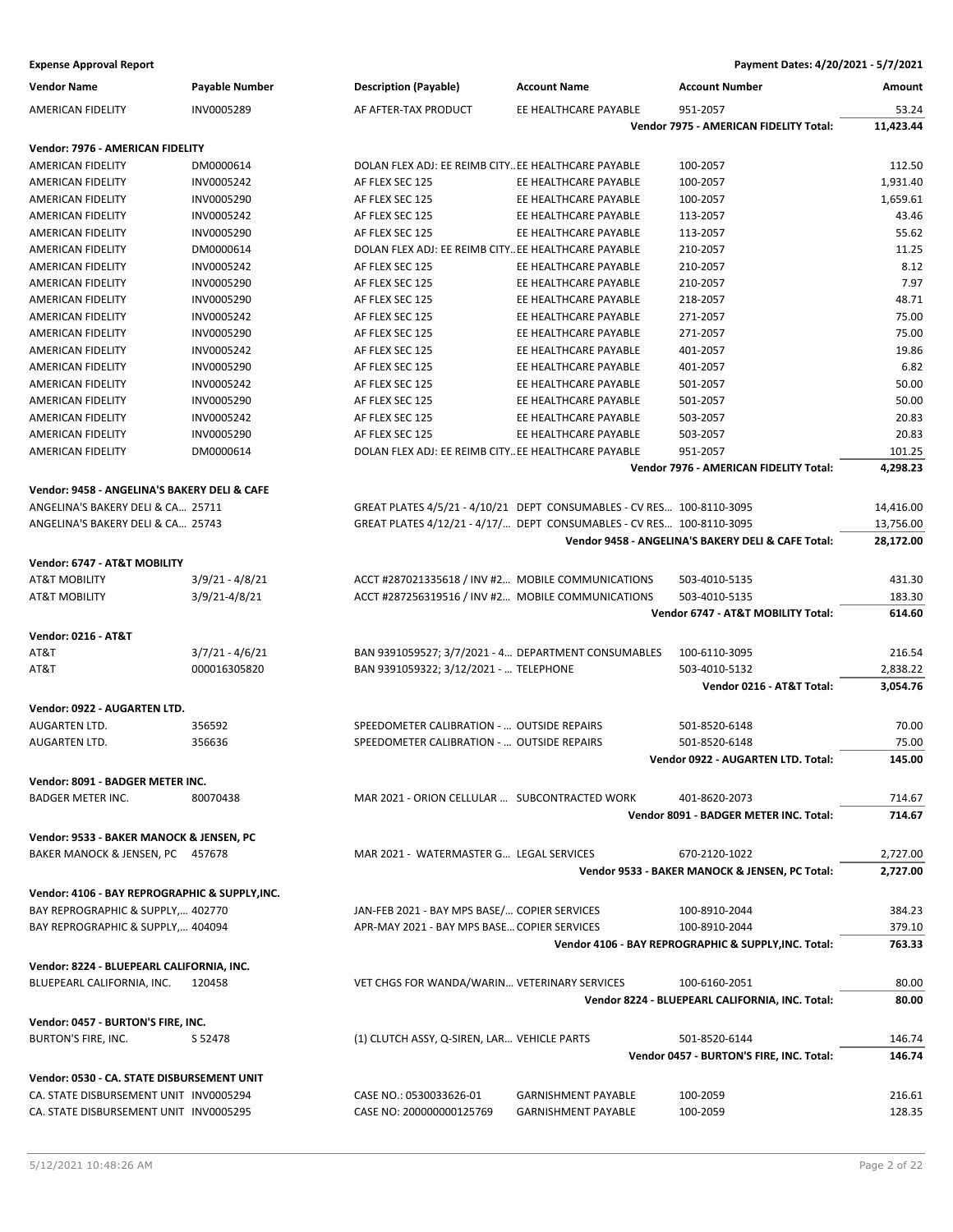| <b>Vendor Name</b>                                      | Payable Number      | <b>Description (Payable)</b>                          | <b>Account Name</b>                                                 | <b>Account Number</b>                                         | Amount   |
|---------------------------------------------------------|---------------------|-------------------------------------------------------|---------------------------------------------------------------------|---------------------------------------------------------------|----------|
| CA. STATE DISBURSEMENT UNIT INV0005296                  |                     | CASE NO.: 200000001549267                             | <b>GARNISHMENT PAYABLE</b>                                          | 100-2059                                                      | 461.53   |
| CA. STATE DISBURSEMENT UNIT INV0005297                  |                     | CASE NO: 200000001987788                              | <b>GARNISHMENT PAYABLE</b>                                          | 100-2059                                                      | 603.69   |
| CA. STATE DISBURSEMENT UNIT INV0005339                  |                     | CASE NO.: 0530033626-01                               | <b>GARNISHMENT PAYABLE</b>                                          | 100-2059                                                      | 230.49   |
| CA. STATE DISBURSEMENT UNIT INV0005340                  |                     | CASE NO: 200000000125769                              | <b>GARNISHMENT PAYABLE</b>                                          | 100-2059                                                      | 128.34   |
| CA. STATE DISBURSEMENT UNIT INV0005341                  |                     | CASE NO.: 200000001549267                             | <b>GARNISHMENT PAYABLE</b>                                          | 100-2059                                                      | 461.53   |
| CA. STATE DISBURSEMENT UNIT INV0005342                  |                     | CASE NO: 200000001987788                              | <b>GARNISHMENT PAYABLE</b>                                          | 100-2059                                                      | 603.69   |
| CA. STATE DISBURSEMENT UNIT INV0005294                  |                     | CASE NO.: 0530033626-01                               | <b>GARNISHMENT PAYABLE</b>                                          | 210-2059                                                      | 240.96   |
| CA. STATE DISBURSEMENT UNIT INV0005339                  |                     | CASE NO.: 0530033626-01                               | <b>GARNISHMENT PAYABLE</b>                                          | 210-2059                                                      | 230.49   |
| CA. STATE DISBURSEMENT UNIT INV0005294                  |                     | CASE NO.: 0530033626-01                               | <b>GARNISHMENT PAYABLE</b>                                          | 271-2059                                                      | 14.93    |
| CA. STATE DISBURSEMENT UNIT INV0005339                  |                     | CASE NO.: 0530033626-01                               | <b>GARNISHMENT PAYABLE</b>                                          | 271-2059                                                      | 11.52    |
| CA. STATE DISBURSEMENT UNIT INV0005295                  |                     | CASE NO: 200000000125769                              | <b>GARNISHMENT PAYABLE</b>                                          | 951-2059                                                      | 14.26    |
| CA. STATE DISBURSEMENT UNIT INV0005340                  |                     | CASE NO: 200000000125769                              | <b>GARNISHMENT PAYABLE</b>                                          | 951-2059                                                      | 14.27    |
|                                                         |                     |                                                       |                                                                     | Vendor 0530 - CA. STATE DISBURSEMENT UNIT Total:              | 3,360.66 |
| Vendor: 0501 - CALIFORNIA-AMERICAN WATER                |                     |                                                       |                                                                     |                                                               |          |
| CALIFORNIA-AMERICAN WATER BAILEY                        |                     | ASSISTANCE FOR ACCT #1015-2 UTILITY ASSISTANCE PRGM   |                                                                     | 100-7410-4201                                                 | 1,073.88 |
| CALIFORNIA-AMERICAN WATER HOLLINGSWORTH                 |                     | ASSISTANCE FOR ACCT #1015-2 UTILITY ASSISTANCE PRGM   |                                                                     | 100-7410-4201                                                 | 849.85   |
| CALIFORNIA-AMERICAN WATER LOPEZ CRUZ                    |                     | ASSISTANCE FOR ACCT #1015-2 UTILITY ASSISTANCE PRGM   |                                                                     | 100-7410-4201                                                 | 963.89   |
| CALIFORNIA-AMERICAN WATER LUCAS                         |                     | ASSISTANCE FOR ACCT #1015-2 UTILITY ASSISTANCE PRGM   |                                                                     | 100-7410-4201                                                 | 1,031.09 |
|                                                         |                     |                                                       |                                                                     | Vendor 0501 - CALIFORNIA-AMERICAN WATER Total:                | 3,918.71 |
| Vendor: 4034 - CDW LLC                                  |                     |                                                       |                                                                     |                                                               |          |
| <b>CDW LLC</b>                                          | B745129             |                                                       | (67) GHE ENDPT, (130) MOVE A COMPUTER SUPPLIES/SOFTWA 503-4010-3102 |                                                               | 1,457.72 |
|                                                         |                     |                                                       |                                                                     | Vendor 4034 - CDW LLC Total:                                  | 1,457.72 |
|                                                         |                     |                                                       |                                                                     |                                                               |          |
| Vendor: 7405 - CENTRAL VALLEY TOXICOLOGY                |                     |                                                       |                                                                     |                                                               |          |
| CENTRAL VALLEY TOXICOLOGY 309263                        |                     | SEASIDE POLICE / CASE #EG210 OTHER EXPENSE            |                                                                     | 100-6110-2078                                                 | 31.00    |
|                                                         |                     |                                                       |                                                                     | Vendor 7405 - CENTRAL VALLEY TOXICOLOGY Total:                | 31.00    |
| Vendor: 9589 - COAST & VALLEY PROPERTIES, INC.          |                     |                                                       |                                                                     |                                                               |          |
| COAST & VALLEY PROPERTIES, I RAMIREZ                    |                     | RENT FOR JULIO RAMIREZ-MAT RENTAL ASSISTANCE PRGM     |                                                                     | 100-7410-4202                                                 | 4,410.00 |
|                                                         |                     |                                                       |                                                                     | Vendor 9589 - COAST & VALLEY PROPERTIES, INC. Total:          | 4,410.00 |
| Vendor: 6553 - COMCAST                                  |                     |                                                       |                                                                     |                                                               |          |
| <b>COMCAST</b>                                          | $4/12/21 - 5/11/21$ | ACCT #8155 10 027 0448891; 4 DATA COMMUNICATION       |                                                                     | 503-4010-5138                                                 | 290.06   |
|                                                         |                     |                                                       |                                                                     | Vendor 6553 - COMCAST Total:                                  | 290.06   |
| Vendor: 9486 - COMPANY NURSE, LLC                       |                     |                                                       |                                                                     |                                                               |          |
| COMPANY NURSE, LLC                                      | CB-1441             | MAR 2021 - (2) TRIAGE INCIDE CONSULTANT - CV RESPONSE |                                                                     | 100-8110-1030                                                 | 88.00    |
|                                                         |                     |                                                       |                                                                     | Vendor 9486 - COMPANY NURSE, LLC Total:                       | 88.00    |
| Vendor: 4052 - COOPERATIVE PERSONNEL SERVICES           |                     |                                                       |                                                                     |                                                               |          |
| COOPERATIVE PERSONNEL SERV120477                        |                     | COURSE - MINIMIZING UNCON TRAINING AND EDUCATION      |                                                                     | 100-2031-1029                                                 | 45.00    |
|                                                         |                     |                                                       |                                                                     | Vendor 4052 - COOPERATIVE PERSONNEL SERVICES Total:           | 45.00    |
|                                                         |                     |                                                       |                                                                     |                                                               |          |
| Vendor: 2279 - COUNTY OF MONTEREY IT DEPT.              |                     |                                                       |                                                                     |                                                               |          |
| COUNTY OF MONTEREY IT DEPT. 2/2021 822                  |                     | FEB 2020 - POLICE DEPT (822)  DEPARTMENT CONSUMABLES  |                                                                     | 100-6110-3095                                                 | 1,242.00 |
| COUNTY OF MONTEREY IT DEPT. 2/2021 822                  |                     | FEB 2020 - POLICE DEPT (822)  RADIO REPAIR            |                                                                     | 100-6120-2052                                                 | 7,644.00 |
|                                                         |                     |                                                       |                                                                     | Vendor 2279 - COUNTY OF MONTEREY IT DEPT. Total:              | 8,886.00 |
| Vendor: 7714 - DAVID K. TODD CONSULTING ENGINEERS, INC. |                     |                                                       |                                                                     |                                                               |          |
| DAVID K. TODD CONSULTING E 74101 321                    |                     | FEB 2021 - GROUNDWATER M CONSULTING COSTS             |                                                                     | 670-2130-1030                                                 | 991.25   |
|                                                         |                     |                                                       |                                                                     | Vendor 7714 - DAVID K. TODD CONSULTING ENGINEERS, INC. Total: | 991.25   |
| Vendor: 9531 - DAVID PETERSON                           |                     |                                                       |                                                                     |                                                               |          |
| DAVID PETERSON                                          | GREEN               | RENT FOR MARISSA & MARVIN  RENTAL ASSISTANCE PRGM     |                                                                     | 100-7410-4202                                                 | 1,300.00 |
|                                                         |                     |                                                       |                                                                     | Vendor 9531 - DAVID PETERSON Total:                           | 1,300.00 |
| Vendor: 6818 - DE LAGE LANDEN                           |                     |                                                       |                                                                     |                                                               |          |
| DE LAGE LANDEN                                          | 72093439            | APR 2021 - LEASE FOR CONTRA COPIER SERVICES           |                                                                     | 100-5110-2044                                                 | 518.35   |
|                                                         |                     |                                                       |                                                                     | Vendor 6818 - DE LAGE LANDEN Total:                           | 518.35   |
| Vendor: 0988 - DEL REY CAR WASH                         |                     |                                                       |                                                                     |                                                               |          |
| DEL REY CAR WASH                                        | 1139                | (1) FULL SVC CAR WASH - PUBLI OTHER EXPENSE           |                                                                     | 501-8510-2078                                                 | 21.00    |
|                                                         |                     |                                                       |                                                                     | Vendor 0988 - DEL REY CAR WASH Total:                         | 21.00    |
|                                                         |                     |                                                       |                                                                     |                                                               |          |
| Vendor: 0898 - DTJ CORP.                                |                     |                                                       |                                                                     |                                                               |          |
| DTJ CORP.                                               | 0000563515          | 440 HARCOURT AVE / RMS 3/2/ DEPARTMENT CONSUMABLES    |                                                                     | 100-8310-3095                                                 | 53.75    |
| DTJ CORP.                                               | 0000564818          | 440 HARCOURT AVE / ENGINEE DEPARTMENT CONSUMABLES     |                                                                     | 100-8310-3095                                                 | 2.50     |
|                                                         |                     |                                                       |                                                                     |                                                               |          |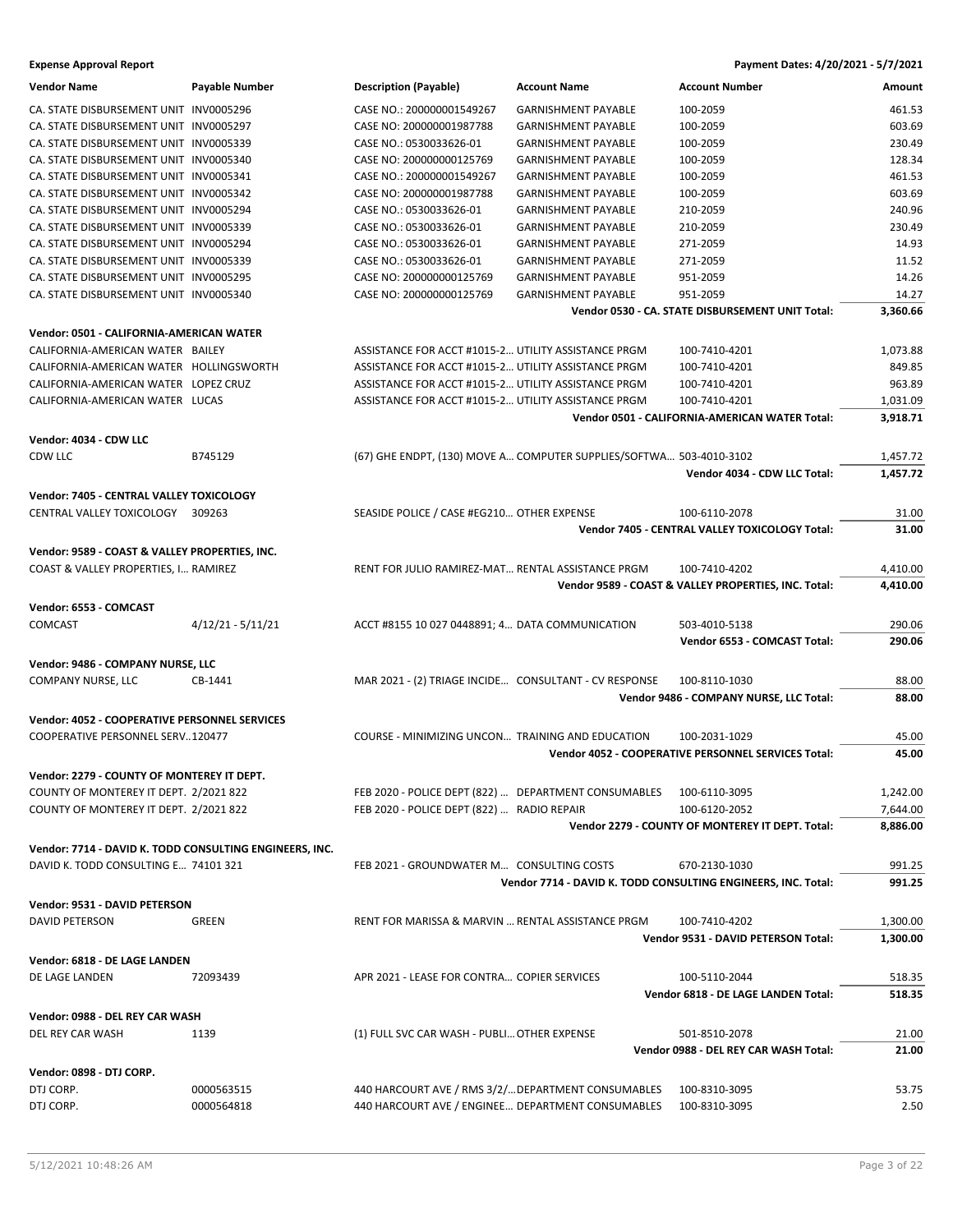| <b>Vendor Name</b>                                    | <b>Payable Number</b> | <b>Description (Payable)</b>                        | <b>Account Name</b>                                                   | <b>Account Number</b>                                       | Amount   |
|-------------------------------------------------------|-----------------------|-----------------------------------------------------|-----------------------------------------------------------------------|-------------------------------------------------------------|----------|
| DTJ CORP.                                             | 0000575632            | REFUND FOR 440 HARCOURT A DEPARTMENT CONSUMABLES    |                                                                       | 100-8310-3095                                               | $-18.00$ |
| DTJ CORP.                                             | 0000575633            | REFUND FOR 440 HARCOURT A DEPARTMENT CONSUMABLES    |                                                                       | 100-8310-3095                                               | $-8.50$  |
| DTJ CORP.                                             | 0000582003            | 440 HARCOURT AVE / ENGINEE DEPARTMENT CONSUMABLES   |                                                                       | 100-8310-3095                                               | 5.00     |
| DTJ CORP.                                             | 0000582004            | 440 HARCOURT AVE / RMS 3/31 DEPARTMENT CONSUMABLES  |                                                                       | 100-8310-3095                                               | 5.00     |
| DTJ CORP.                                             | 0000582005            | 656 BROADWAY AVE 3/31/2021 DEPARTMENT CONSUMABLES   |                                                                       | 100-8310-3095                                               | 5.00     |
|                                                       |                       |                                                     |                                                                       | Vendor 0898 - DTJ CORP. Total:                              | 44.75    |
|                                                       |                       |                                                     |                                                                       |                                                             |          |
| Vendor: 4892 - EDGES ELECTRICAL GROUP                 |                       |                                                     |                                                                       |                                                             |          |
| <b>EDGES ELECTRICAL GROUP</b>                         | S5217830.001          | POMA ELECTRICAL SUPPLIES 3/ DEPARTMENT CONSUMABLES  |                                                                       | 113-8730-3095                                               | 111.24   |
| <b>EDGES ELECTRICAL GROUP</b>                         | S5219872.001          | POMA ELECTRICAL SUPPLIES 3/ DEPARTMENT CONSUMABLES  |                                                                       | 113-8730-3095                                               | 23.06    |
| <b>EDGES ELECTRICAL GROUP</b>                         | S5221235.001          | POMA ELECTRICAL SUPPLIES 3/ DEPARTMENT CONSUMABLES  |                                                                       | 113-8730-3095                                               | 98.21    |
| <b>EDGES ELECTRICAL GROUP</b>                         | S5223895.001          | POMA ELECTRICAL SUPPLIES 4/ DEPARTMENT CONSUMABLES  |                                                                       | 113-8730-3095                                               | 36.71    |
| <b>EDGES ELECTRICAL GROUP</b>                         | S5223978.001          | POMA ELECTRICAL SUPPLIES 4/ DEPARTMENT CONSUMABLES  |                                                                       | 113-8730-3095                                               | 84.77    |
|                                                       |                       |                                                     |                                                                       | Vendor 4892 - EDGES ELECTRICAL GROUP Total:                 | 353.99   |
| Vendor: 8979 - ERROL L. MONTGOMERY & ASSOCIATES, INC. |                       |                                                     |                                                                       |                                                             |          |
| ERROL L. MONTGOMERY & ASS 9150-21-3                   |                       | MAR 2021 - GENERAL HYDROG CONSULTING COSTS          |                                                                       | 670-2130-1030                                               | 4,380.00 |
|                                                       |                       |                                                     |                                                                       | Vendor 8979 - ERROL L. MONTGOMERY & ASSOCIATES, INC. Total: | 4,380.00 |
|                                                       |                       |                                                     |                                                                       |                                                             |          |
| Vendor: 9528 - FARIS NEMRI                            |                       |                                                     |                                                                       |                                                             |          |
| <b>FARIS NEMRI</b>                                    | <b>SANTOS</b>         | RENT FOR MILDRED/MAURICIO RENTAL ASSISTANCE PRGM    |                                                                       | 100-7410-4202                                               | 6,380.00 |
|                                                       |                       |                                                     |                                                                       | Vendor 9528 - FARIS NEMRI Total:                            | 6,380.00 |
| Vendor: 5969 - FASTENAL COMPANY                       |                       |                                                     |                                                                       |                                                             |          |
| <b>FASTENAL COMPANY</b>                               | CASAL136862           | MAR 2021 - VENDING SUPPLIES SUBCONTRACTED WORK      |                                                                       | 100-8420-2073                                               | 349.14   |
|                                                       |                       |                                                     |                                                                       | <b>Vendor 5969 - FASTENAL COMPANY Total:</b>                | 349.14   |
|                                                       |                       |                                                     |                                                                       |                                                             |          |
| Vendor: 1188 - FERGUSON US HOLDINGS, INC.             |                       |                                                     |                                                                       |                                                             |          |
| FERGUSON US HOLDINGS, INC. 9132119                    |                       |                                                     | (1) 2-1/2X2 GALV MI 150# RED  MPWMD LOCAL WATER PROJE 325-8910-9573   |                                                             | 51.11    |
|                                                       |                       |                                                     |                                                                       | Vendor 1188 - FERGUSON US HOLDINGS, INC. Total:             | 51.11    |
| Vendor: 1224 - FIRST ALARM                            |                       |                                                     |                                                                       |                                                             |          |
| <b>FIRST ALARM</b>                                    | 606204                | POLICE DEPT - MONITORING SV ALARM SERVICE           |                                                                       | 100-6130-2070                                               | 132.42   |
| <b>FIRST ALARM</b>                                    | 606204                | POLICE DEPT - MONITORING SV POLICE EQUIPMENT        |                                                                       | 221-6120-8184                                               | 61.80    |
|                                                       |                       |                                                     |                                                                       | Vendor 1224 - FIRST ALARM Total:                            | 194.22   |
|                                                       |                       |                                                     |                                                                       |                                                             |          |
| Vendor: 1268 - FRANCHISE TAX BOARD                    |                       |                                                     |                                                                       |                                                             |          |
| <b>FRANCHISE TAX BOARD</b>                            | <b>INV0005298</b>     | FTB ID: 1111420738                                  | <b>GARNISHMENT PAYABLE</b>                                            | 100-2059                                                    | 9.03     |
| <b>FRANCHISE TAX BOARD</b>                            | <b>INV0005298</b>     | FTB ID: 1111420738                                  | <b>GARNISHMENT PAYABLE</b>                                            | 113-2059                                                    | 40.97    |
|                                                       |                       |                                                     |                                                                       | Vendor 1268 - FRANCHISE TAX BOARD Total:                    | 50.00    |
| Vendor: 9585 - GAPJUMPERS INC.                        |                       |                                                     |                                                                       |                                                             |          |
| <b>GAPJUMPERS INC.</b>                                | GJ-SS2168             | ANALYSIS OF SEASIDE PD HIRIN DEPARTMENT CONSUMABLES |                                                                       | 100-6110-3095                                               | 6,200.00 |
|                                                       |                       |                                                     |                                                                       | Vendor 9585 - GAPJUMPERS INC. Total:                        | 6,200.00 |
| Vendor: 6306 - GAVILAN PEST CONTROL                   |                       |                                                     |                                                                       |                                                             |          |
|                                                       |                       |                                                     |                                                                       |                                                             |          |
| <b>GAVILAN PEST CONTROL</b>                           | 0137913               | 220 COE AVE - GENERAL PEST S PEST CONTROL           |                                                                       | 100-8310-2057                                               | 60.00    |
|                                                       |                       |                                                     |                                                                       | Vendor 6306 - GAVILAN PEST CONTROL Total:                   | 60.00    |
| Vendor: 8525 - GOVERNMENTJOBS.COM, INC.               |                       |                                                     |                                                                       |                                                             |          |
| GOVERNMENTJOBS.COM, INC.                              | INV-19507             |                                                     | INSIGHT SUBSCRPTN 5/1/21-4/ COMPUTER SUPPLIES/SOFTWA 503-4010-3102    |                                                             | 7,138.59 |
|                                                       |                       |                                                     |                                                                       | Vendor 8525 - GOVERNMENTJOBS.COM, INC. Total:               | 7,138.59 |
| Vendor: 1392 - GRANITE ROCK COMPANY                   |                       |                                                     |                                                                       |                                                             |          |
| <b>GRANITE ROCK COMPANY</b>                           | 1295909               | .91 TONS COLD MIX FOR STREE DEPARTMENT CONSUMABLES  |                                                                       | 210-8110-3095                                               | 197.84   |
|                                                       |                       |                                                     |                                                                       | <b>Vendor 1392 - GRANITE ROCK COMPANY Total:</b>            | 197.84   |
|                                                       |                       |                                                     |                                                                       |                                                             |          |
| Vendor: 3154 - GREEN VALLEY LANSCAPE INC.             |                       |                                                     |                                                                       |                                                             |          |
| GREEN VALLEY LANSCAPE INC. 220000060584               |                       | (1) 6" STAPLES (CASE OF 1000)                       | DEPARTMENT CONSUMABLES                                                | 100-8440-3095                                               | 90.00    |
|                                                       |                       |                                                     |                                                                       | Vendor 3154 - GREEN VALLEY LANSCAPE INC. Total:             | 90.00    |
| Vendor: 7763 - GREENWASTE RECOVERY, INC.              |                       |                                                     |                                                                       |                                                             |          |
| GREENWASTE RECOVERY, INC.                             | BAILEY                | ASSISTANCE FOR ACCT #119811 UTILITY ASSISTANCE PRGM |                                                                       | 100-7410-4201                                               | 250.71   |
| GREENWASTE RECOVERY, INC.                             | 0005355389            |                                                     | SITE 194263-0001 - 2699 COL D SUBCONTRACTED WORK - CV R 100-8110-2073 |                                                             | 905.16   |
|                                                       |                       |                                                     |                                                                       | Vendor 7763 - GREENWASTE RECOVERY, INC. Total:              | 1,155.87 |
|                                                       |                       |                                                     |                                                                       |                                                             |          |
| Vendor: 5476 - GUARDIAN                               |                       |                                                     |                                                                       |                                                             |          |
| <b>GUARDIAN</b>                                       | INV0005323            | MAY 2021 ADMIN FEES                                 | <b>DENTAL PAYABLE</b>                                                 | 100-2066                                                    | 2,966.50 |
|                                                       |                       |                                                     |                                                                       | Vendor 5476 - GUARDIAN Total:                               | 2,966.50 |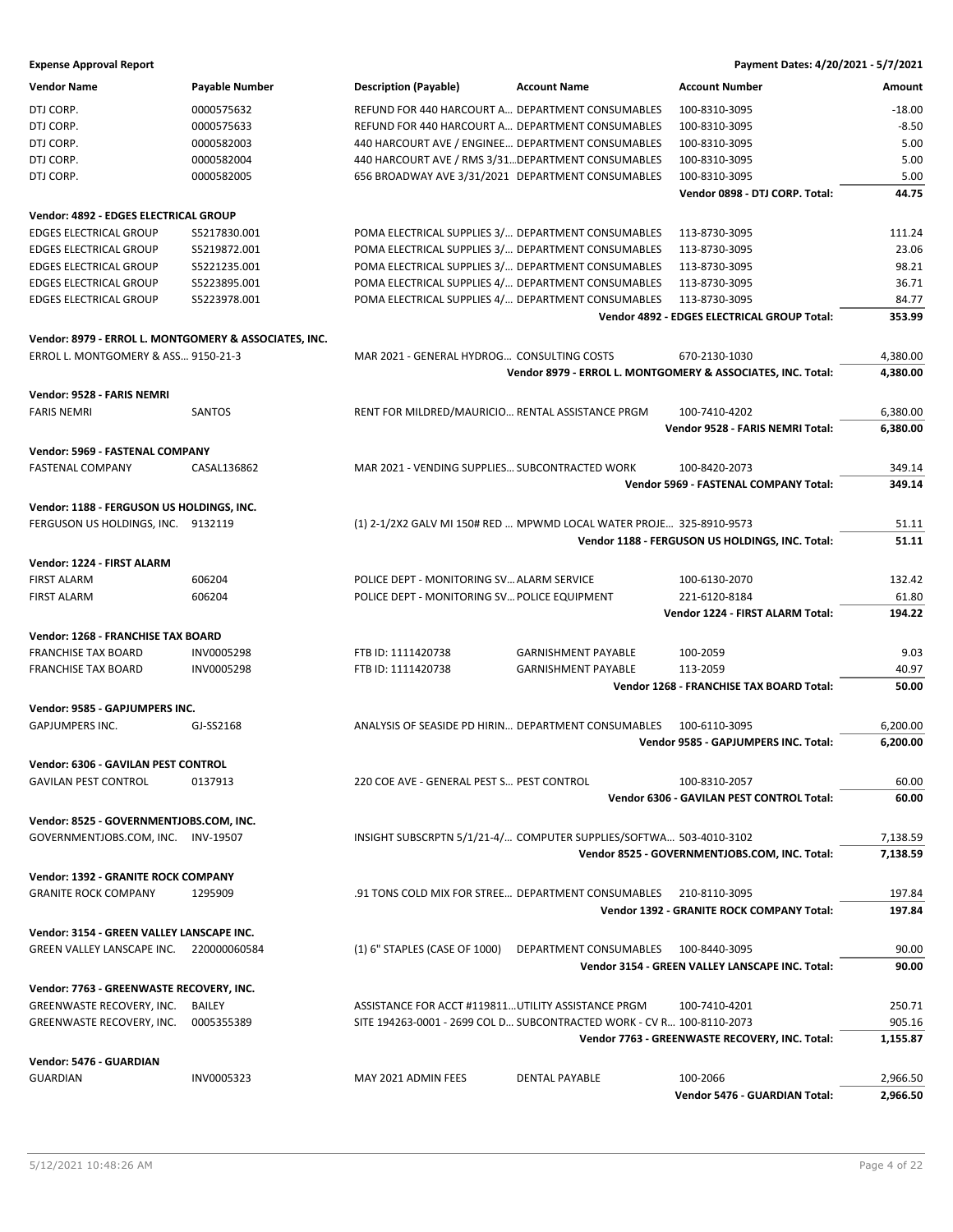| Payment Dates: 4/20/2021 - 5/7/2021<br><b>Expense Approval Report</b>                         |                   |                                                   |                       |                                                             |                |
|-----------------------------------------------------------------------------------------------|-------------------|---------------------------------------------------|-----------------------|-------------------------------------------------------------|----------------|
| <b>Vendor Name</b>                                                                            | Payable Number    | <b>Description (Payable)</b>                      | <b>Account Name</b>   | <b>Account Number</b>                                       | Amount         |
| Vendor: 6372 - GUARDIAN-ALTERNATE FUNDED                                                      |                   |                                                   |                       |                                                             |                |
| GUARDIAN-ALTERNATE FUNDED INV0005356                                                          |                   | APRIL 2021 CLAIMS                                 | <b>DENTAL PAYABLE</b> | 502-2066                                                    | 19,313.17      |
|                                                                                               |                   |                                                   |                       | Vendor 6372 - GUARDIAN-ALTERNATE FUNDED Total:              | 19,313.17      |
| Vendor: 2351 - HICKS & HORNELL                                                                |                   |                                                   |                       |                                                             |                |
| <b>HICKS &amp; HORNELL</b>                                                                    | 1-98969           | (1) LFLT FLAT REPAIR LT - GMC  TIRES              |                       | 501-8520-6147                                               | 24.73          |
| <b>HICKS &amp; HORNELL</b>                                                                    | 1-99342           | (2) GOODYEAR ENDURANCE RSATIRES                   |                       | 501-8520-6147                                               | 1,081.25       |
|                                                                                               |                   |                                                   |                       | Vendor 2351 - HICKS & HORNELL Total:                        | 1,105.98       |
|                                                                                               |                   |                                                   |                       |                                                             |                |
| Vendor: 4838 - HIRERIGHT GIS INTERMEDIATE CORP., INC.<br>HIRERIGHT GIS INTERMEDIATE  P1031068 |                   | MAR 2021 - BACKGROUND SCR SUBCONTRACTED WORK      |                       | 951-8820-2073                                               | 54.70          |
|                                                                                               |                   |                                                   |                       | Vendor 4838 - HIRERIGHT GIS INTERMEDIATE CORP., INC. Total: | 54.70          |
|                                                                                               |                   |                                                   |                       |                                                             |                |
| Vendor: 9588 - HODA CHOOBAK                                                                   |                   |                                                   |                       |                                                             |                |
| <b>HODA CHOOBAK</b>                                                                           | 131440            | REFUND FOR SWIM LESSONS                           | SWIMMING POOL REVENUE | 100-3676<br>Vendor 9588 - HODA CHOOBAK Total:               | 90.00<br>90.00 |
|                                                                                               |                   |                                                   |                       |                                                             |                |
| Vendor: 1569 - HOPE SERVICES                                                                  |                   |                                                   |                       |                                                             |                |
| <b>HOPE SERVICES</b>                                                                          | S171916           | MAR 2021 - SEASIDE MAINTEN SUBCONTRACTED WORK     |                       | 100-8420-2073                                               | 4,296.24       |
|                                                                                               |                   |                                                   |                       | Vendor 1569 - HOPE SERVICES Total:                          | 4,296.24       |
| Vendor: 4920 - ICMA RETIREMENT TRUST-457                                                      |                   |                                                   |                       |                                                             |                |
| <b>ICMA RETIREMENT TRUST-457</b>                                                              | <b>INV0005304</b> | <b>CONTRIBUTIONS</b>                              | DEFERRED COMP PAYABLE | 100-2060                                                    | 198.90         |
| ICMA RETIREMENT TRUST-457                                                                     | INV0005304        | <b>CONTRIBUTIONS</b>                              | DEFERRED COMP PAYABLE | 100-2060                                                    | 742.25         |
| ICMA RETIREMENT TRUST-457                                                                     | INV0005304        | <b>CONTRIBUTIONS</b>                              | DEFERRED COMP PAYABLE | 100-2060                                                    | 757.95         |
| ICMA RETIREMENT TRUST-457                                                                     | INV0005304        | <b>CONTRIBUTIONS</b>                              | DEFERRED COMP PAYABLE | 100-2060                                                    | 763.81         |
| ICMA RETIREMENT TRUST-457                                                                     | INV0005304        | <b>CONTRIBUTIONS</b>                              | DEFERRED COMP PAYABLE | 100-2060                                                    | 160.54         |
| ICMA RETIREMENT TRUST-457                                                                     | <b>INV0005304</b> | <b>CONTRIBUTIONS</b>                              | DEFERRED COMP PAYABLE | 100-2060                                                    | 230.78         |
| ICMA RETIREMENT TRUST-457                                                                     | INV0005304        | <b>CONTRIBUTIONS</b>                              | DEFERRED COMP PAYABLE | 100-2060                                                    | 4,304.65       |
| ICMA RETIREMENT TRUST-457                                                                     | INV0005304        | <b>CONTRIBUTIONS</b>                              | DEFERRED COMP PAYABLE | 100-2060                                                    | 6,807.85       |
| ICMA RETIREMENT TRUST-457                                                                     | INV0005304        | <b>CONTRIBUTIONS</b>                              | DEFERRED COMP PAYABLE | 100-2060                                                    | 468.56         |
| ICMA RETIREMENT TRUST-457                                                                     | <b>INV0005304</b> | <b>CONTRIBUTIONS</b>                              | DEFERRED COMP PAYABLE | 100-2060                                                    | 11,607.71      |
| ICMA RETIREMENT TRUST-457                                                                     | INV0005304        | <b>CONTRIBUTIONS</b>                              | DEFERRED COMP PAYABLE | 100-2060                                                    | 354.47         |
| ICMA RETIREMENT TRUST-457                                                                     | INV0005304        | <b>CONTRIBUTIONS</b>                              | DEFERRED COMP PAYABLE | 100-2060                                                    | 109.36         |
| ICMA RETIREMENT TRUST-457                                                                     | INV0005304        | <b>CONTRIBUTIONS</b>                              | DEFERRED COMP PAYABLE | 100-2060                                                    | 343.74         |
| ICMA RETIREMENT TRUST-457                                                                     | INV0005313        | MILTON 4/22/21 CONTRIBUTION DEFERRED COMP PAYABLE |                       | 100-2060                                                    | 875.33         |
| ICMA RETIREMENT TRUST-457                                                                     | INV0005349        | <b>CONTRIBUTIONS</b>                              | DEFERRED COMP PAYABLE | 100-2060                                                    | 343.74         |
| ICMA RETIREMENT TRUST-457                                                                     | INV0005349        | <b>CONTRIBUTIONS</b>                              | DEFERRED COMP PAYABLE | 100-2060                                                    | 265.53         |
| ICMA RETIREMENT TRUST-457                                                                     | INV0005349        | <b>CONTRIBUTIONS</b>                              | DEFERRED COMP PAYABLE | 100-2060                                                    | 211.04         |
| ICMA RETIREMENT TRUST-457                                                                     | INV0005349        | <b>CONTRIBUTIONS</b>                              | DEFERRED COMP PAYABLE | 100-2060                                                    | 198.90         |
| ICMA RETIREMENT TRUST-457                                                                     | INV0005349        | <b>CONTRIBUTIONS</b>                              | DEFERRED COMP PAYABLE | 100-2060                                                    | 351.15         |
| ICMA RETIREMENT TRUST-457                                                                     | INV0005349        | <b>CONTRIBUTIONS</b>                              | DEFERRED COMP PAYABLE | 100-2060                                                    | 468.56         |
| ICMA RETIREMENT TRUST-457                                                                     | INV0005349        | <b>CONTRIBUTIONS</b>                              | DEFERRED COMP PAYABLE | 100-2060                                                    | 109.36         |
| ICMA RETIREMENT TRUST-457                                                                     | INV0005349        | <b>CONTRIBUTIONS</b>                              | DEFERRED COMP PAYABLE | 100-2060                                                    | 12,992.70      |
| ICMA RETIREMENT TRUST-457                                                                     | INV0005349        | <b>CONTRIBUTIONS</b>                              | DEFERRED COMP PAYABLE | 100-2060                                                    | 6,789.64       |
| ICMA RETIREMENT TRUST-457                                                                     | INV0005349        | <b>CONTRIBUTIONS</b>                              | DEFERRED COMP PAYABLE | 100-2060                                                    | 4,982.33       |
| ICMA RETIREMENT TRUST-457                                                                     | INV0005349        | <b>CONTRIBUTIONS</b>                              | DEFERRED COMP PAYABLE | 100-2060                                                    | 757.95         |
| ICMA RETIREMENT TRUST-457                                                                     | INV0005349        | <b>CONTRIBUTIONS</b>                              | DEFERRED COMP PAYABLE | 100-2060                                                    | 870.42         |
| ICMA RETIREMENT TRUST-457                                                                     | INV0005349        | <b>CONTRIBUTIONS</b>                              | DEFERRED COMP PAYABLE | 100-2060                                                    | 763.81         |
| <b>ICMA RETIREMENT TRUST-457</b>                                                              | INV0005304        | <b>CONTRIBUTIONS</b>                              | DEFERRED COMP PAYABLE | 103-2060                                                    | 11.41          |
| ICMA RETIREMENT TRUST-457                                                                     | INV0005349        | <b>CONTRIBUTIONS</b>                              | DEFERRED COMP PAYABLE | 103-2060                                                    | 56.05          |
| ICMA RETIREMENT TRUST-457                                                                     | INV0005304        | <b>CONTRIBUTIONS</b>                              | DEFERRED COMP PAYABLE | 113-2060                                                    | 76.01          |
| ICMA RETIREMENT TRUST-457                                                                     | INV0005304        | <b>CONTRIBUTIONS</b>                              | DEFERRED COMP PAYABLE | 113-2060                                                    | 297.34         |
| ICMA RETIREMENT TRUST-457                                                                     | INV0005304        | <b>CONTRIBUTIONS</b>                              | DEFERRED COMP PAYABLE | 113-2060                                                    | 35.23          |
| ICMA RETIREMENT TRUST-457                                                                     | INV0005349        | <b>CONTRIBUTIONS</b>                              | DEFERRED COMP PAYABLE | 113-2060                                                    | 3.74           |
| ICMA RETIREMENT TRUST-457                                                                     | INV0005349        | <b>CONTRIBUTIONS</b>                              | DEFERRED COMP PAYABLE | 113-2060                                                    | 298.98         |
| ICMA RETIREMENT TRUST-457                                                                     | INV0005349        | <b>CONTRIBUTIONS</b>                              | DEFERRED COMP PAYABLE | 113-2060                                                    | 35.23          |
| ICMA RETIREMENT TRUST-457                                                                     | INV0005349        | <b>CONTRIBUTIONS</b>                              | DEFERRED COMP PAYABLE | 113-2060                                                    | 66.00          |
| ICMA RETIREMENT TRUST-457                                                                     | INV0005304        | <b>CONTRIBUTIONS</b>                              | DEFERRED COMP PAYABLE | 200-2060                                                    | 220.00         |
| ICMA RETIREMENT TRUST-457                                                                     | INV0005349        | <b>CONTRIBUTIONS</b>                              | DEFERRED COMP PAYABLE | 200-2060                                                    | 203.49         |
| ICMA RETIREMENT TRUST-457                                                                     | INV0005270        | 4/08/2021 CONTRIBUTION: OG DEFERRED COMP PAYABLE  |                       | 210-2060                                                    | 150.00         |
| ICMA RETIREMENT TRUST-457                                                                     | INV0005304        | <b>CONTRIBUTIONS</b>                              | DEFERRED COMP PAYABLE | 210-2060                                                    | 70.45          |
| ICMA RETIREMENT TRUST-457                                                                     | INV0005304        | <b>CONTRIBUTIONS</b>                              | DEFERRED COMP PAYABLE | 210-2060                                                    | 16.79          |
| ICMA RETIREMENT TRUST-457                                                                     | INV0005304        | <b>CONTRIBUTIONS</b>                              | DEFERRED COMP PAYABLE | 210-2060                                                    | 466.68         |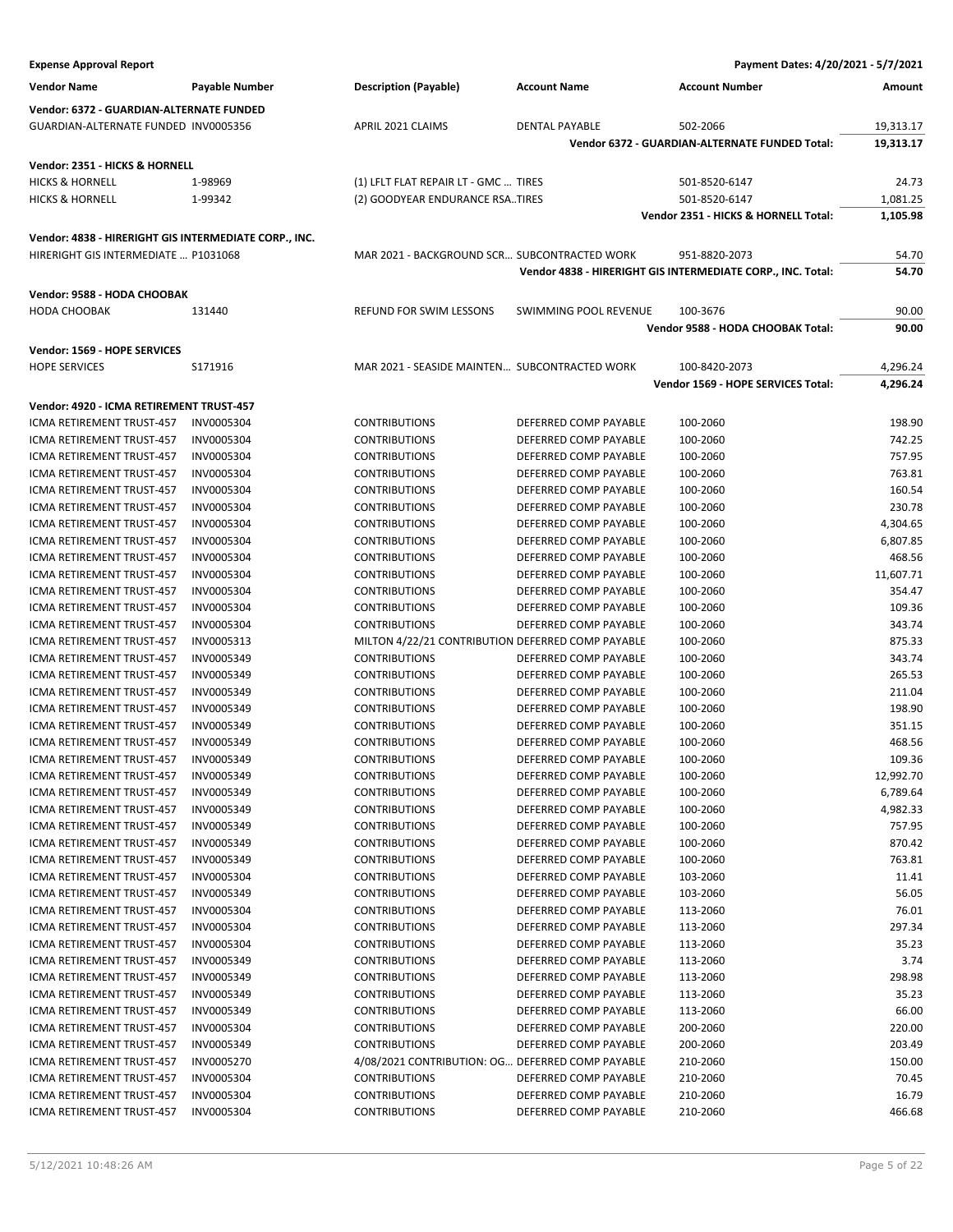| <b>Expense Approval Report</b> | Payment Dates: 4/20/2021 - 5/7/2021 |
|--------------------------------|-------------------------------------|
|                                |                                     |

| <b>Vendor Name</b>                                     | <b>Payable Number</b>    | <b>Description (Payable)</b>                         | <b>Account Name</b>                            | <b>Account Number</b>                            | Amount            |
|--------------------------------------------------------|--------------------------|------------------------------------------------------|------------------------------------------------|--------------------------------------------------|-------------------|
| <b>ICMA RETIREMENT TRUST-457</b>                       | INV0005304               | <b>CONTRIBUTIONS</b>                                 | DEFERRED COMP PAYABLE                          | 210-2060                                         | 137.00            |
| ICMA RETIREMENT TRUST-457                              | INV0005349               | <b>CONTRIBUTIONS</b>                                 | DEFERRED COMP PAYABLE                          | 210-2060                                         | 350.28            |
| ICMA RETIREMENT TRUST-457                              | INV0005349               | <b>CONTRIBUTIONS</b>                                 | DEFERRED COMP PAYABLE                          | 210-2060                                         | 151.52            |
| ICMA RETIREMENT TRUST-457                              | INV0005349               | <b>CONTRIBUTIONS</b>                                 | DEFERRED COMP PAYABLE                          | 210-2060                                         | 16.79             |
| ICMA RETIREMENT TRUST-457                              | INV0005349               | <b>CONTRIBUTIONS</b>                                 | DEFERRED COMP PAYABLE                          | 210-2060                                         | 3.32              |
| ICMA RETIREMENT TRUST-457                              | INV0005349               | <b>CONTRIBUTIONS</b>                                 | DEFERRED COMP PAYABLE                          | 210-2060                                         | 70.46             |
| ICMA RETIREMENT TRUST-457                              | INV0005304               | <b>CONTRIBUTIONS</b>                                 | DEFERRED COMP PAYABLE                          | 218-2060                                         | 179.61            |
| ICMA RETIREMENT TRUST-457                              | INV0005304               | <b>CONTRIBUTIONS</b>                                 | DEFERRED COMP PAYABLE                          | 218-2060                                         | 50.50             |
| ICMA RETIREMENT TRUST-457                              | INV0005304               | <b>CONTRIBUTIONS</b>                                 | DEFERRED COMP PAYABLE                          | 218-2060                                         | 31.76             |
| ICMA RETIREMENT TRUST-457                              | INV0005304               | <b>CONTRIBUTIONS</b>                                 | DEFERRED COMP PAYABLE                          | 218-2060                                         | 34.75             |
| ICMA RETIREMENT TRUST-457                              | INV0005304               | <b>CONTRIBUTIONS</b>                                 | DEFERRED COMP PAYABLE                          | 218-2060                                         | 84.43             |
| ICMA RETIREMENT TRUST-457                              | INV0005304               | <b>CONTRIBUTIONS</b>                                 | DEFERRED COMP PAYABLE                          | 246-2060                                         | 383.33            |
| ICMA RETIREMENT TRUST-457                              | INV0005349               | <b>CONTRIBUTIONS</b>                                 | DEFERRED COMP PAYABLE                          | 246-2060                                         | 383.33            |
| ICMA RETIREMENT TRUST-457                              | INV0005304               | <b>CONTRIBUTIONS</b>                                 | DEFERRED COMP PAYABLE                          | 271-2060                                         | 35.23             |
| ICMA RETIREMENT TRUST-457                              | INV0005304               | <b>CONTRIBUTIONS</b>                                 | DEFERRED COMP PAYABLE                          | 271-2060                                         | 150.46            |
| ICMA RETIREMENT TRUST-457                              | INV0005304               | <b>CONTRIBUTIONS</b>                                 | DEFERRED COMP PAYABLE                          | 271-2060                                         | 193.01            |
| ICMA RETIREMENT TRUST-457                              | INV0005304               | <b>CONTRIBUTIONS</b>                                 | DEFERRED COMP PAYABLE                          | 271-2060                                         | 61.54             |
| ICMA RETIREMENT TRUST-457                              | INV0005349               | <b>CONTRIBUTIONS</b>                                 | DEFERRED COMP PAYABLE                          | 271-2060                                         | 186.14            |
| ICMA RETIREMENT TRUST-457                              | INV0005349               | <b>CONTRIBUTIONS</b>                                 | DEFERRED COMP PAYABLE                          | 271-2060                                         | 127.28            |
| ICMA RETIREMENT TRUST-457                              | INV0005349               |                                                      | DEFERRED COMP PAYABLE                          | 271-2060                                         | 35.23             |
| ICMA RETIREMENT TRUST-457                              | INV0005349               | <b>CONTRIBUTIONS</b><br><b>CONTRIBUTIONS</b>         | DEFERRED COMP PAYABLE                          | 271-2060                                         | 52.60             |
|                                                        |                          |                                                      |                                                |                                                  | 80.65             |
| ICMA RETIREMENT TRUST-457                              | INV0005304               | <b>CONTRIBUTIONS</b>                                 | DEFERRED COMP PAYABLE                          | 401-2060                                         | 53.23             |
| ICMA RETIREMENT TRUST-457                              | INV0005304               | <b>CONTRIBUTIONS</b>                                 | DEFERRED COMP PAYABLE                          | 401-2060                                         |                   |
| ICMA RETIREMENT TRUST-457                              | INV0005304               | <b>CONTRIBUTIONS</b>                                 | DEFERRED COMP PAYABLE                          | 401-2060                                         | 393.61            |
| ICMA RETIREMENT TRUST-457                              | INV0005304               | <b>CONTRIBUTIONS</b>                                 | DEFERRED COMP PAYABLE                          | 401-2060                                         | 17.62             |
| ICMA RETIREMENT TRUST-457                              | INV0005349               | <b>CONTRIBUTIONS</b>                                 | DEFERRED COMP PAYABLE                          | 401-2060                                         | 80.65             |
| ICMA RETIREMENT TRUST-457                              | INV0005349               | <b>CONTRIBUTIONS</b>                                 | DEFERRED COMP PAYABLE                          | 401-2060                                         | 33.07             |
| ICMA RETIREMENT TRUST-457                              | INV0005349               | <b>CONTRIBUTIONS</b>                                 | DEFERRED COMP PAYABLE                          | 401-2060                                         | 17.61             |
| ICMA RETIREMENT TRUST-457                              | INV0005349               | <b>CONTRIBUTIONS</b>                                 | DEFERRED COMP PAYABLE                          | 401-2060                                         | 412.21            |
| ICMA RETIREMENT TRUST-457                              | INV0005304               | <b>CONTRIBUTIONS</b>                                 | DEFERRED COMP PAYABLE                          | 501-2060                                         | 35.23             |
| ICMA RETIREMENT TRUST-457                              | INV0005304               | <b>CONTRIBUTIONS</b>                                 | DEFERRED COMP PAYABLE                          | 501-2060                                         | 225.64            |
| ICMA RETIREMENT TRUST-457                              | INV0005304               | <b>CONTRIBUTIONS</b>                                 | DEFERRED COMP PAYABLE                          | 501-2060                                         | 66.01             |
| ICMA RETIREMENT TRUST-457                              | INV0005349               | <b>CONTRIBUTIONS</b>                                 | DEFERRED COMP PAYABLE                          | 501-2060                                         | 225.64            |
| ICMA RETIREMENT TRUST-457                              | INV0005349               | <b>CONTRIBUTIONS</b>                                 | DEFERRED COMP PAYABLE                          | 501-2060                                         | 66.00             |
| ICMA RETIREMENT TRUST-457                              | INV0005349               | <b>CONTRIBUTIONS</b>                                 | DEFERRED COMP PAYABLE                          | 501-2060                                         | 35.23             |
| ICMA RETIREMENT TRUST-457                              | INV0005304               | <b>CONTRIBUTIONS</b>                                 | DEFERRED COMP PAYABLE                          | 503-2060                                         | 912.50            |
| ICMA RETIREMENT TRUST-457                              | INV0005304               | <b>CONTRIBUTIONS</b>                                 | DEFERRED COMP PAYABLE                          | 503-2060                                         | 787.07            |
| ICMA RETIREMENT TRUST-457                              | INV0005349               | <b>CONTRIBUTIONS</b>                                 | DEFERRED COMP PAYABLE                          | 503-2060                                         | 912.50            |
| <b>ICMA RETIREMENT TRUST-457</b>                       | INV0005349               | <b>CONTRIBUTIONS</b>                                 | DEFERRED COMP PAYABLE                          | 503-2060                                         | 787.07            |
| ICMA RETIREMENT TRUST-457                              | INV0005304               | <b>CONTRIBUTIONS</b>                                 | DEFERRED COMP PAYABLE                          | 951-2060                                         | 314.97            |
| ICMA RETIREMENT TRUST-457                              | INV0005304               | <b>CONTRIBUTIONS</b>                                 | DEFERRED COMP PAYABLE                          | 951-2060                                         | 342.96            |
| ICMA RETIREMENT TRUST-457                              | INV0005304               | <b>CONTRIBUTIONS</b>                                 | DEFERRED COMP PAYABLE                          | 951-2060                                         | 35.21             |
| ICMA RETIREMENT TRUST-457                              | INV0005349               | <b>CONTRIBUTIONS</b>                                 | DEFERRED COMP PAYABLE                          | 951-2060                                         | 421.23            |
| ICMA RETIREMENT TRUST-457                              | INV0005349               | <b>CONTRIBUTIONS</b>                                 | DEFERRED COMP PAYABLE                          | 951-2060                                         | 5.20              |
| ICMA RETIREMENT TRUST-457                              | INV0005349               | <b>CONTRIBUTIONS</b>                                 | DEFERRED COMP PAYABLE                          | 951-2060                                         | 35.21             |
| ICMA RETIREMENT TRUST-457                              | INV0005349               | <b>CONTRIBUTIONS</b>                                 | DEFERRED COMP PAYABLE                          | 951-2060                                         | 344.94            |
| ICMA RETIREMENT TRUST-457                              | INV0005304               | <b>CONTRIBUTIONS</b>                                 | DEFERRED COMP PAYABLE                          | 953-2060                                         | 12.19             |
| ICMA RETIREMENT TRUST-457                              | INV0005349               | <b>CONTRIBUTIONS</b>                                 | DEFERRED COMP PAYABLE                          | 953-2060                                         | 10.67             |
|                                                        |                          |                                                      |                                                | Vendor 4920 - ICMA RETIREMENT TRUST-457 Total:   | 68,221.12         |
| Vendor: 7173 - Iconix Waterworks (US) Inc.             |                          |                                                      |                                                |                                                  |                   |
| Iconix Waterworks (US) Inc.                            | U2116016070              | MISC SUPPLIES FOR WATER DE DEPARTMENT CONSUMABLES    |                                                | 401-8620-3095                                    | 38.04             |
| Iconix Waterworks (US) Inc.                            | U2116016071              | MISC SUPPLIES FOR 4" SPL REPA DEPARTMENT CONSUMABLES |                                                | 401-8620-3095                                    | 306.13            |
|                                                        |                          |                                                      |                                                | Vendor 7173 - Iconix Waterworks (US) Inc. Total: | 344.17            |
| Vendor: 5266 - INTL ASSOC OF FIREFIGHTER               |                          |                                                      |                                                |                                                  |                   |
| INTL ASSOC OF FIREFIGHTER                              | INV0005233               | DUES                                                 | MISC PAYROLL PAYABLES                          | 100-2062                                         | 1,200.00          |
| INTL ASSOC OF FIREFIGHTER<br>INTL ASSOC OF FIREFIGHTER | INV0005281<br>INV0005281 | <b>DUES</b>                                          | MISC PAYROLL PAYABLES<br>MISC PAYROLL PAYABLES | 100-2062<br>218-2062                             | 1,136.01          |
|                                                        |                          | <b>DUES</b>                                          |                                                | Vendor 5266 - INTL ASSOC OF FIREFIGHTER Total:   | 63.99<br>2,400.00 |
|                                                        |                          |                                                      |                                                |                                                  |                   |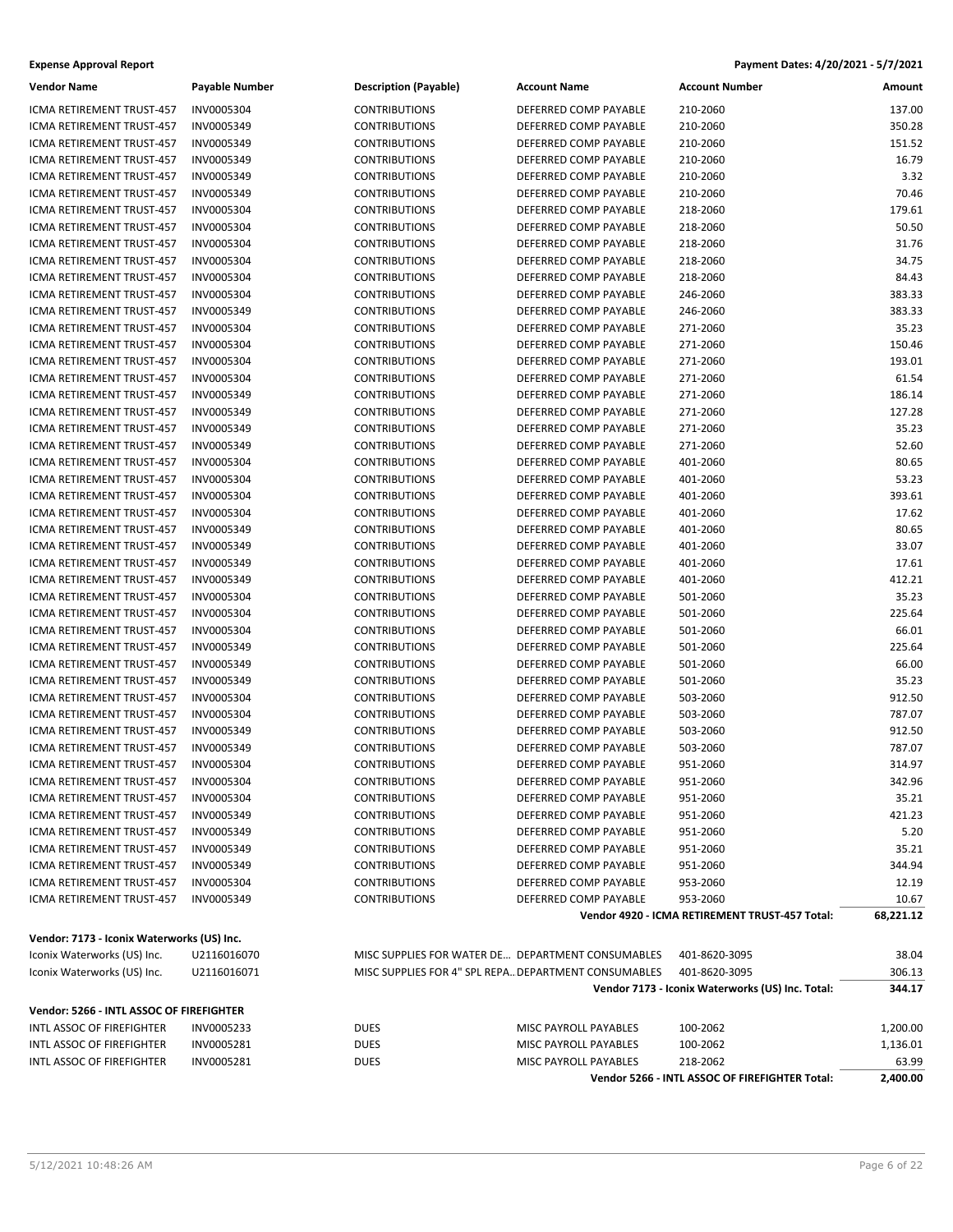| <b>Vendor Name</b>                               | Payable Number   | <b>Description (Payable)</b>                          | <b>Account Name</b>                                                   | <b>Account Number</b>                                  | Amount    |
|--------------------------------------------------|------------------|-------------------------------------------------------|-----------------------------------------------------------------------|--------------------------------------------------------|-----------|
| Vendor: 8332 - IVY SIMPSON                       |                  |                                                       |                                                                       |                                                        |           |
| <b>IVY SIMPSON</b>                               | 1411             | APR 2021 - WEEKLY PLANT SVC - SUBCONTRACTED WORK      |                                                                       | 100-8310-2073                                          | 216.00    |
|                                                  |                  |                                                       |                                                                       | Vendor 8332 - IVY SIMPSON Total:                       | 216.00    |
|                                                  |                  |                                                       |                                                                       |                                                        |           |
| Vendor: 8022 - JEFF K. BILLS                     |                  |                                                       |                                                                       |                                                        |           |
| JEFF K. BILLS                                    | 694521           |                                                       | (3) LEADERSHIP ASSESSMENTS  BACKGROUND INVESTIGATION 100-6110-1027    |                                                        | 4,500.00  |
|                                                  |                  |                                                       |                                                                       | Vendor 8022 - JEFF K. BILLS Total:                     | 4,500.00  |
| Vendor: 1798 - KELLY-MOORE PAINT COMPANY         |                  |                                                       |                                                                       |                                                        |           |
| KELLY-MOORE PAINT COMPANY 802-00000776076        |                  |                                                       | (3) RUST 249100 GLS MGRN PT DEPARTMENT CONSUMABLES 100-8420-3095      |                                                        | 16.19     |
|                                                  |                  |                                                       |                                                                       | Vendor 1798 - KELLY-MOORE PAINT COMPANY Total:         | 16.19     |
| Vendor: 9240 - KOVATCH MOBILE EQUIPMENT CORP.    |                  |                                                       |                                                                       |                                                        |           |
| KOVATCH MOBILE EQUIPMENT ca 555419               |                  | (1) VALVE RELIEF MOD 40 ELKH VEHICLE PARTS            |                                                                       | 501-8520-6144                                          | 612.21    |
|                                                  |                  |                                                       |                                                                       | Vendor 9240 - KOVATCH MOBILE EQUIPMENT CORP. Total:    | 612.21    |
|                                                  |                  |                                                       |                                                                       |                                                        |           |
| Vendor: 0912 - L.N. CURTIS & SONS                |                  |                                                       |                                                                       |                                                        |           |
| L.N. CURTIS & SONS                               | <b>INV479287</b> | (1) 5" ALUMINUM STORZ LOCK  DEPARTMENT CONSUMABLES    |                                                                       | 100-6640-3095                                          | 87.23     |
|                                                  |                  |                                                       |                                                                       | Vendor 0912 - L.N. CURTIS & SONS Total:                | 87.23     |
| Vendor: 4560 - LAUREL CONTE                      |                  |                                                       |                                                                       |                                                        |           |
| LAUREL CONTE                                     | 84509            | FUEL DELIVERY TO RANGE 32 /  SUBCONTRACTED WORK       |                                                                       | 113-8730-2073                                          | 1,217.58  |
| LAUREL CONTE                                     | 84510            | FUEL DELIVERY TO RANGE 32 /  SUBCONTRACTED WORK       |                                                                       | 113-8730-2073                                          | 973.32    |
| LAUREL CONTE                                     | 84511            | FUEL DELIVERY TO RANGE 32 /  SUBCONTRACTED WORK       |                                                                       | 113-8730-2073                                          | 1,169.79  |
|                                                  |                  |                                                       |                                                                       | Vendor 4560 - LAUREL CONTE Total:                      | 3,360.69  |
| Vendor: 9532 - MANGOLD PROPERTY MANAGEMENT, INC. |                  |                                                       |                                                                       |                                                        |           |
| MANGOLD PROPERTY MANAG LOPEZ CRUZ                |                  | RENT FOR LAURA LOPEZ CRUZ - RENTAL ASSISTANCE PRGM    |                                                                       | 100-7410-4202                                          | 343.75    |
|                                                  |                  |                                                       |                                                                       | Vendor 9532 - MANGOLD PROPERTY MANAGEMENT, INC. Total: | 343.75    |
|                                                  |                  |                                                       |                                                                       |                                                        |           |
| Vendor: 9313 - MANUEL L. LOPEZ & LINDA L. LOPEZ  |                  |                                                       |                                                                       |                                                        |           |
| MANUEL L. LOPEZ & LINDA L. L MAR 2021            |                  | MAR 2021 - (3) LIVESCAN BILLI PERSONNEL RECRUITMENT   |                                                                       | 100-2031-2064                                          | 35.00     |
| MANUEL L. LOPEZ & LINDA L. L MAR 2021            |                  |                                                       | MAR 2021 - (3) LIVESCAN BILLI BACKGROUND INVESTIGATION 100-9310-1027  |                                                        | 70.00     |
|                                                  |                  |                                                       |                                                                       | Vendor 9313 - MANUEL L. LOPEZ & LINDA L. LOPEZ Total:  | 105.00    |
| Vendor: 6379 - MARINA COAST WATER DISTRICT       |                  |                                                       |                                                                       |                                                        |           |
| MARINA COAST WATER DISTRI VASQUEZ                |                  | ASSISTANCE FOR ACCT #019330 UTILITY ASSISTANCE PRGM   |                                                                       | 100-7410-4201                                          | 693.78    |
| MARINA COAST WATER DISTRI WHIPPLE EMMETT         |                  | ASSISTANCE FOR ACCT #018276 UTILITY ASSISTANCE PRGM   |                                                                       | 100-7410-4201                                          | 1,374.40  |
| MARINA COAST WATER DISTRI 002160 008 3/21        |                  |                                                       | ACCT #002160 008; 2/27/21 - 3 SUBCONTRACTED WORK - CV R 100-8110-2073 |                                                        | 298.70    |
| MARINA COAST WATER DISTRI 009643 000 3/21        |                  | ACCT #009643 000; 2/27/21 - 3 WATER                   |                                                                       | 100-8310-5133                                          | 589.22    |
| MARINA COAST WATER DISTRI 002160 003 3/21        |                  | ACCT #002160 003; 2/27/21 - 3 WATER                   |                                                                       | 100-8440-5133                                          | 2,349.69  |
| MARINA COAST WATER DISTRI 009927 000 3/21        |                  | ACCT #009927 000; 2/27/21 - 3 WATER                   |                                                                       | 210-8420-5133                                          | 295.72    |
|                                                  |                  |                                                       |                                                                       | Vendor 6379 - MARINA COAST WATER DISTRICT Total:       | 5,601.51  |
| Vendor: 6237 - MARTIN B. FEENEY, PG, CHg         |                  |                                                       |                                                                       |                                                        |           |
| MARTIN B. FEENEY, PG, CHg 2021-05                |                  | MAR 2021 - SENTINEL WELLS D CONSULTING COSTS          |                                                                       | 670-2130-1030                                          | 10,297.90 |
|                                                  |                  |                                                       |                                                                       | Vendor 6237 - MARTIN B. FEENEY, PG, CHg Total:         | 10,297.90 |
|                                                  |                  |                                                       |                                                                       |                                                        |           |
| Vendor: 2102 - MARTIN'S IRRIGATION SUPPLY, INC.  |                  |                                                       |                                                                       |                                                        |           |
| MARTIN'S IRRIGATION SUPPLY,  586113              |                  | (2) 10 x 15 VALVE BOX                                 | DEPARTMENT CONSUMABLES                                                | 100-8420-3095                                          | 76.74     |
| MARTIN'S IRRIGATION SUPPLY,  585817              |                  |                                                       | MISC SUPPLIES FOR LAGUNA G MPWMD LOCAL WATER PROJE 325-8910-9573      |                                                        | 494.88    |
| MARTIN'S IRRIGATION SUPPLY,  585859              |                  |                                                       | (1) VALVE BX, (1) GOPHER BASK MPWMD LOCAL WATER PROJE 325-8910-9573   |                                                        | 120.63    |
| MARTIN'S IRRIGATION SUPPLY,  586142              |                  |                                                       | MISC SUPPLIES FOR LAGUNA G MPWMD LOCAL WATER PROJE 325-8910-9573      |                                                        | 782.02    |
| MARTIN'S IRRIGATION SUPPLY,  586372              |                  |                                                       | (1) ALL SPEC 24x24 BACKLOW E MPWMD LOCAL WATER PROJE 325-8910-9573    |                                                        | 798.53    |
| MARTIN'S IRRIGATION SUPPLY,  586809              |                  |                                                       | CREDIT BACKLOW ENCL, (1) ALL MPWMD LOCAL WATER PROJE 325-8910-9573    |                                                        | 485.71    |
| MARTIN'S IRRIGATION SUPPLY,  586806              |                  | (1) 3/4 BOILER BIB LEAD FREE                          | DEPARTMENT CONSUMABLES                                                | 401-8620-3095                                          | 7.02      |
|                                                  |                  |                                                       |                                                                       | Vendor 2102 - MARTIN'S IRRIGATION SUPPLY, INC. Total:  | 2,765.53  |
| Vendor: 2426 - McDONALD REFRIGERATION INC        |                  |                                                       |                                                                       |                                                        |           |
| McDONALD REFRIGERATION INC 71116                 |                  | CHILD DEV CTR - MONTHLY PM SUBCONTRACTED WORK         |                                                                       | 113-8730-2073                                          | 277.85    |
|                                                  |                  |                                                       |                                                                       | Vendor 2426 - McDONALD REFRIGERATION INC Total:        | 277.85    |
|                                                  |                  |                                                       |                                                                       |                                                        |           |
| Vendor: 2184 - MISSION LINEN SUPPLY              | 514573189        | FIRE DEPT WEEKLY LAUNDRY S UNIFORM SERVICE/LAUNDRY    |                                                                       |                                                        | 79.76     |
| <b>MISSION LINEN SUPPLY</b>                      |                  |                                                       |                                                                       | 100-6640-2049                                          |           |
|                                                  |                  |                                                       |                                                                       | Vendor 2184 - MISSION LINEN SUPPLY Total:              | 79.76     |
| Vendor: 2186 - MISSION UNIFORM SERVICE           |                  |                                                       |                                                                       |                                                        |           |
| <b>MISSION UNIFORM SERVICE</b>                   | 514594019        | FIRE DEPT WEEKLY LAUNDRY S UNIFORM SERVICE/LAUNDRY    |                                                                       | 100-6640-2049                                          | 37.59     |
| <b>MISSION UNIFORM SERVICE</b>                   | 514498203        | MAINT & UTILITIES UNIFORM S UNIFORM SERVICE / LAUNDRY |                                                                       | 100-8310-2049                                          | 57.84     |
|                                                  |                  |                                                       |                                                                       |                                                        |           |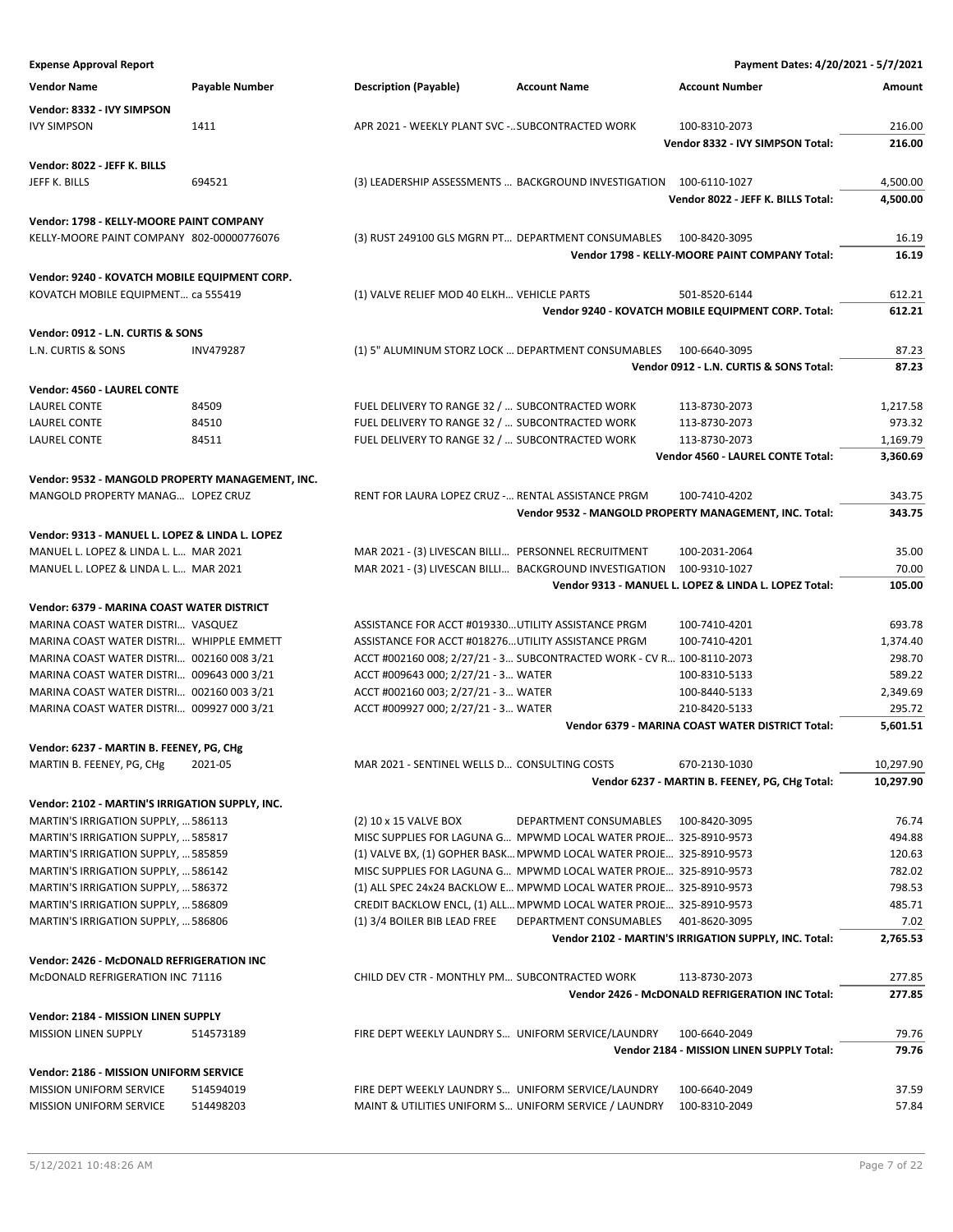| <b>Vendor Name</b>                                 | <b>Payable Number</b>                                     | <b>Description (Payable)</b>                           | <b>Account Name</b>                                   | <b>Account Number</b>                                           | Amount    |
|----------------------------------------------------|-----------------------------------------------------------|--------------------------------------------------------|-------------------------------------------------------|-----------------------------------------------------------------|-----------|
| <b>MISSION UNIFORM SERVICE</b>                     | 514498203                                                 | MAINT & UTILITIES UNIFORM S UNIFORM SERVICE/LAUNDRY    |                                                       | 100-8410-2049                                                   | 18.51     |
| <b>MISSION UNIFORM SERVICE</b>                     | 514459546                                                 | MAINT & UTILITIES UNIFORM S UNIFORM SERVICE/LAUNDRY    |                                                       | 100-8420-2049                                                   | 22.00     |
| <b>MISSION UNIFORM SERVICE</b>                     | 514498203                                                 | MAINT & UTILITIES UNIFORM S UNIFORM SERVICE/LAUNDRY    |                                                       | 100-8420-2049                                                   | 57.84     |
| <b>MISSION UNIFORM SERVICE</b>                     | 514501051                                                 | MAINT & UTILITIES UNIFORM S UNIFORM SERVICE/LAUNDRY    |                                                       | 100-8420-2049                                                   | 77.11     |
| MISSION UNIFORM SERVICE                            | 514498203                                                 | MAINT & UTILITIES UNIFORM S UNIFORM SERVICE / LAUNDRY  |                                                       | 100-8440-2049                                                   | 34.69     |
| <b>MISSION UNIFORM SERVICE</b>                     | 514498203                                                 | MAINT & UTILITIES UNIFORM S UNIFORM SERVICE / LAUNDRY  |                                                       | 100-8450-2049                                                   | 18.51     |
| <b>MISSION UNIFORM SERVICE</b>                     | 514557658                                                 | RECREATION DEPT WEEKLY UNI UNIFORM SERVICE/LAUNDRY     |                                                       | 100-9105-2049                                                   | 121.28    |
| <b>MISSION UNIFORM SERVICE</b>                     | 514498204                                                 | POMA DEPT UNIFORM SVC 4/5 UNIFORM SERVICE / LAUNDRY    |                                                       | 113-8730-2049                                                   | 104.59    |
| <b>MISSION UNIFORM SERVICE</b>                     | 514498203                                                 | MAINT & UTILITIES UNIFORM S UNIFORM SERVICE/LAUNDRY    |                                                       | 210-8110-2049                                                   | 46.26     |
| MISSION UNIFORM SERVICE                            | 514498203                                                 | MAINT & UTILITIES UNIFORM S UNIFORM SERVICE/LAUNDRY    |                                                       | 210-8420-2049                                                   | 11.58     |
| <b>MISSION UNIFORM SERVICE</b>                     | 514498203                                                 | MAINT & UTILITIES UNIFORM S UNIFORM SERVICE/LAUNDRY    |                                                       | 271-8110-2049                                                   | 46.26     |
| <b>MISSION UNIFORM SERVICE</b>                     | 514498203                                                 | MAINT & UTILITIES UNIFORM S UNIFORM SERVICE/LAUNDRY    |                                                       | 401-8620-2049                                                   | 46.26     |
| <b>MISSION UNIFORM SERVICE</b>                     | 514498203                                                 | MAINT & UTILITIES UNIFORM S UNIFORM SERVICE/LAUNDRY    |                                                       | 501-8520-2049                                                   | 46.31     |
| <b>MISSION UNIFORM SERVICE</b>                     | 514498203                                                 |                                                        | MAINT & UTILITIES UNIFORM S UNIFORM SERVICE / LAUNDRY | 951-8820-2049                                                   | 46.30     |
|                                                    |                                                           |                                                        |                                                       | Vendor 2186 - MISSION UNIFORM SERVICE Total:                    | 792.93    |
| Vendor: 0144 - MOLINARI SUPPLY, INC.               |                                                           |                                                        |                                                       |                                                                 |           |
| MOLINARI SUPPLY, INC.                              | 0158385                                                   | (1 CASE) CARPET CLEANER/SAN DEPARTMENT CONSUMABLES     |                                                       | 100-8310-3095                                                   | 142.68    |
| MOLINARI SUPPLY, INC.                              | 0157844                                                   | (1 CASE) BLK LINERS - PARKS DE DEPARTMENT CONSUMABLES  |                                                       | 100-8420-3095                                                   | 52.39     |
| MOLINARI SUPPLY, INC.                              | 0158110                                                   | (2) EZ REACHERS, (1 CASE) BLK LDEPARTMENT CONSUMABLES  |                                                       | 100-8420-3095                                                   | 106.66    |
| MOLINARI SUPPLY, INC.                              | 0158452                                                   | (1 CASE) BLK LINER - PARKS DEPT DEPARTMENT CONSUMABLES |                                                       | 100-8420-3095                                                   | 52.39     |
|                                                    |                                                           |                                                        |                                                       | Vendor 0144 - MOLINARI SUPPLY, INC. Total:                      | 354.12    |
|                                                    |                                                           |                                                        |                                                       |                                                                 |           |
| Vendor: 4425 - MONTEREY AUTO SUPPLY, INC.          |                                                           |                                                        |                                                       |                                                                 |           |
| MONTEREY AUTO SUPPLY, INC. 806356                  |                                                           | (1) SW BAR FRAME BUSHING -  VEHICLE PARTS              |                                                       | 501-8520-6144                                                   | 17.47     |
| MONTEREY AUTO SUPPLY, INC. 808245                  |                                                           | (2) CONTROL ARM WITH BALL -  VEHICLE PARTS             |                                                       | 501-8520-6144                                                   | 375.69    |
| MONTEREY AUTO SUPPLY, INC. 808248                  |                                                           | (2) SWAY BAR LINK - FRONT - 2 VEHICLE PARTS            |                                                       | 501-8520-6144                                                   | 97.54     |
| MONTEREY AUTO SUPPLY, INC. 808854                  |                                                           | CREDIT MEMO FOR ORIG INV # VEHICLE PARTS               |                                                       | 501-8520-6144                                                   | $-313.68$ |
|                                                    |                                                           |                                                        |                                                       | Vendor 4425 - MONTEREY AUTO SUPPLY, INC. Total:                 | 177.02    |
| Vendor: 7505 - MONTEREY BAY ANALYTICAL SVCS.       |                                                           |                                                        |                                                       |                                                                 |           |
| MONTEREY BAY ANALYTICAL S 210402_04                |                                                           | (4) SAMPLES RCVD FROM SEASI WATER SAMPLING             |                                                       | 401-8620-2072                                                   | 156.00    |
|                                                    |                                                           |                                                        |                                                       | Vendor 7505 - MONTEREY BAY ANALYTICAL SVCS. Total:              | 156.00    |
| Vendor: 9527 - MONTEREY BAY MILITARY HOUSING LLC   |                                                           |                                                        |                                                       |                                                                 |           |
| MONTEREY BAY MILITARY HOU CUSIMANO                 |                                                           | RENT FOR ALETHEA/NICK CUSI RENTAL ASSISTANCE PRGM      |                                                       | 100-7410-4202                                                   | 10,341.50 |
| MONTEREY BAY MILITARY HOU FERNANDEZ                |                                                           | RENT FOR FLORENTINO FERNA RENTAL ASSISTANCE PRGM       |                                                       | 100-7410-4202                                                   | 8,952.75  |
|                                                    |                                                           |                                                        |                                                       | Vendor 9527 - MONTEREY BAY MILITARY HOUSING LLC Total:          | 19,294.25 |
|                                                    | Vendor: 2205 - MONTEREY CO. CONVENTION & VISITOR'S BUREAU |                                                        |                                                       |                                                                 |           |
| MONTEREY CO. CONVENTION & FEB 2021 - TID SEASIDE   |                                                           | FEB 2021 - SEASIDE TID REMITT TID ASSESSMENT           |                                                       | 100-2010                                                        | 10,967.22 |
|                                                    |                                                           |                                                        |                                                       | Vendor 2205 - MONTEREY CO. CONVENTION & VISITOR'S BUREAU Total: | 10,967.22 |
| Vendor: 5319 - MONTEREY COUNTY MAYORS' ASSOCIATION |                                                           |                                                        |                                                       |                                                                 |           |
| MONTEREY COUNTY MAYORS'  2021 220                  |                                                           | ANNUAL DUES FOR MTRY CO  DUES & MEMBERSHIP             |                                                       | 100-1010-4122                                                   | 1,500.00  |
|                                                    |                                                           |                                                        |                                                       | Vendor 5319 - MONTEREY COUNTY MAYORS' ASSOCIATION Total:        | 1,500.00  |
| Vendor: 8791 - MONTEREY ONE WATER                  |                                                           |                                                        |                                                       |                                                                 |           |
| <b>MONTEREY ONE WATER</b>                          | 10-000194                                                 | ACCT #10-000194; 3/1/2021 - 4 SEWER SERVICE CHARGE     |                                                       | 100-8310-5136                                                   | 55.20     |
| <b>MONTEREY ONE WATER</b>                          | 10-001522 3/21                                            | ACCT #10-001522; 3/1/2021 - 4 SEWER SERVICE CHARGE     |                                                       | 100-8310-5136                                                   | 55.20     |
| <b>MONTEREY ONE WATER</b>                          | 10-001540                                                 | ACCT #10-001540; 3/1/2021 - 4 SEWER SERVICE CHARGE     |                                                       | 100-8310-5136                                                   | 276.00    |
| <b>MONTEREY ONE WATER</b>                          | 10-004448                                                 | ACCT #10-004448; 3/1/2021 - 4 SEWER SERVICE CHARGE     |                                                       | 100-8310-5136                                                   | 80.56     |
| MONTEREY ONE WATER                                 | 10-004498                                                 | ACCT #10-004498; 3/1/2021 - 4 SEWER SERVICE CHARGE     |                                                       | 100-8310-5136                                                   | 879.05    |
| <b>MONTEREY ONE WATER</b>                          | 10-004506                                                 | ACCT #10-004506; 3/1/2021 - 4 SEWER SERVICE CHARGE     |                                                       | 100-8310-5136                                                   | 80.56     |
| <b>MONTEREY ONE WATER</b>                          | 10-004507                                                 | ACCT #10-004507; 3/1/2021 - 4 SEWER SERVICE CHARGE     |                                                       | 100-8310-5136                                                   | 1,094.08  |
| <b>MONTEREY ONE WATER</b>                          | 10-005700                                                 | ACCT #10-005700; 3/1/2021 - 4 SEWER SERVICE CHARGE     |                                                       | 100-8310-5136                                                   | 165.60    |
| <b>MONTEREY ONE WATER</b>                          | 10-007329 3/21                                            | ACCT #10-007329; 3/1/2021 - 4 SEWER SERVICE CHARGE     |                                                       | 100-8310-5136                                                   | 221.90    |
| <b>MONTEREY ONE WATER</b>                          | 13-000343                                                 | ACCT #13-000343; 3/1/2021 - 4 SEWER SERVICE CHARGE     |                                                       | 100-8310-5136                                                   | 30.90     |
|                                                    |                                                           |                                                        |                                                       | Vendor 8791 - MONTEREY ONE WATER Total:                         | 2,939.05  |
| Vendor: 2338 - MONTEREY PENINSULA WATER            |                                                           |                                                        |                                                       |                                                                 |           |
| MONTEREY PENINSULA WATER 3/1/21-3/31/21 SURCHARGE  |                                                           | 3/1/21-3/31/21 SEASIDE MWS  A/P MPWMD SURCHARGE        |                                                       | 401-2002                                                        | 5,042.89  |
| MONTEREY PENINSULA WATER RFS2020-01.03             |                                                           | JUL-SEPT 2021 - WATERMASTERCONSULTING COSTS            |                                                       | 670-2130-1030                                                   | 11,668.50 |
| MONTEREY PENINSULA WATER RFS2020-01-04             |                                                           | OCT-DEC 2020 - WATERMASTERCONSULTING COSTS             |                                                       | 670-2130-1030                                                   | 8,168.50  |
|                                                    |                                                           |                                                        |                                                       |                                                                 |           |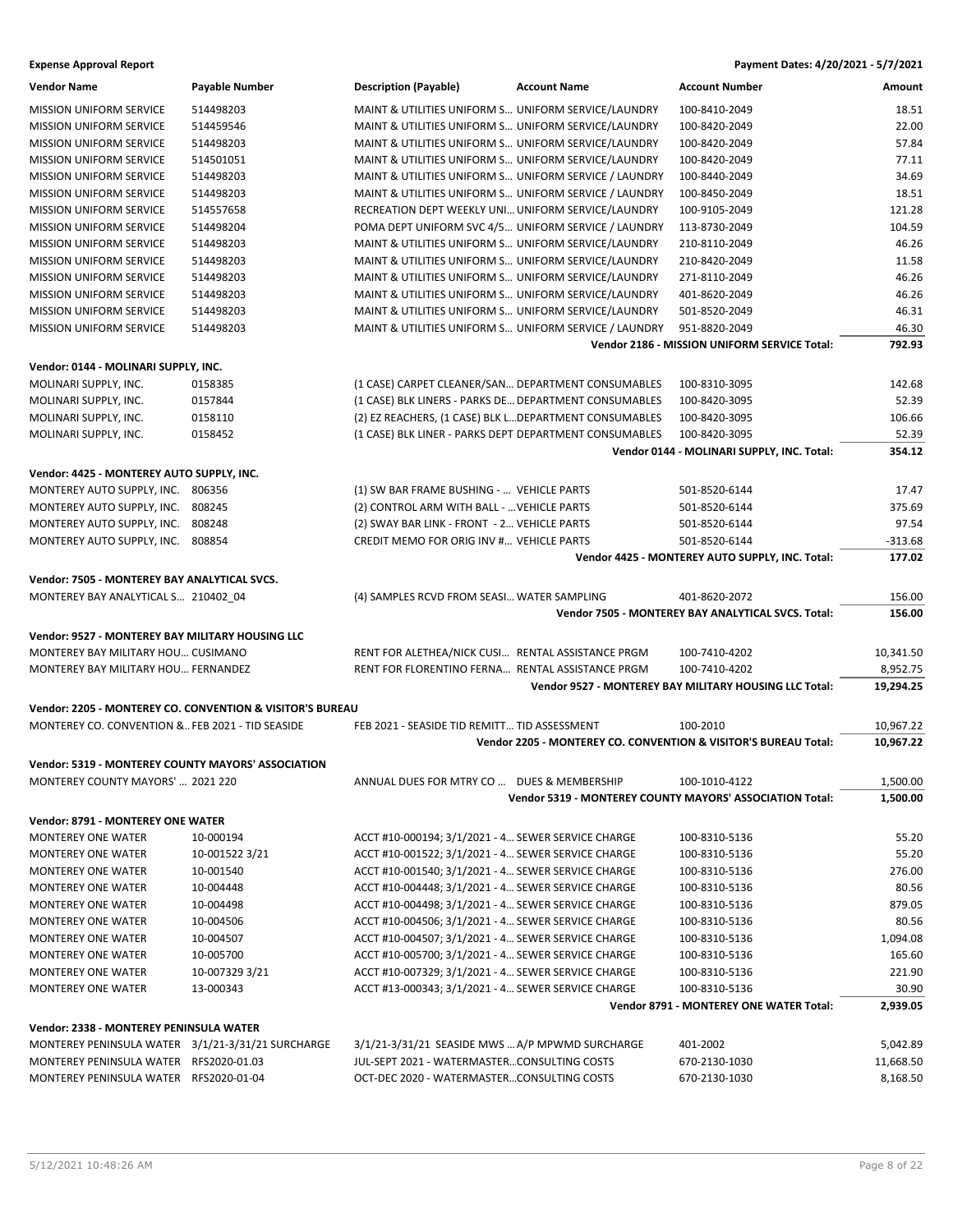| <b>Expense Approval Report</b>                      |                      |                                                       |                        | Payment Dates: 4/20/2021 - 5/7/2021                       |                      |
|-----------------------------------------------------|----------------------|-------------------------------------------------------|------------------------|-----------------------------------------------------------|----------------------|
| <b>Vendor Name</b>                                  | Payable Number       | <b>Description (Payable)</b>                          | <b>Account Name</b>    | <b>Account Number</b>                                     | Amount               |
| MONTEREY PENINSULA WATER                            | RFS2020-02.04        | OCT - DEC 2020 -- WATER LEVELCONSULTING COSTS         |                        | 670-2130-1030                                             | 496.00               |
|                                                     |                      |                                                       |                        | Vendor 2338 - MONTEREY PENINSULA WATER Total:             | 25,375.89            |
|                                                     |                      |                                                       |                        |                                                           |                      |
| Vendor: 2342 - MONTEREY REGIONAL WASTE              |                      |                                                       |                        |                                                           |                      |
| MONTEREY REGIONAL WASTE                             | SCALES_FEB21_053     | CREDIT FROM BALANCE FORW REFUSE DISPOSAL              | <b>REFUSE DISPOSAL</b> | 210-8110-2068<br>210-8110-2068                            | $-15.60$<br>387.05   |
| MONTEREY REGIONAL WASTE                             | SCALES_MAR21_051     | SCALES_MAR21_051                                      |                        | Vendor 2342 - MONTEREY REGIONAL WASTE Total:              | 371.45               |
|                                                     |                      |                                                       |                        |                                                           |                      |
| Vendor: 7563 - MP EXPRESS                           |                      |                                                       |                        |                                                           |                      |
| <b>MP EXPRESS</b>                                   | 63884                | (1) RECEIPT FOR PROPERTY - G OUTSIDE PRINTING SERVICE |                        | 100-6110-2053                                             | 61.18                |
|                                                     |                      |                                                       |                        | Vendor 7563 - MP EXPRESS Total:                           | 61.18                |
| Vendor: 2720 - OWEN EQUIPMENT COMPANY               |                      |                                                       |                        |                                                           |                      |
| OWEN EQUIPMENT COMPANY                              | 00052436             | (1) ND-SOLENOID VALVE + SHIP VEHICLE PARTS            |                        | 501-8520-6144                                             | 323.13               |
|                                                     |                      |                                                       |                        | Vendor 2720 - OWEN EQUIPMENT COMPANY Total:               | 323.13               |
| Vendor: 2652 - PACIFIC GAS & ELECTRIC               |                      |                                                       |                        |                                                           |                      |
| PACIFIC GAS & ELECTRIC                              | <b>BAILEY</b>        | ACCT #9227903862-1 (1722 JU UTILITY ASSISTANCE PRGM   |                        | 100-7410-4201                                             | 1,706.99             |
| PACIFIC GAS & ELECTRIC                              | <b>HOLLINGSWORTH</b> | ACCT #4490491940-2 (1265 W UTILITY ASSISTANCE PRGM    |                        | 100-7410-4201                                             | 1,539.54             |
| PACIFIC GAS & ELECTRIC                              | K. VASQUEZ           | ACCT #7459115594-5 (5100 COEUTILITY ASSISTANCE PRGM   |                        | 100-7410-4201                                             | 1,227.97             |
| PACIFIC GAS & ELECTRIC                              | <b>LOPEZ CRUZ</b>    | ACCT #9958245412-2 (1221 LA  UTILITY ASSISTANCE PRGM  |                        | 100-7410-4201                                             | 256.13               |
|                                                     |                      |                                                       |                        | Vendor 2652 - PACIFIC GAS & ELECTRIC Total:               | 4,730.63             |
|                                                     |                      |                                                       |                        |                                                           |                      |
| Vendor: 8014 - PAXTON ASSOCIATES                    |                      |                                                       |                        |                                                           |                      |
| <b>PAXTON ASSOCIATES</b>                            | 1430                 | 2/26/21-3/25/21 WATERMAST CONSULTANT                  |                        | 670-2120-1030<br>Vendor 8014 - PAXTON ASSOCIATES Total:   | 4,300.00<br>4,300.00 |
|                                                     |                      |                                                       |                        |                                                           |                      |
| Vendor: 2746 - PENINSULA POOL SERVICE & SUPPLY INC. |                      |                                                       |                        |                                                           |                      |
| PENINSULA POOL SERVICE & SU212960401                |                      | (4) 4 GAL. CASE SANI-CHLOR                            | DEPARTMENT CONSUMABLES | 401-8620-3095                                             | 93.96                |
|                                                     |                      |                                                       |                        | Vendor 2746 - PENINSULA POOL SERVICE & SUPPLY INC. Total: | 93.96                |
| Vendor: 9590 - PETER K. FICHTNER                    |                      |                                                       |                        |                                                           |                      |
| PETER K. FICHTNER                                   | VASQUEZ              | RENT FOR JOSE VASQUEZ - 1040 RENTAL ASSISTANCE PRGM   |                        | 100-7410-4202                                             | 750.00               |
|                                                     |                      |                                                       |                        | Vendor 9590 - PETER K. FICHTNER Total:                    | 750.00               |
| Vendor: 2849 - PREMIUM AUTO PARTS                   |                      |                                                       |                        |                                                           |                      |
| PREMIUM AUTO PARTS                                  | 7474-197477          | (1) NIF UTILITY/KNIFE                                 | DEPARTMENT CONSUMABLES | 100-8420-3095                                             | 10.91                |
| PREMIUM AUTO PARTS                                  | 7474-197491          | (1) SPEED TIRE SHINE 15OZ                             | DEPARTMENT CONSUMABLES | 100-8420-3095                                             | 8.73                 |
| PREMIUM AUTO PARTS                                  | 7474-197561          | (2) NIF CR1632/BATTERIES                              | <b>VEHICLE PARTS</b>   | 501-8520-6144                                             | 6.53                 |
|                                                     |                      |                                                       |                        | Vendor 2849 - PREMIUM AUTO PARTS Total:                   | 26.17                |
|                                                     |                      |                                                       |                        |                                                           |                      |
| Vendor: 4487 - PTS COMMUNICATIONS                   |                      |                                                       |                        |                                                           |                      |
| PTS COMMUNICATIONS                                  | 2065813              | MAY 2021 - PAY PHONES AT CIT TELEPHONE                |                        | 503-4010-5132                                             | 103.00               |
| PTS COMMUNICATIONS                                  | 2065814              | MAY 2021- PAY PHONE AT OLD TELEPHONE                  |                        | 503-4010-5132                                             | 28.00                |
|                                                     |                      |                                                       |                        | Vendor 4487 - PTS COMMUNICATIONS Total:                   | 131.00               |
| Vendor: 2877 - PUBLIC EMPLOYEES' RETIREMENT SYSTEM  |                      |                                                       |                        |                                                           |                      |
| PUBLIC EMPLOYEES' RETIREME CM0000534                |                      | RUSSO ADJ: 3/25/21 PAYROLL  PERS PAYABLE              |                        | 100-2056                                                  | $-215.45$            |
| PUBLIC EMPLOYEES' RETIREME DM0000598                |                      | SMITH ADJ: 3/25/21 PAYROLL D PERS PAYABLE             |                        | 100-2056                                                  | 51.47                |
| PUBLIC EMPLOYEES' RETIREME DM0000599                |                      | TRUE-UP ADJ DUE TO ROUNDI PERS PAYABLE                |                        | 100-2056                                                  | 0.10                 |
| PUBLIC EMPLOYEES' RETIREME INV0005254               |                      | <b>SURVIVOR BENEFIT</b>                               | PERS PAYABLE           | 100-2056                                                  | 10,712.60            |
| PUBLIC EMPLOYEES' RETIREME INV0005254               |                      | <b>SURVIVOR BENEFIT</b>                               | PERS PAYABLE           | 100-2056                                                  | 15,319.61            |
| PUBLIC EMPLOYEES' RETIREME INV0005254               |                      | <b>SURVIVOR BENEFIT</b>                               | PERS PAYABLE           | 100-2056                                                  | 10,401.56            |
| PUBLIC EMPLOYEES' RETIREME INV0005254               |                      | <b>SURVIVOR BENEFIT</b>                               | PERS PAYABLE           | 100-2056                                                  | 842.43               |
| PUBLIC EMPLOYEES' RETIREME INV0005254               |                      | <b>SURVIVOR BENEFIT</b>                               | PERS PAYABLE           | 100-2056                                                  | 6,513.71             |
| PUBLIC EMPLOYEES' RETIREME INV0005254               |                      | <b>SURVIVOR BENEFIT</b>                               | PERS PAYABLE           | 100-2056                                                  | 8,892.10             |
| PUBLIC EMPLOYEES' RETIREME INV0005254               |                      | <b>SURVIVOR BENEFIT</b>                               | PERS PAYABLE           | 100-2056                                                  | 787.34               |
| PUBLIC EMPLOYEES' RETIREME INV0005254               |                      | <b>SURVIVOR BENEFIT</b>                               | PERS PAYABLE           | 100-2056                                                  | 112.19               |
| PUBLIC EMPLOYEES' RETIREME INV0005254               |                      | <b>SURVIVOR BENEFIT</b>                               | PERS PAYABLE           | 100-2056                                                  | 874.53               |
| PUBLIC EMPLOYEES' RETIREME INV0005254               |                      | <b>SURVIVOR BENEFIT</b>                               | PERS PAYABLE           | 100-2056                                                  | 10,376.25            |
| PUBLIC EMPLOYEES' RETIREME INV0005254               |                      | <b>SURVIVOR BENEFIT</b>                               | PERS PAYABLE           | 100-2056                                                  | 1,153.79             |
| PUBLIC EMPLOYEES' RETIREME INV0005254               |                      | <b>SURVIVOR BENEFIT</b>                               | PERS PAYABLE           | 100-2056                                                  | 1,336.52             |
| PUBLIC EMPLOYEES' RETIREME INV0005254               |                      | <b>SURVIVOR BENEFIT</b>                               | PERS PAYABLE           | 100-2056                                                  | 1,622.29             |
| PUBLIC EMPLOYEES' RETIREME INV0005254               |                      | <b>SURVIVOR BENEFIT</b>                               | PERS PAYABLE           | 100-2056                                                  | 1,658.49             |
| PUBLIC EMPLOYEES' RETIREME INV0005254               |                      | <b>SURVIVOR BENEFIT</b>                               | PERS PAYABLE           | 100-2056                                                  | 1,664.21             |
| PUBLIC EMPLOYEES' RETIREME INV0005254               |                      | <b>SURVIVOR BENEFIT</b>                               | PERS PAYABLE           | 100-2056                                                  | 877.49               |
| PUBLIC EMPLOYEES' RETIREME INV0005254               |                      | <b>SURVIVOR BENEFIT</b>                               | PERS PAYABLE           | 100-2056                                                  | 2,392.47             |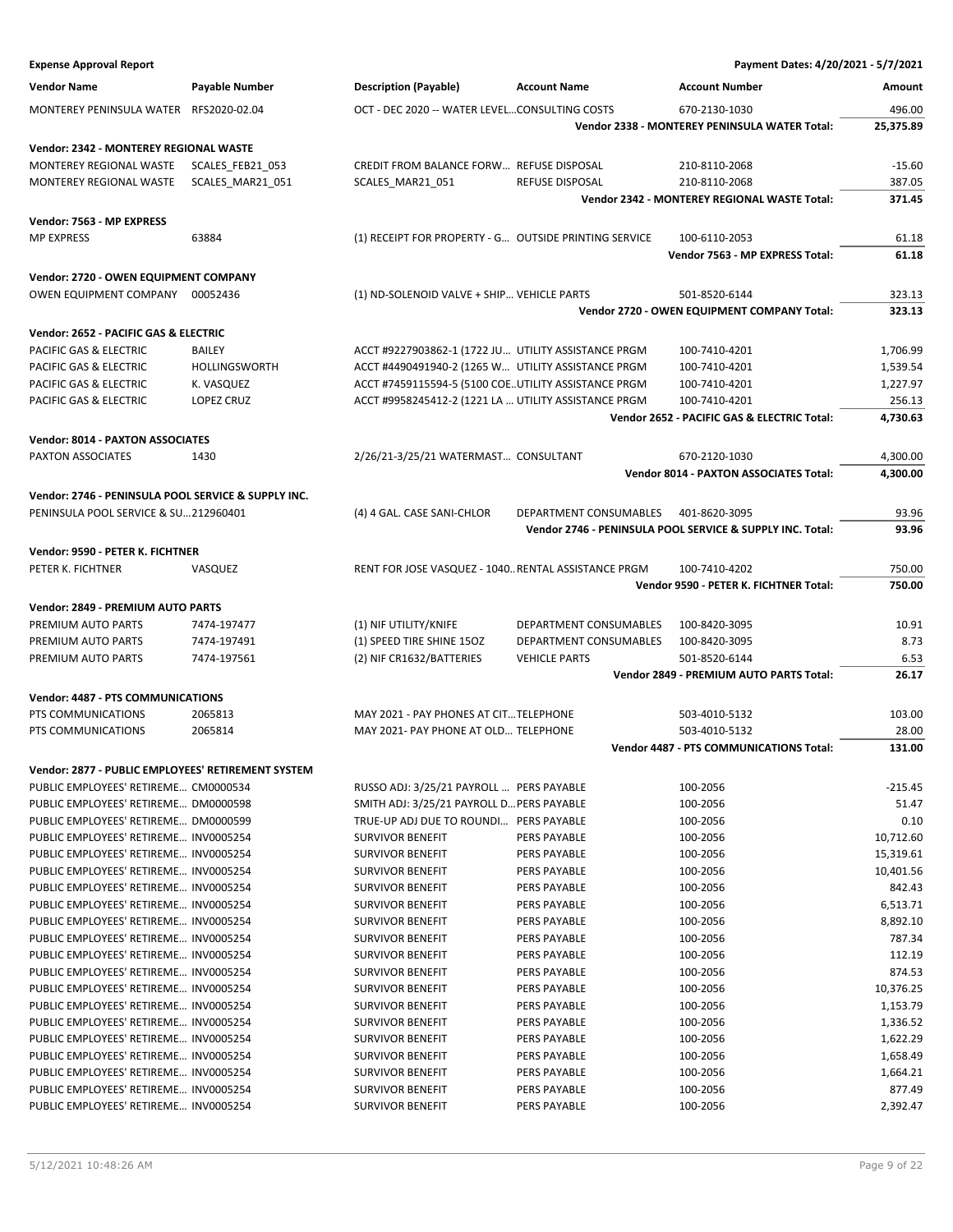| <b>Expense Approval Report</b> | Payment Dates: 4/20/2021 - 5/7/2021 |
|--------------------------------|-------------------------------------|
|--------------------------------|-------------------------------------|

| Vendor Name                           | Payable Number | <b>Description (Payable)</b> | <b>Account Name</b> | <b>Account Number</b> | Amount   |
|---------------------------------------|----------------|------------------------------|---------------------|-----------------------|----------|
| PUBLIC EMPLOYEES' RETIREME INV0005254 |                | <b>SURVIVOR BENEFIT</b>      | PERS PAYABLE        | 100-2056              | 4,121.85 |
| PUBLIC EMPLOYEES' RETIREME INV0005254 |                | <b>SURVIVOR BENEFIT</b>      | PERS PAYABLE        | 100-2056              | 4,473.50 |
| PUBLIC EMPLOYEES' RETIREME INV0005254 |                | <b>SURVIVOR BENEFIT</b>      | PERS PAYABLE        | 100-2056              | 4,837.73 |
| PUBLIC EMPLOYEES' RETIREME INV0005254 |                | <b>SURVIVOR BENEFIT</b>      | PERS PAYABLE        | 100-2056              | 5,432.94 |
| PUBLIC EMPLOYEES' RETIREME INV0005254 |                | <b>SURVIVOR BENEFIT</b>      | PERS PAYABLE        | 100-2056              | 7,623.52 |
| PUBLIC EMPLOYEES' RETIREME INV0005254 |                | <b>SURVIVOR BENEFIT</b>      | PERS PAYABLE        | 100-2056              | 6,223.27 |
| PUBLIC EMPLOYEES' RETIREME INV0005254 |                | <b>SURVIVOR BENEFIT</b>      | PERS PAYABLE        | 100-2056              | 845.28   |
| PUBLIC EMPLOYEES' RETIREME INV0005269 |                | <b>SURVIVOR BENEFIT</b>      | PERS PAYABLE        | 100-2056              | 555.91   |
| PUBLIC EMPLOYEES' RETIREME INV0005269 |                | <b>SURVIVOR BENEFIT</b>      | PERS PAYABLE        | 100-2056              | 348.97   |
| PUBLIC EMPLOYEES' RETIREME INV0005254 |                | <b>SURVIVOR BENEFIT</b>      | PERS PAYABLE        | 103-2056              | 50.75    |
| PUBLIC EMPLOYEES' RETIREME INV0005254 |                | <b>SURVIVOR BENEFIT</b>      | PERS PAYABLE        | 103-2056              | 0.16     |
| PUBLIC EMPLOYEES' RETIREME INV0005254 |                | <b>SURVIVOR BENEFIT</b>      | PERS PAYABLE        | 103-2056              | 32.20    |
| PUBLIC EMPLOYEES' RETIREME INV0005254 |                | <b>SURVIVOR BENEFIT</b>      | PERS PAYABLE        | 113-2056              | 63.97    |
| PUBLIC EMPLOYEES' RETIREME INV0005254 |                | <b>SURVIVOR BENEFIT</b>      | PERS PAYABLE        | 113-2056              | 3.54     |
| PUBLIC EMPLOYEES' RETIREME INV0005254 |                | <b>SURVIVOR BENEFIT</b>      | PERS PAYABLE        | 113-2056              | 558.54   |
| PUBLIC EMPLOYEES' RETIREME INV0005254 |                | <b>SURVIVOR BENEFIT</b>      | PERS PAYABLE        | 113-2056              | 639.80   |
| PUBLIC EMPLOYEES' RETIREME INV0005254 |                | <b>SURVIVOR BENEFIT</b>      | PERS PAYABLE        | 113-2056              | 40.60    |
| PUBLIC EMPLOYEES' RETIREME INV0005254 |                |                              | PERS PAYABLE        | 200-2056              | 214.48   |
|                                       |                | <b>SURVIVOR BENEFIT</b>      |                     |                       |          |
| PUBLIC EMPLOYEES' RETIREME INV0005254 |                | <b>SURVIVOR BENEFIT</b>      | PERS PAYABLE        | 200-2056              | 245.68   |
| PUBLIC EMPLOYEES' RETIREME INV0005254 |                | <b>SURVIVOR BENEFIT</b>      | PERS PAYABLE        | 200-2056              | 0.87     |
| PUBLIC EMPLOYEES' RETIREME INV0005254 |                | <b>SURVIVOR BENEFIT</b>      | PERS PAYABLE        | 210-2056              | 919.69   |
| PUBLIC EMPLOYEES' RETIREME INV0005254 |                | <b>SURVIVOR BENEFIT</b>      | PERS PAYABLE        | 210-2056              | 583.60   |
| PUBLIC EMPLOYEES' RETIREME INV0005254 |                | <b>SURVIVOR BENEFIT</b>      | PERS PAYABLE        | 210-2056              | 3.86     |
| PUBLIC EMPLOYEES' RETIREME INV0005254 |                | <b>SURVIVOR BENEFIT</b>      | PERS PAYABLE        | 210-2056              | 226.85   |
| PUBLIC EMPLOYEES' RETIREME INV0005254 |                | <b>SURVIVOR BENEFIT</b>      | PERS PAYABLE        | 210-2056              | 198.03   |
| PUBLIC EMPLOYEES' RETIREME INV0005269 |                | <b>SURVIVOR BENEFIT</b>      | PERS PAYABLE        | 210-2056              | 0.93     |
| PUBLIC EMPLOYEES' RETIREME INV0005269 |                | <b>SURVIVOR BENEFIT</b>      | PERS PAYABLE        | 210-2056              | 34.22    |
| PUBLIC EMPLOYEES' RETIREME INV0005269 |                | <b>SURVIVOR BENEFIT</b>      | PERS PAYABLE        | 210-2056              | 53.93    |
| PUBLIC EMPLOYEES' RETIREME INV0005254 |                | <b>SURVIVOR BENEFIT</b>      | PERS PAYABLE        | 246-2056              | 268.66   |
| PUBLIC EMPLOYEES' RETIREME INV0005254 |                | <b>SURVIVOR BENEFIT</b>      | PERS PAYABLE        | 246-2056              | 307.75   |
| PUBLIC EMPLOYEES' RETIREME INV0005254 |                | <b>SURVIVOR BENEFIT</b>      | PERS PAYABLE        | 246-2056              | 0.93     |
| PUBLIC EMPLOYEES' RETIREME INV0005254 |                | <b>SURVIVOR BENEFIT</b>      | PERS PAYABLE        | 271-2056              | 368.50   |
| PUBLIC EMPLOYEES' RETIREME INV0005254 |                | <b>SURVIVOR BENEFIT</b>      | PERS PAYABLE        | 271-2056              | 94.89    |
| PUBLIC EMPLOYEES' RETIREME INV0005254 |                | <b>SURVIVOR BENEFIT</b>      | PERS PAYABLE        | 271-2056              | 108.69   |
| PUBLIC EMPLOYEES' RETIREME INV0005254 |                | SURVIVOR BENEFIT             | PERS PAYABLE        | 271-2056              | 2.42     |
| PUBLIC EMPLOYEES' RETIREME INV0005254 |                | <b>SURVIVOR BENEFIT</b>      | PERS PAYABLE        | 271-2056              | 580.69   |
| PUBLIC EMPLOYEES' RETIREME INV0005254 |                | <b>SURVIVOR BENEFIT</b>      | PERS PAYABLE        | 335-2056              | 1.86     |
| PUBLIC EMPLOYEES' RETIREME INV0005254 |                | <b>SURVIVOR BENEFIT</b>      | PERS PAYABLE        | 335-2056              | 449.04   |
| PUBLIC EMPLOYEES' RETIREME INV0005254 |                | <b>SURVIVOR BENEFIT</b>      | PERS PAYABLE        | 335-2056              | 514.37   |
| PUBLIC EMPLOYEES' RETIREME INV0005254 |                | <b>SURVIVOR BENEFIT</b>      | PERS PAYABLE        | 401-2056              | 536.26   |
| PUBLIC EMPLOYEES' RETIREME INV0005254 |                | <b>SURVIVOR BENEFIT</b>      | PERS PAYABLE        | 401-2056              | 2.54     |
| PUBLIC EMPLOYEES' RETIREME INV0005254 |                | <b>SURVIVOR BENEFIT</b>      | PERS PAYABLE        | 401-2056              | 845.07   |
| PUBLIC EMPLOYEES' RETIREME INV0005254 |                | <b>SURVIVOR BENEFIT</b>      | PERS PAYABLE        | 501-2056              | 1.96     |
| PUBLIC EMPLOYEES' RETIREME INV0005254 |                | <b>SURVIVOR BENEFIT</b>      | PERS PAYABLE        | 501-2056              | 360.57   |
| PUBLIC EMPLOYEES' RETIREME INV0005254 |                | <b>SURVIVOR BENEFIT</b>      | PERS PAYABLE        | 501-2056              | 181.01   |
| PUBLIC EMPLOYEES' RETIREME INV0005254 |                | <b>SURVIVOR BENEFIT</b>      | PERS PAYABLE        | 501-2056              | 158.02   |
| PUBLIC EMPLOYEES' RETIREME INV0005254 |                | <b>SURVIVOR BENEFIT</b>      | PERS PAYABLE        | 501-2056              | 228.82   |
| PUBLIC EMPLOYEES' RETIREME INV0005254 |                | <b>SURVIVOR BENEFIT</b>      | PERS PAYABLE        | 503-2056              | 537.43   |
| PUBLIC EMPLOYEES' RETIREME INV0005254 |                | <b>SURVIVOR BENEFIT</b>      | PERS PAYABLE        | 503-2056              | 1.86     |
| PUBLIC EMPLOYEES' RETIREME INV0005254 |                | <b>SURVIVOR BENEFIT</b>      | PERS PAYABLE        | 503-2056              | 341.04   |
| PUBLIC EMPLOYEES' RETIREME INV0005254 |                | <b>SURVIVOR BENEFIT</b>      | PERS PAYABLE        | 503-2056              | 179.66   |
| PUBLIC EMPLOYEES' RETIREME INV0005254 |                | <b>SURVIVOR BENEFIT</b>      | PERS PAYABLE        | 503-2056              | 156.84   |
| PUBLIC EMPLOYEES' RETIREME INV0005254 |                | <b>SURVIVOR BENEFIT</b>      | PERS PAYABLE        | 951-2056              | 372.78   |
| PUBLIC EMPLOYEES' RETIREME INV0005254 |                | <b>SURVIVOR BENEFIT</b>      | PERS PAYABLE        | 951-2056              | 426.98   |
| PUBLIC EMPLOYEES' RETIREME INV0005254 |                | <b>SURVIVOR BENEFIT</b>      | PERS PAYABLE        | 951-2056              | 463.10   |
| PUBLIC EMPLOYEES' RETIREME INV0005254 |                | <b>SURVIVOR BENEFIT</b>      | PERS PAYABLE        | 951-2056              | 4.47     |
| PUBLIC EMPLOYEES' RETIREME INV0005254 |                | <b>SURVIVOR BENEFIT</b>      | PERS PAYABLE        | 951-2056              | 729.81   |
| PUBLIC EMPLOYEES' RETIREME INV0005254 |                | <b>SURVIVOR BENEFIT</b>      | PERS PAYABLE        | 953-2056              | 0.05     |
| PUBLIC EMPLOYEES' RETIREME INV0005254 |                | <b>SURVIVOR BENEFIT</b>      | PERS PAYABLE        | 953-2056              | 17.28    |
|                                       |                |                              |                     |                       |          |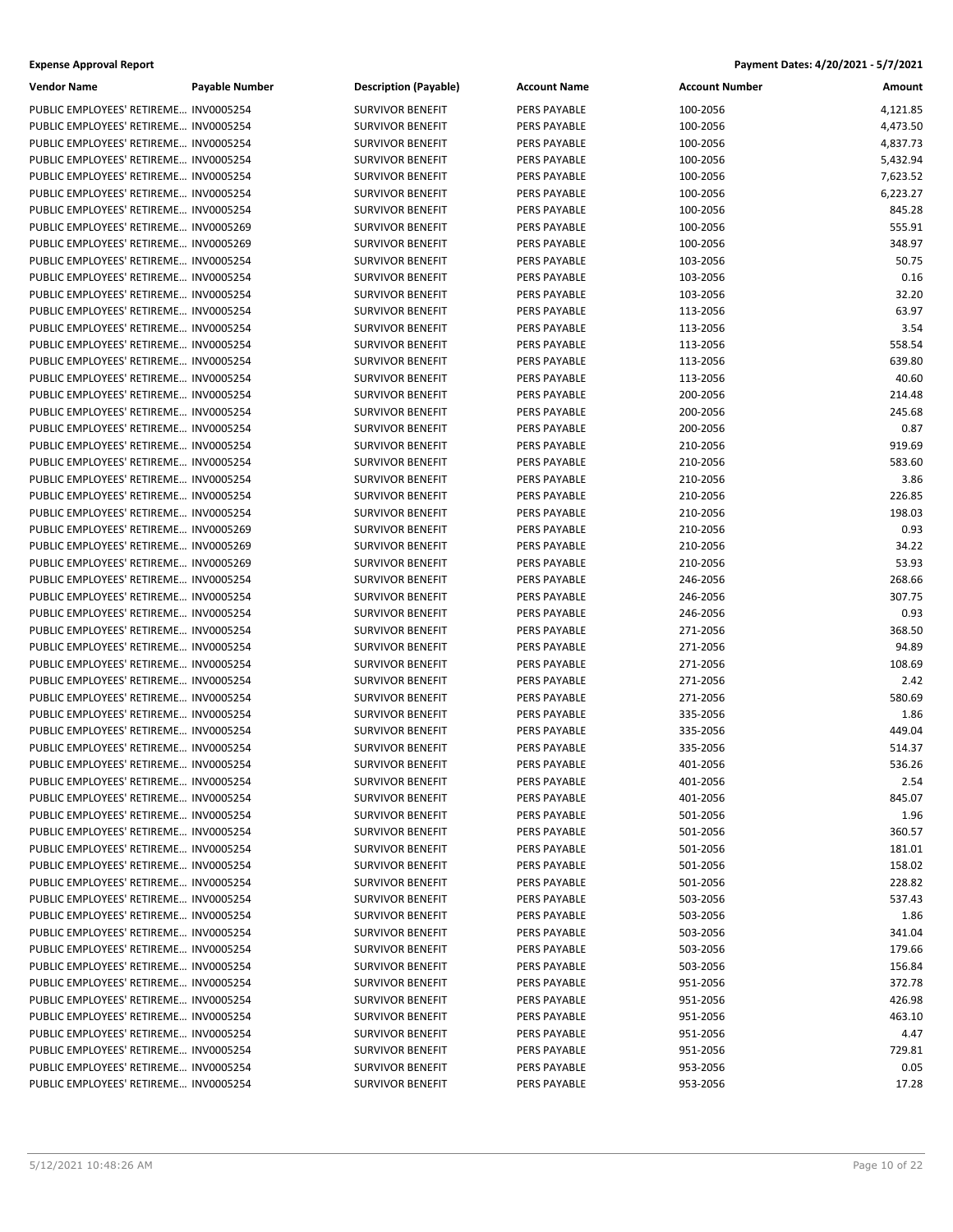| <b>Vendor Name</b>                    | <b>Payable Number</b> | <b>Description (Payable)</b>                      | <b>Account Name</b>        | <b>Account Number</b>                                    | Amount     |
|---------------------------------------|-----------------------|---------------------------------------------------|----------------------------|----------------------------------------------------------|------------|
| PUBLIC EMPLOYEES' RETIREME INV0005254 |                       | <b>SURVIVOR BENEFIT</b>                           | PERS PAYABLE               | 953-2056                                                 | 27.25      |
|                                       |                       |                                                   |                            | Vendor 2877 - PUBLIC EMPLOYEES' RETIREMENT SYSTEM Total: | 121,978.97 |
| Vendor: 6193 - PURCHASE POWER         |                       |                                                   |                            |                                                          |            |
| <b>PURCHASE POWER</b>                 | 4/12/21 REFILL        | ACCT #8000-9000-1135-1503;  MAIL SERVICES         |                            | 100-5110-4124                                            | 1,000.00   |
|                                       |                       |                                                   |                            | Vendor 6193 - PURCHASE POWER Total:                      | 1,000.00   |
|                                       |                       |                                                   |                            |                                                          |            |
| Vendor: 2888 - PURE H20 INC.          |                       |                                                   |                            |                                                          |            |
| PURE H20 INC.                         | 14656                 | APR 2021 - MO. WATER COOLERDEPARTMENT CONSUMABLES |                            | 100-6110-3095                                            | 65.54      |
|                                       |                       |                                                   |                            | Vendor 2888 - PURE H20 INC. Total:                       | 65.54      |
| Vendor: 5264 - RABOBANK, N.A.         |                       |                                                   |                            |                                                          |            |
| RABOBANK, N.A.                        | <b>INV0005308</b>     | FIT PAYABLE                                       | FEDERAL TAX PAYABLE        | 100-2052                                                 | 51,177.79  |
| RABOBANK, N.A.                        | INV0005317            | <b>FIT PAYABLE</b>                                | FEDERAL TAX PAYABLE        | 100-2052                                                 | 520.93     |
| RABOBANK, N.A.                        | INV0005354            | FIT PAYABLE                                       | FEDERAL TAX PAYABLE        | 100-2052                                                 | 50,947.62  |
| RABOBANK, N.A.                        | INV0005309            | <b>MEDICARE PAYABLE</b>                           | EE HEALTHCARE PAYABLE      | 100-2057                                                 | 13,988.02  |
| RABOBANK, N.A.                        | INV0005318            | <b>MEDICARE PAYABLE</b>                           | EE HEALTHCARE PAYABLE      | 100-2057                                                 | 172.72     |
| RABOBANK, N.A.                        | INV0005355            | <b>MEDICARE PAYABLE</b>                           | EE HEALTHCARE PAYABLE      | 100-2057                                                 | 14,252.34  |
| RABOBANK, N.A.                        | <b>INV0005308</b>     | FIT PAYABLE                                       | FEDERAL TAX PAYABLE        | 103-2052                                                 | 13.53      |
| RABOBANK, N.A.                        | INV0005354            | FIT PAYABLE                                       | <b>FEDERAL TAX PAYABLE</b> | 103-2052                                                 | 65.70      |
| RABOBANK, N.A.                        | INV0005309            | <b>MEDICARE PAYABLE</b>                           | EE HEALTHCARE PAYABLE      | 103-2057                                                 | 4.74       |
| RABOBANK, N.A.                        | INV0005355            | <b>MEDICARE PAYABLE</b>                           | EE HEALTHCARE PAYABLE      | 103-2057                                                 | 23.20      |
| RABOBANK, N.A.                        | <b>INV0005308</b>     | FIT PAYABLE                                       | <b>FEDERAL TAX PAYABLE</b> | 113-2052                                                 | 938.29     |
| RABOBANK, N.A.                        | INV0005354            | FIT PAYABLE                                       | FEDERAL TAX PAYABLE        | 113-2052                                                 | 1,007.43   |
| RABOBANK, N.A.                        | INV0005309            | <b>MEDICARE PAYABLE</b>                           | EE HEALTHCARE PAYABLE      | 113-2057                                                 | 294.04     |
| RABOBANK, N.A.                        | INV0005355            | <b>MEDICARE PAYABLE</b>                           | EE HEALTHCARE PAYABLE      | 113-2057                                                 | 296.36     |
| RABOBANK, N.A.                        | INV0005308            | FIT PAYABLE                                       | FEDERAL TAX PAYABLE        | 200-2052                                                 | 132.43     |
| RABOBANK, N.A.                        | INV0005354            | FIT PAYABLE                                       | FEDERAL TAX PAYABLE        | 200-2052                                                 | 121.17     |
| RABOBANK, N.A.                        | INV0005309            | <b>MEDICARE PAYABLE</b>                           | EE HEALTHCARE PAYABLE      | 200-2057                                                 | 95.54      |
| RABOBANK, N.A.                        | INV0005355            | <b>MEDICARE PAYABLE</b>                           | EE HEALTHCARE PAYABLE      | 200-2057                                                 | 88.08      |
| RABOBANK, N.A.                        | INV0005308            | FIT PAYABLE                                       | FEDERAL TAX PAYABLE        | 210-2052                                                 | 812.59     |
| RABOBANK, N.A.                        | INV0005354            | FIT PAYABLE                                       | FEDERAL TAX PAYABLE        | 210-2052                                                 | 741.48     |
| RABOBANK, N.A.                        | INV0005309            | <b>MEDICARE PAYABLE</b>                           | EE HEALTHCARE PAYABLE      | 210-2057                                                 | 237.94     |
| RABOBANK, N.A.                        | INV0005355            | MEDICARE PAYABLE                                  | EE HEALTHCARE PAYABLE      | 210-2057                                                 | 198.56     |
| RABOBANK, N.A.                        | INV0005308            | FIT PAYABLE                                       | FEDERAL TAX PAYABLE        | 218-2052                                                 | 1,094.17   |
| RABOBANK, N.A.                        | INV0005309            | <b>MEDICARE PAYABLE</b>                           | EE HEALTHCARE PAYABLE      | 218-2057                                                 | 238.28     |
| RABOBANK, N.A.                        | INV0005355            | <b>MEDICARE PAYABLE</b>                           | EE HEALTHCARE PAYABLE      | 231-2057                                                 | 4.64       |
| RABOBANK, N.A.                        | <b>INV0005308</b>     | FIT PAYABLE                                       | <b>FEDERAL TAX PAYABLE</b> | 246-2052                                                 | 435.95     |
| RABOBANK, N.A.                        | INV0005354            | FIT PAYABLE                                       | FEDERAL TAX PAYABLE        | 246-2052                                                 | 380.93     |
| RABOBANK, N.A.                        | INV0005309            | <b>MEDICARE PAYABLE</b>                           | EE HEALTHCARE PAYABLE      | 246-2057                                                 | 120.88     |
| RABOBANK, N.A.                        | INV0005355            | <b>MEDICARE PAYABLE</b>                           | EE HEALTHCARE PAYABLE      | 246-2057                                                 | 120.54     |
| RABOBANK, N.A.                        | INV0005308            | FIT PAYABLE                                       | <b>FEDERAL TAX PAYABLE</b> | 271-2052                                                 | 446.64     |
| RABOBANK, N.A.                        | INV0005354            | FIT PAYABLE                                       | FEDERAL TAX PAYABLE        | 271-2052                                                 | 423.69     |
| RABOBANK, N.A.                        | INV0005309            | MEDICARE PAYABLE                                  | EE HEALTHCARE PAYABLE      | 271-2057                                                 | 208.98     |
| RABOBANK, N.A.                        | INV0005355            | <b>MEDICARE PAYABLE</b>                           | EE HEALTHCARE PAYABLE      | 271-2057                                                 | 189.88     |
| RABOBANK, N.A.                        | <b>INV0005308</b>     | FIT PAYABLE                                       | FEDERAL TAX PAYABLE        | 335-2052                                                 | 736.79     |
| RABOBANK, N.A.                        | INV0005354            | FIT PAYABLE                                       | FEDERAL TAX PAYABLE        | 335-2052                                                 | 734.75     |
| RABOBANK, N.A.                        | INV0005309            | MEDICARE PAYABLE                                  | EE HEALTHCARE PAYABLE      | 335-2057                                                 | 196.00     |
| RABOBANK, N.A.                        | INV0005355            | MEDICARE PAYABLE                                  | EE HEALTHCARE PAYABLE      | 335-2057                                                 | 195.72     |
| RABOBANK, N.A.                        | <b>INV0005308</b>     | FIT PAYABLE                                       | FEDERAL TAX PAYABLE        | 401-2052                                                 | 597.10     |
| RABOBANK, N.A.                        | INV0005354            | FIT PAYABLE                                       | FEDERAL TAX PAYABLE        | 401-2052                                                 | 637.77     |
| RABOBANK, N.A.                        | INV0005309            | MEDICARE PAYABLE                                  | EE HEALTHCARE PAYABLE      | 401-2057                                                 | 212.42     |
| RABOBANK, N.A.                        | INV0005355            | MEDICARE PAYABLE                                  | EE HEALTHCARE PAYABLE      | 401-2057                                                 | 215.86     |
| RABOBANK, N.A.                        | INV0005308            | FIT PAYABLE                                       | FEDERAL TAX PAYABLE        | 501-2052                                                 | 428.54     |
| RABOBANK, N.A.                        | INV0005354            | FIT PAYABLE                                       | FEDERAL TAX PAYABLE        | 501-2052                                                 | 425.93     |
| RABOBANK, N.A.                        | INV0005309            | MEDICARE PAYABLE                                  | EE HEALTHCARE PAYABLE      | 501-2057                                                 | 151.84     |
| RABOBANK, N.A.                        | INV0005355            | MEDICARE PAYABLE                                  | EE HEALTHCARE PAYABLE      | 501-2057                                                 | 151.34     |
| RABOBANK, N.A.                        | INV0005308            | FIT PAYABLE                                       | FEDERAL TAX PAYABLE        | 503-2052                                                 | 1,076.15   |
| RABOBANK, N.A.                        | INV0005354            | FIT PAYABLE                                       | FEDERAL TAX PAYABLE        | 503-2052                                                 | 1,073.32   |
| RABOBANK, N.A.                        | INV0005309            | MEDICARE PAYABLE                                  | EE HEALTHCARE PAYABLE      | 503-2057                                                 | 209.34     |
| RABOBANK, N.A.                        | INV0005355            | MEDICARE PAYABLE                                  | EE HEALTHCARE PAYABLE      | 503-2057                                                 | 209.00     |
| RABOBANK, N.A.                        | INV0005308            | FIT PAYABLE                                       | FEDERAL TAX PAYABLE        | 951-2052                                                 | 951.05     |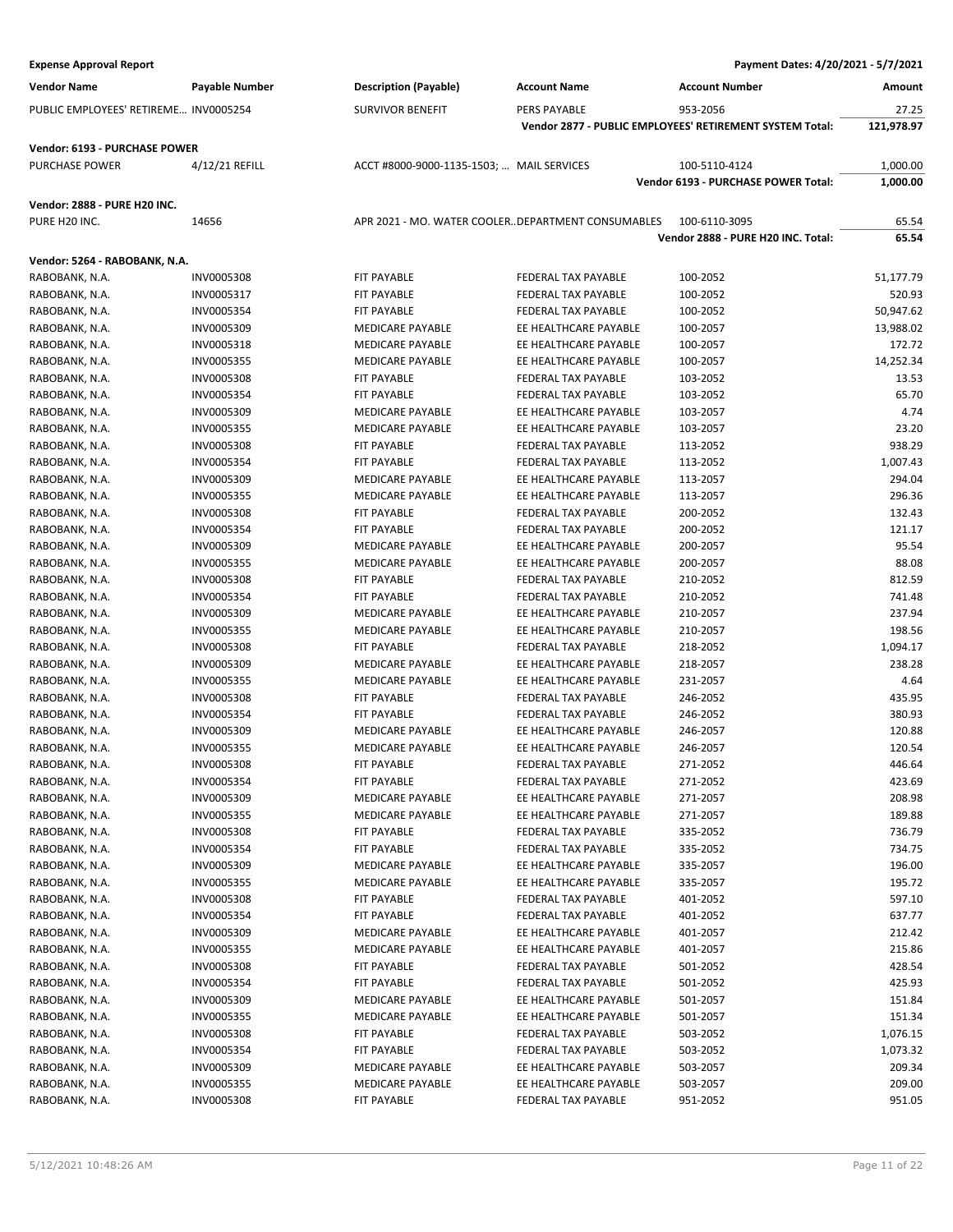| <b>Vendor Name</b>                             | <b>Payable Number</b>                      | <b>Description (Payable)</b>                 | <b>Account Name</b>                                | <b>Account Number</b>                                | Amount               |
|------------------------------------------------|--------------------------------------------|----------------------------------------------|----------------------------------------------------|------------------------------------------------------|----------------------|
| RABOBANK, N.A.                                 | INV0005354                                 | <b>FIT PAYABLE</b>                           | FEDERAL TAX PAYABLE                                | 951-2052                                             | 1,243.97             |
| RABOBANK, N.A.                                 | INV0005309                                 | <b>MEDICARE PAYABLE</b>                      | EE HEALTHCARE PAYABLE                              | 951-2057                                             | 298.94               |
| RABOBANK, N.A.                                 | INV0005355                                 | <b>MEDICARE PAYABLE</b>                      | EE HEALTHCARE PAYABLE                              | 951-2057                                             | 373.24               |
| RABOBANK, N.A.                                 | INV0005308                                 | FIT PAYABLE                                  | <b>FEDERAL TAX PAYABLE</b>                         | 953-2052                                             | 28.59                |
| RABOBANK, N.A.                                 | INV0005354                                 | FIT PAYABLE                                  | FEDERAL TAX PAYABLE                                | 953-2052                                             | 24.95                |
| RABOBANK, N.A.                                 | INV0005309                                 | MEDICARE PAYABLE                             | EE HEALTHCARE PAYABLE                              | 953-2057                                             | 6.24                 |
| RABOBANK, N.A.                                 | INV0005355                                 | MEDICARE PAYABLE                             | EE HEALTHCARE PAYABLE                              | 953-2057                                             | 5.46                 |
|                                                |                                            |                                              |                                                    | Vendor 5264 - RABOBANK, N.A. Total:                  | 149,979.39           |
|                                                |                                            |                                              |                                                    |                                                      |                      |
| Vendor: 9593 - RESIDENCE INN BY MARRIOTT LLC   |                                            |                                              |                                                    |                                                      |                      |
| RESIDENCE INN BY MARRIOTT L CONF #76385039     |                                            |                                              | DAVID DILLON 5/23/2021 - 5/2 TRAINING & EDUCATIONS | 100-6120-1029                                        | 794.20               |
| RESIDENCE INN BY MARRIOTT L CONF #76385509     |                                            |                                              | DAVID DILLON 5/30/2021 - 6/4 TRAINING & EDUCATIONS | 100-6120-1029                                        | 794.20               |
| RESIDENCE INN BY MARRIOTT L CONF #76385897     |                                            |                                              | DAVID DILLON 6/6/2021 - 6/11 TRAINING & EDUCATIONS | 100-6120-1029                                        | 794.20               |
| RESIDENCE INN BY MARRIOTT L CONF #76386276     |                                            |                                              | DAVID DILLON 6/13/2021 - 6/1 TRAINING & EDUCATIONS | 100-6120-1029                                        | 794.20               |
|                                                |                                            |                                              |                                                    | Vendor 9593 - RESIDENCE INN BY MARRIOTT LLC Total:   | 3,176.80             |
| Vendor: 9511 - RJV INVESTMENTS, LLC.           |                                            |                                              |                                                    |                                                      |                      |
|                                                |                                            |                                              |                                                    |                                                      |                      |
| RJV INVESTMENTS, LLC.                          | <b>MAY 2021</b>                            | MAY 2021 RENT FOR 915 HILBY SATELLITE OFFICE |                                                    | 100-9250-4207                                        | 1,530.00             |
|                                                |                                            |                                              |                                                    | Vendor 9511 - RJV INVESTMENTS, LLC. Total:           | 1,530.00             |
| Vendor: 6477 - ROBERT S. JAQUES                |                                            |                                              |                                                    |                                                      |                      |
| ROBERT S. JAQUES                               | 3/1/21-3/31/21                             | 3/1/21-3/31/21 WATERMASTE CONSULTING COSTS   |                                                    | 670-2130-1030                                        | 7,050.00             |
|                                                |                                            |                                              |                                                    | Vendor 6477 - ROBERT S. JAQUES Total:                | 7,050.00             |
| Vendor: 9591 - ROSELYN ANN REAL                |                                            |                                              |                                                    |                                                      |                      |
| ROSELYN ANN REAL                               |                                            |                                              |                                                    |                                                      |                      |
|                                                | ZAHRA                                      |                                              | RENT FOR MAYSA/NASEEM ZA RENTAL ASSISTANCE PRGM    | 100-7410-4202                                        | 10,675.00            |
|                                                |                                            |                                              |                                                    | Vendor 9591 - ROSELYN ANN REAL Total:                | 10,675.00            |
| Vendor: 3307 - SAME DAY SHRED                  |                                            |                                              |                                                    |                                                      |                      |
| SAME DAY SHRED                                 | 43783                                      | POLICE DEPT - 64 GAL. BIN SVC OTHER EXPENSE  |                                                    | 100-6110-2078                                        | 45.00                |
|                                                |                                            |                                              |                                                    | Vendor 3307 - SAME DAY SHRED Total:                  | 45.00                |
| Vendor: 8021 - SEASIDE CHRYSLER DODGE JEEP RAM |                                            |                                              |                                                    |                                                      |                      |
| SEASIDE CHRYSLER DODGE JEEP85805C              |                                            | SPEEDOMETER CALIBRATION -  OUTSIDE REPAIRS   |                                                    | 501-8520-6148                                        | 185.00               |
|                                                |                                            |                                              |                                                    | Vendor 8021 - SEASIDE CHRYSLER DODGE JEEP RAM Total: | 185.00               |
|                                                |                                            |                                              |                                                    |                                                      |                      |
| Vendor: 3138 - SEASIDE EMPLOYEES ASSN          |                                            |                                              |                                                    |                                                      |                      |
| SEASIDE EMPLOYEES ASSN                         | DM0000610                                  |                                              | DOLAN DUES: REIMB CITY VIA P MISC PAYROLL PAYABLES | 100-2062                                             | 7.50                 |
| SEASIDE EMPLOYEES ASSN                         | INV0005232                                 | <b>DUES</b>                                  | MISC PAYROLL PAYABLES                              | 100-2062                                             | 73.24                |
| SEASIDE EMPLOYEES ASSN                         | INV0005280                                 | <b>DUES</b>                                  | MISC PAYROLL PAYABLES                              | 100-2062                                             | 82.25                |
| SEASIDE EMPLOYEES ASSN                         | INV0005232                                 | <b>DUES</b>                                  | MISC PAYROLL PAYABLES                              | 103-2062                                             | 0.81                 |
| SEASIDE EMPLOYEES ASSN                         | INV0005280                                 | <b>DUES</b>                                  | <b>MISC PAYROLL PAYABLES</b>                       | 103-2062                                             | 0.34                 |
| SEASIDE EMPLOYEES ASSN                         | INV0005232                                 | <b>DUES</b>                                  | <b>MISC PAYROLL PAYABLES</b>                       | 113-2062                                             | 13.48                |
| SEASIDE EMPLOYEES ASSN                         | INV0005280                                 | <b>DUES</b>                                  | MISC PAYROLL PAYABLES                              | 113-2062                                             | 13.95                |
| SEASIDE EMPLOYEES ASSN                         | DM0000610                                  |                                              | DOLAN DUES: REIMB CITY VIA P MISC PAYROLL PAYABLES | 210-2062                                             | 0.75                 |
| SEASIDE EMPLOYEES ASSN                         | INV0005232                                 | <b>DUES</b>                                  | MISC PAYROLL PAYABLES                              | 210-2062                                             | 18.50                |
| SEASIDE EMPLOYEES ASSN                         | INV0005262                                 | <b>DUES</b>                                  | MISC PAYROLL PAYABLES                              | 210-2062                                             | 5.00                 |
| SEASIDE EMPLOYEES ASSN                         | INV0005280                                 | <b>DUES</b>                                  | <b>MISC PAYROLL PAYABLES</b>                       | 210-2062                                             | 16.47                |
| SEASIDE EMPLOYEES ASSN                         | INV0005232                                 | <b>DUES</b>                                  | MISC PAYROLL PAYABLES                              | 271-2062                                             | 12.13                |
| SEASIDE EMPLOYEES ASSN                         | INV0005280                                 | <b>DUES</b>                                  | MISC PAYROLL PAYABLES                              | 271-2062                                             | 14.88                |
| SEASIDE EMPLOYEES ASSN                         | INV0005232                                 | <b>DUES</b>                                  | MISC PAYROLL PAYABLES                              | 401-2062                                             | 10.07                |
| SEASIDE EMPLOYEES ASSN                         | INV0005280                                 | <b>DUES</b>                                  | <b>MISC PAYROLL PAYABLES</b>                       | 401-2062                                             | 9.28                 |
| SEASIDE EMPLOYEES ASSN                         | INV0005232                                 | <b>DUES</b>                                  | MISC PAYROLL PAYABLES                              | 501-2062                                             | 10.13                |
| SEASIDE EMPLOYEES ASSN                         | INV0005280                                 | <b>DUES</b>                                  | MISC PAYROLL PAYABLES                              | 501-2062                                             | 10.00                |
| SEASIDE EMPLOYEES ASSN                         | DM0000610                                  |                                              | DOLAN DUES: REIMB CITY VIA P MISC PAYROLL PAYABLES | 951-2062                                             | 6.75                 |
| SEASIDE EMPLOYEES ASSN                         | INV0005232                                 | <b>DUES</b>                                  | MISC PAYROLL PAYABLES                              | 951-2062                                             | 21.64                |
| SEASIDE EMPLOYEES ASSN                         | INV0005280                                 | <b>DUES</b>                                  | <b>MISC PAYROLL PAYABLES</b>                       | 951-2062                                             | 17.83                |
|                                                |                                            |                                              |                                                    | Vendor 3138 - SEASIDE EMPLOYEES ASSN Total:          | 345.00               |
|                                                |                                            |                                              |                                                    |                                                      |                      |
| Vendor: 3155 - SEASIDE HIGH SCHOOL SWIM TEAM   |                                            |                                              |                                                    |                                                      |                      |
|                                                |                                            |                                              |                                                    |                                                      |                      |
|                                                | SEASIDE HIGH SCHOOL SWIM T 4/15/21 COUNCIL |                                              | MAYOR'S YOUTH FUND - SEASI MAYOR'S YOUTH PROGRAM   | 601-2106                                             | 3,000.00             |
|                                                |                                            |                                              |                                                    | Vendor 3155 - SEASIDE HIGH SCHOOL SWIM TEAM Total:   | 3,000.00             |
| Vendor: 9592 - SEASIDE HOUSING LP              |                                            |                                              |                                                    |                                                      |                      |
| SEASIDE HOUSING LP                             | <b>BRYANT</b>                              |                                              | RENT FOR KENNEYSHA BRYANT  RENTAL ASSISTANCE PRGM  | 100-7410-4202                                        |                      |
|                                                |                                            |                                              |                                                    | Vendor 9592 - SEASIDE HOUSING LP Total:              | 1,605.70<br>1,605.70 |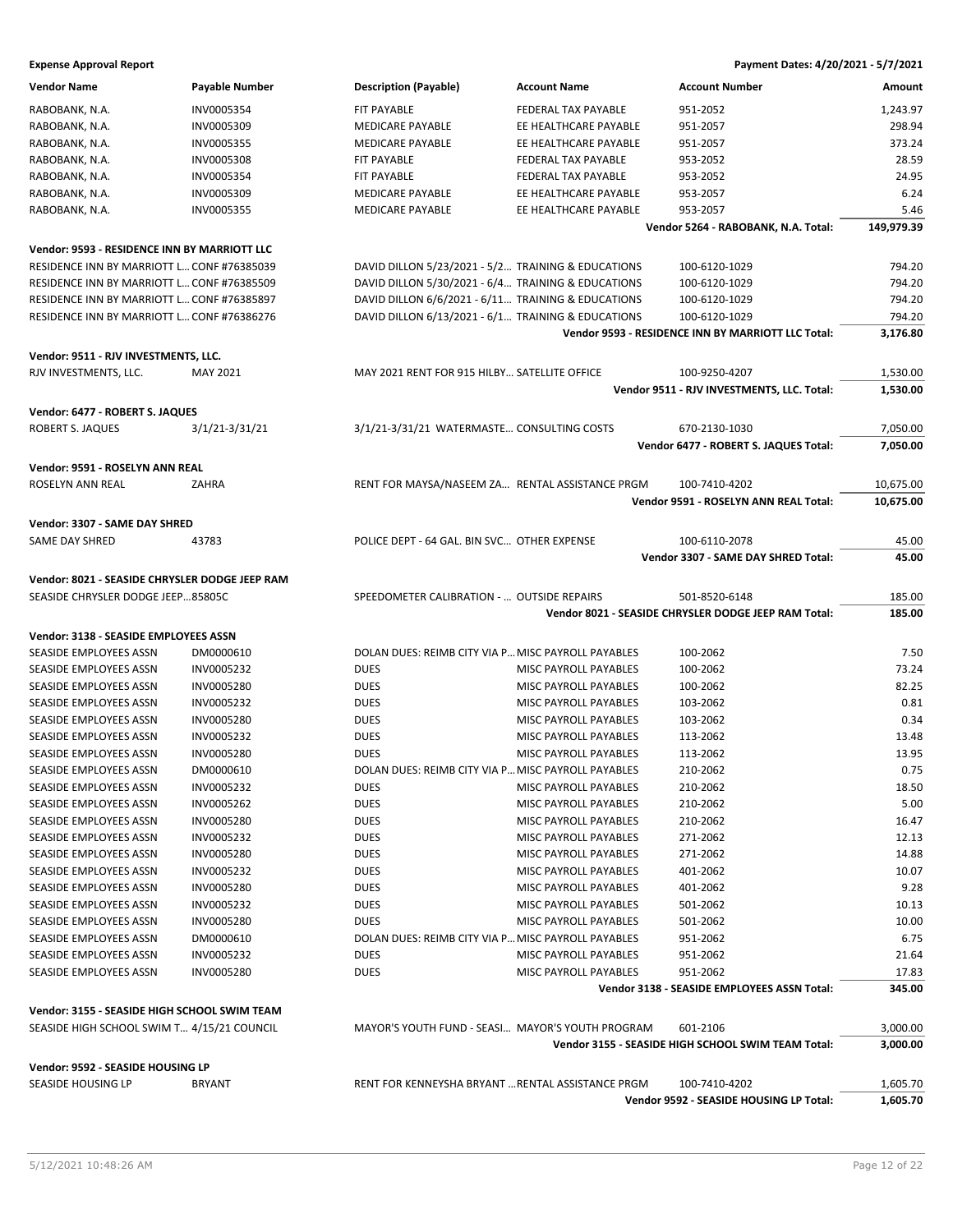| <b>Vendor Name</b>                                       | Payable Number                                                  | <b>Description (Payable)</b>                           | <b>Account Name</b>                                                       | <b>Account Number</b>                              | Amount    |
|----------------------------------------------------------|-----------------------------------------------------------------|--------------------------------------------------------|---------------------------------------------------------------------------|----------------------------------------------------|-----------|
| <b>Vendor: 3153 - SEASIDE MANAGEMENT ASSN</b>            |                                                                 |                                                        |                                                                           |                                                    |           |
| SEASIDE MANAGEMENT ASSN                                  | INV0005235                                                      | <b>DUES</b>                                            | MISC PAYROLL PAYABLES                                                     | 100-2062                                           | 10.34     |
| SEASIDE MANAGEMENT ASSN                                  | INV0005283                                                      | <b>DUES</b>                                            | MISC PAYROLL PAYABLES                                                     | 100-2062                                           | 9.93      |
| SEASIDE MANAGEMENT ASSN                                  | INV0005235                                                      | <b>DUES</b>                                            | MISC PAYROLL PAYABLES                                                     | 113-2062                                           | 0.49      |
| SEASIDE MANAGEMENT ASSN                                  | INV0005283                                                      | <b>DUES</b>                                            | MISC PAYROLL PAYABLES                                                     | 113-2062                                           | 0.50      |
| SEASIDE MANAGEMENT ASSN                                  | INV0005235                                                      | <b>DUES</b>                                            | MISC PAYROLL PAYABLES                                                     | 210-2062                                           | 1.09      |
| SEASIDE MANAGEMENT ASSN                                  | <b>INV0005283</b>                                               | <b>DUES</b>                                            | MISC PAYROLL PAYABLES                                                     | 210-2062                                           | 1.06      |
| SEASIDE MANAGEMENT ASSN                                  | INV0005235                                                      | <b>DUES</b>                                            | MISC PAYROLL PAYABLES                                                     | 271-2062                                           | 0.49      |
| SEASIDE MANAGEMENT ASSN                                  | INV0005283                                                      | <b>DUES</b>                                            | MISC PAYROLL PAYABLES                                                     | 271-2062                                           | 0.50      |
|                                                          |                                                                 |                                                        | <b>MISC PAYROLL PAYABLES</b>                                              |                                                    |           |
| SEASIDE MANAGEMENT ASSN                                  | INV0005235                                                      | <b>DUES</b>                                            |                                                                           | 401-2062                                           | 0.70      |
| SEASIDE MANAGEMENT ASSN                                  | INV0005283                                                      | <b>DUES</b>                                            | MISC PAYROLL PAYABLES                                                     | 401-2062                                           | 1.11      |
| SEASIDE MANAGEMENT ASSN                                  | INV0005235                                                      | <b>DUES</b>                                            | MISC PAYROLL PAYABLES                                                     | 501-2062                                           | 0.49      |
| SEASIDE MANAGEMENT ASSN                                  | INV0005283                                                      | <b>DUES</b>                                            | MISC PAYROLL PAYABLES                                                     | 501-2062                                           | 0.50      |
| SEASIDE MANAGEMENT ASSN                                  | INV0005235                                                      | <b>DUES</b>                                            | MISC PAYROLL PAYABLES                                                     | 951-2062                                           | 1.13      |
| SEASIDE MANAGEMENT ASSN                                  | INV0005283                                                      | <b>DUES</b>                                            | MISC PAYROLL PAYABLES                                                     | 951-2062                                           | 1.16      |
| SEASIDE MANAGEMENT ASSN                                  | INV0005235                                                      | <b>DUES</b>                                            | MISC PAYROLL PAYABLES                                                     | 953-2062                                           | 0.27      |
| SEASIDE MANAGEMENT ASSN                                  | <b>INV0005283</b>                                               | <b>DUES</b>                                            | MISC PAYROLL PAYABLES                                                     | 953-2062                                           | 0.24      |
|                                                          |                                                                 |                                                        |                                                                           | Vendor 3153 - SEASIDE MANAGEMENT ASSN Total:       | 30.00     |
| Vendor: 5267 - SEASIDE POLICE                            |                                                                 |                                                        |                                                                           |                                                    |           |
| <b>SEASIDE POLICE</b>                                    | INV0005234                                                      | <b>DUES</b>                                            | MISC PAYROLL PAYABLES                                                     | 100-2062                                           | 1,995.00  |
| <b>SEASIDE POLICE</b>                                    | INV0005282                                                      | <b>DUES</b>                                            | MISC PAYROLL PAYABLES                                                     | 100-2062                                           | 1,942.50  |
|                                                          |                                                                 |                                                        |                                                                           | Vendor 5267 - SEASIDE POLICE Total:                | 3,937.50  |
|                                                          |                                                                 |                                                        |                                                                           |                                                    |           |
| Vendor: 5761 - SHERIFF OF MONTEREY CO. / LEVYING OFFICER |                                                                 |                                                        |                                                                           |                                                    |           |
| SHERIFF OF MONTEREY CO. / L INV0005293                   |                                                                 | GARNISHMENT                                            | <b>GARNISHMENT PAYABLE</b>                                                | 271-2059                                           | 424.60    |
|                                                          |                                                                 |                                                        | Vendor 5761 - SHERIFF OF MONTEREY CO. / LEVYING OFFICER Total:            |                                                    | 424.60    |
| Vendor: 3244 - SLAKEY BROTHERS INC.                      |                                                                 |                                                        |                                                                           |                                                    |           |
| SLAKEY BROTHERS INC.                                     | 851969165                                                       | $(1)$ IMP CPLG 2 $1/2$ GALV                            | MPWMD LOCAL WATER PROJE 325-8910-9573                                     |                                                    | 22.00     |
| SLAKEY BROTHERS INC.                                     | 851969171                                                       | $(1)$ IMP CPLG 2 $1/2$ GALV                            | MPWMD LOCAL WATER PROJE 325-8910-9573                                     |                                                    | 22.00     |
|                                                          |                                                                 |                                                        |                                                                           | Vendor 3244 - SLAKEY BROTHERS INC. Total:          | 44.00     |
|                                                          |                                                                 |                                                        |                                                                           |                                                    |           |
| Vendor: 8273 - SMILE BUSINESS PRODUCTS, INC.             |                                                                 |                                                        |                                                                           |                                                    |           |
| SMILE BUSINESS PRODUCTS, IN 942909                       |                                                                 | APR 2021 - CONTRACT BASE RA COPIER SERVICES            |                                                                           | 100-5110-2044                                      | 158.37    |
|                                                          |                                                                 |                                                        |                                                                           | Vendor 8273 - SMILE BUSINESS PRODUCTS, INC. Total: | 158.37    |
| Vendor: 8784 - SMJB INC                                  |                                                                 |                                                        |                                                                           |                                                    |           |
| <b>SMJB INC</b>                                          | <b>LUCAS</b>                                                    | RENT FOR ELENA J. LUCAS - 118 RENTAL ASSISTANCE PRGM   |                                                                           | 100-7410-4202                                      | 1,942.50  |
|                                                          |                                                                 |                                                        |                                                                           | Vendor 8784 - SMJB INC Total:                      | 1,942.50  |
|                                                          | Vendor: 3290 - SOCIETY FOR THE PREVENTION OF CRUELTY TO ANIMALS |                                                        |                                                                           |                                                    |           |
| SOCIETY FOR THE PREVENTION 3-21                          |                                                                 | MAR 2021 - ANIMAL SVCS FOR  SUBCONTRACTED WORK         |                                                                           |                                                    |           |
|                                                          |                                                                 |                                                        |                                                                           | 100-6160-2073                                      | 4,426.00  |
|                                                          |                                                                 |                                                        | Vendor 3290 - SOCIETY FOR THE PREVENTION OF CRUELTY TO ANIMALS Total:     |                                                    | 4,426.00  |
| Vendor: 8380 - SPORTSENGINE INC.                         |                                                                 |                                                        |                                                                           |                                                    |           |
| SPORTSENGINE INC.                                        | 8716                                                            | MAR 2021 - REPORT CHGS SEAS PERSONNEL RECRUITMENT      |                                                                           | 100-2031-2064                                      | 55.50     |
| SPORTSENGINE INC.                                        | 8716                                                            | MAR 2021 - REPORT CHGS SEAS BACKGROUND INVESTIGATION   |                                                                           | 100-9310-1027                                      | 37.00     |
|                                                          |                                                                 |                                                        |                                                                           | Vendor 8380 - SPORTSENGINE INC. Total:             | 92.50     |
| Vendor: 3319 - STAPLES ADVANTAGE                         |                                                                 |                                                        |                                                                           |                                                    |           |
| <b>STAPLES ADVANTAGE</b>                                 | 3473317390                                                      | POLICE DEPT - MISC SUPPLIES 3 DEPARTMENT CONSUMABLES   |                                                                           | 100-6110-3095                                      | 110.70    |
| STAPLES ADVANTAGE                                        | 3473895801                                                      | POLICE DEPT - (1 PK) 9x12 CLIP  DEPARTMENT CONSUMABLES |                                                                           | 100-6110-3095                                      | 8.73      |
|                                                          |                                                                 |                                                        |                                                                           |                                                    |           |
| STAPLES ADVANTAGE                                        | 3474420063                                                      | POLICE DEPT - (1) LOGITECH Z1 DEPARTMENT CONSUMABLES   |                                                                           | 100-6110-3095                                      | 21.84     |
| STAPLES ADVANTAGE                                        | 3474238937                                                      |                                                        | POLICE DEPT - (3 CT) DISINFECT CSA-74 REGIONAL EOC FACILITY 100-6120-7191 |                                                    | 100.26    |
| STAPLES ADVANTAGE                                        | 3473317399                                                      | OLDEMEYER CTR - MISC SUPPLI STATIONARY SUPPLIES        |                                                                           | 100-9100-3092                                      | 84.59     |
| STAPLES ADVANTAGE                                        | 3474238938                                                      | OLDEMEYER CTR - (3 PK) BATTE DEPARTMENT CONSUMABLES    |                                                                           | 100-9100-3095                                      | 68.82     |
| STAPLES ADVANTAGE                                        | 3474099203                                                      | OLDEMEYER CTR - MISC SUPPLI DEPARTMENT CONSUMABLES     |                                                                           | 100-9200-3095                                      | 48.23     |
|                                                          |                                                                 |                                                        |                                                                           | Vendor 3319 - STAPLES ADVANTAGE Total:             | 443.17    |
| Vendor: 5144 - STATE OF CALIFORNIA                       |                                                                 |                                                        |                                                                           |                                                    |           |
| STATE OF CALIFORNIA                                      | INV0005307                                                      | <b>SIT PAYABLE</b>                                     | STATE TAX PAYABLE                                                         | 100-2053                                           | 19,428.00 |
| STATE OF CALIFORNIA                                      | INV0005316                                                      | <b>SIT PAYABLE</b>                                     | STATE TAX PAYABLE                                                         | 100-2053                                           | 219.79    |
| STATE OF CALIFORNIA                                      | INV0005353                                                      | <b>SIT PAYABLE</b>                                     | STATE TAX PAYABLE                                                         | 100-2053                                           | 19,346.44 |
| STATE OF CALIFORNIA                                      | <b>INV0005307</b>                                               | <b>SIT PAYABLE</b>                                     | <b>STATE TAX PAYABLE</b>                                                  | 103-2053                                           | 5.09      |
| STATE OF CALIFORNIA                                      | INV0005353                                                      | <b>SIT PAYABLE</b>                                     | STATE TAX PAYABLE                                                         | 103-2053                                           | 24.66     |
|                                                          |                                                                 |                                                        |                                                                           |                                                    |           |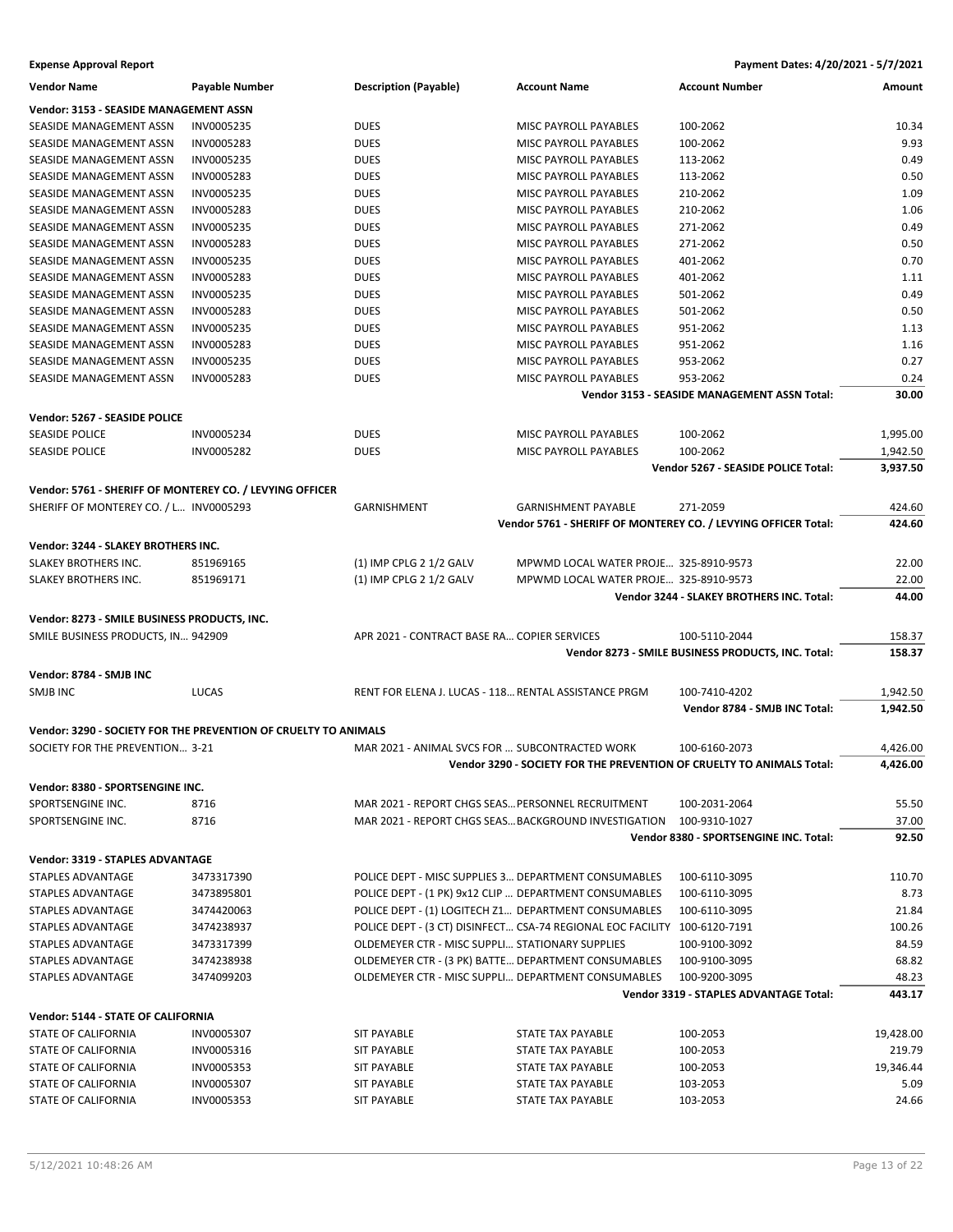| <b>Vendor Name</b>                                 | <b>Payable Number</b> | <b>Description (Payable)</b>                       | <b>Account Name</b>      | <b>Account Number</b>                                 | Amount      |
|----------------------------------------------------|-----------------------|----------------------------------------------------|--------------------------|-------------------------------------------------------|-------------|
| <b>STATE OF CALIFORNIA</b>                         | INV0005307            | <b>SIT PAYABLE</b>                                 | <b>STATE TAX PAYABLE</b> | 113-2053                                              | 397.70      |
| <b>STATE OF CALIFORNIA</b>                         | INV0005353            | <b>SIT PAYABLE</b>                                 | <b>STATE TAX PAYABLE</b> | 113-2053                                              | 423.79      |
| STATE OF CALIFORNIA                                | INV0005307            | <b>SIT PAYABLE</b>                                 | <b>STATE TAX PAYABLE</b> | 200-2053                                              | 70.40       |
| STATE OF CALIFORNIA                                | INV0005353            | <b>SIT PAYABLE</b>                                 | <b>STATE TAX PAYABLE</b> | 200-2053                                              | 64.38       |
| <b>STATE OF CALIFORNIA</b>                         | INV0005307            | <b>SIT PAYABLE</b>                                 | <b>STATE TAX PAYABLE</b> | 210-2053                                              | 306.25      |
| STATE OF CALIFORNIA                                | INV0005353            | <b>SIT PAYABLE</b>                                 | <b>STATE TAX PAYABLE</b> | 210-2053                                              | 295.33      |
| <b>STATE OF CALIFORNIA</b>                         | INV0005307            | <b>SIT PAYABLE</b>                                 | <b>STATE TAX PAYABLE</b> | 218-2053                                              | 447.68      |
| STATE OF CALIFORNIA                                | INV0005307            | <b>SIT PAYABLE</b>                                 | <b>STATE TAX PAYABLE</b> | 246-2053                                              | 119.89      |
| STATE OF CALIFORNIA                                | INV0005353            | <b>SIT PAYABLE</b>                                 | <b>STATE TAX PAYABLE</b> | 246-2053                                              | 119.11      |
| STATE OF CALIFORNIA                                | INV0005307            | <b>SIT PAYABLE</b>                                 | <b>STATE TAX PAYABLE</b> | 271-2053                                              | 100.16      |
| STATE OF CALIFORNIA                                | INV0005353            | <b>SIT PAYABLE</b>                                 | <b>STATE TAX PAYABLE</b> | 271-2053                                              | 101.82      |
| STATE OF CALIFORNIA                                | INV0005307            | <b>SIT PAYABLE</b>                                 | <b>STATE TAX PAYABLE</b> | 335-2053                                              | 280.98      |
| STATE OF CALIFORNIA                                | INV0005353            | <b>SIT PAYABLE</b>                                 | <b>STATE TAX PAYABLE</b> | 335-2053                                              | 280.10      |
| STATE OF CALIFORNIA                                | INV0005307            | <b>SIT PAYABLE</b>                                 | <b>STATE TAX PAYABLE</b> | 401-2053                                              | 183.23      |
| STATE OF CALIFORNIA                                | INV0005353            | <b>SIT PAYABLE</b>                                 | <b>STATE TAX PAYABLE</b> | 401-2053                                              | 204.05      |
| STATE OF CALIFORNIA                                | INV0005307            | <b>SIT PAYABLE</b>                                 | <b>STATE TAX PAYABLE</b> | 501-2053                                              | 90.44       |
| STATE OF CALIFORNIA                                | INV0005353            | <b>SIT PAYABLE</b>                                 | <b>STATE TAX PAYABLE</b> | 501-2053                                              | 89.69       |
| STATE OF CALIFORNIA                                | INV0005307            | <b>SIT PAYABLE</b>                                 | <b>STATE TAX PAYABLE</b> | 503-2053                                              | 300.83      |
| <b>STATE OF CALIFORNIA</b>                         | INV0005353            | <b>SIT PAYABLE</b>                                 | <b>STATE TAX PAYABLE</b> | 503-2053                                              | 299.62      |
| STATE OF CALIFORNIA                                | INV0005307            | <b>SIT PAYABLE</b>                                 | <b>STATE TAX PAYABLE</b> | 951-2053                                              | 333.22      |
| STATE OF CALIFORNIA                                | INV0005353            | <b>SIT PAYABLE</b>                                 | <b>STATE TAX PAYABLE</b> | 951-2053                                              | 438.51      |
| <b>STATE OF CALIFORNIA</b>                         | INV0005307            | <b>SIT PAYABLE</b>                                 | <b>STATE TAX PAYABLE</b> | 953-2053                                              | 11.34       |
| <b>STATE OF CALIFORNIA</b>                         | INV0005353            | <b>SIT PAYABLE</b>                                 | <b>STATE TAX PAYABLE</b> | 953-2053                                              | 9.87        |
|                                                    |                       |                                                    |                          | Vendor 5144 - STATE OF CALIFORNIA Total:              | 43,992.37   |
| Vendor: 9543 - TEXAS LIFE                          |                       |                                                    |                          |                                                       |             |
| <b>TEXAS LIFE</b>                                  | CM0000539             | ADJ DUE TO ROUNDING                                | EE HEALTHCARE PAYABLE    | 100-2057                                              | $-0.16$     |
| <b>TEXAS LIFE</b>                                  | DM0000615             | DOLAN TEXAS LIFE ADJ: EE REI EE HEALTHCARE PAYABLE |                          | 100-2057                                              | 18.01       |
| <b>TEXAS LIFE</b>                                  | INV0005239            | TEXAS LIFE AFTER-TAX PRODUCT EE HEALTHCARE PAYABLE |                          | 100-2057                                              | 361.47      |
| <b>TEXAS LIFE</b>                                  | INV0005287            | TEXAS LIFE AFTER-TAX PRODUCT EE HEALTHCARE PAYABLE |                          | 100-2057                                              | 337.42      |
| <b>TEXAS LIFE</b>                                  | DM0000615             | DOLAN TEXAS LIFE ADJ: EE REI EE HEALTHCARE PAYABLE |                          | 210-2057                                              | 1.80        |
| <b>TEXAS LIFE</b>                                  | INV0005239            | TEXAS LIFE AFTER-TAX PRODUCT EE HEALTHCARE PAYABLE |                          | 210-2057                                              | 10.23       |
| <b>TEXAS LIFE</b>                                  | INV0005287            | TEXAS LIFE AFTER-TAX PRODUCT EE HEALTHCARE PAYABLE |                          | 210-2057                                              | 1.57        |
| <b>TEXAS LIFE</b>                                  | INV0005287            | TEXAS LIFE AFTER-TAX PRODUCT EE HEALTHCARE PAYABLE |                          | 218-2057                                              | 22.34       |
| <b>TEXAS LIFE</b>                                  | INV0005239            | TEXAS LIFE AFTER-TAX PRODUCT EE HEALTHCARE PAYABLE |                          | 271-2057                                              | 17.07       |
| <b>TEXAS LIFE</b>                                  | INV0005287            | TEXAS LIFE AFTER-TAX PRODUCT EE HEALTHCARE PAYABLE |                          | 271-2057                                              | 27.44       |
| <b>TEXAS LIFE</b>                                  | DM0000615             | DOLAN TEXAS LIFE ADJ: EE REI EE HEALTHCARE PAYABLE |                          | 951-2057                                              | 16.21       |
|                                                    |                       |                                                    |                          | Vendor 9543 - TEXAS LIFE Total:                       | 813.40      |
| Vendor: 1152 - THE ABY MANUFACTURING GROUP INC.    |                       |                                                    |                          |                                                       |             |
| THE ABY MANUFACTURING GR 0157961-IN                |                       | (1) SEASIDE D130TT DOME BA OTHER EXPENSE           |                          | 100-6110-2078                                         | 84.15       |
|                                                    |                       |                                                    |                          | Vendor 1152 - THE ABY MANUFACTURING GROUP INC. Total: | 84.15       |
| Vendor: 6324 - The Home Depot Pro                  |                       |                                                    |                          |                                                       |             |
| The Home Depot Pro                                 | 597206523             | FIRE DEPT - (1 BX) GLASS CLEANJANITORIAL SUPPLIES  |                          | 100-6640-3093                                         | 166.19      |
|                                                    |                       |                                                    |                          | Vendor 6324 - The Home Depot Pro Total:               | 166.19      |
| Vendor: 8755 - TRUST TWO - CORONA 1997 TRUST       |                       |                                                    |                          |                                                       |             |
| TRUST TWO - CORONA 1997 TR MAY 2021                |                       | MAY 2021 RENT FOR 656 BROA SATELLITE OFFICE        |                          | 100-7310-4207                                         | 2,730.00    |
|                                                    |                       |                                                    |                          | Vendor 8755 - TRUST TWO - CORONA 1997 TRUST Total:    | 2,730.00    |
| Vendor: 6197 - U.S. BANK EQUIPMENT FINANCE         |                       |                                                    |                          |                                                       |             |
| U.S. BANK EQUIPMENT FINANCE 440705879              |                       | 656 BROADWAY AVE - COPIER L SATELLITE OFFICE       |                          | 100-7310-4207                                         | 197.31      |
| U.S. BANK EQUIPMENT FINANCE 440954626              |                       | 986 HILBY AVE - LEASE FOR COPCOPIER SERVICES       |                          | 100-9200-2044                                         | 311.75      |
|                                                    |                       |                                                    |                          | Vendor 6197 - U.S. BANK EQUIPMENT FINANCE Total:      | 509.06      |
| Vendor: 7124 - U.S. BANK N.A. - PARS ARS 457 & SRP |                       |                                                    |                          |                                                       |             |
| U.S. BANK N.A. - PARS ARS 457  INV0005231          |                       | PARS 6746022500                                    | PARS-ARS 457 PAYABLE     | 100-2063                                              | 2,153.00    |
| U.S. BANK N.A. - PARS ARS 457  INV0005236          |                       | PARS-ARS 457 6746022400                            | PARS-ARS 457 PAYABLE     | 100-2063                                              | 1,119.57    |
| U.S. BANK N.A. - PARS ARS 457  INV0005279          |                       | PARS 6746022500                                    | PARS-ARS 457 PAYABLE     | 100-2063                                              | 2,016.18    |
| U.S. BANK N.A. - PARS ARS 457  INV0005284          |                       | PARS-ARS 457 6746022400                            | PARS-ARS 457 PAYABLE     | 100-2063                                              | 966.46      |
| U.S. BANK N.A. - PARS ARS 457  CM0000541           |                       | APRIL EXCESS PAYMENT CREDIT PARS PENSION           |                          | 100-7110-0032                                         | $-4,020.00$ |
| U.S. BANK N.A. - PARS ARS 457  INV0005231          |                       | PARS 6746022500                                    | PARS-ARS 457 PAYABLE     | 113-2063                                              | 31.76       |
| U.S. BANK N.A. - PARS ARS 457  INV0005279          |                       | PARS 6746022500                                    | PARS-ARS 457 PAYABLE     | 113-2063                                              | 32.80       |
|                                                    |                       |                                                    |                          |                                                       |             |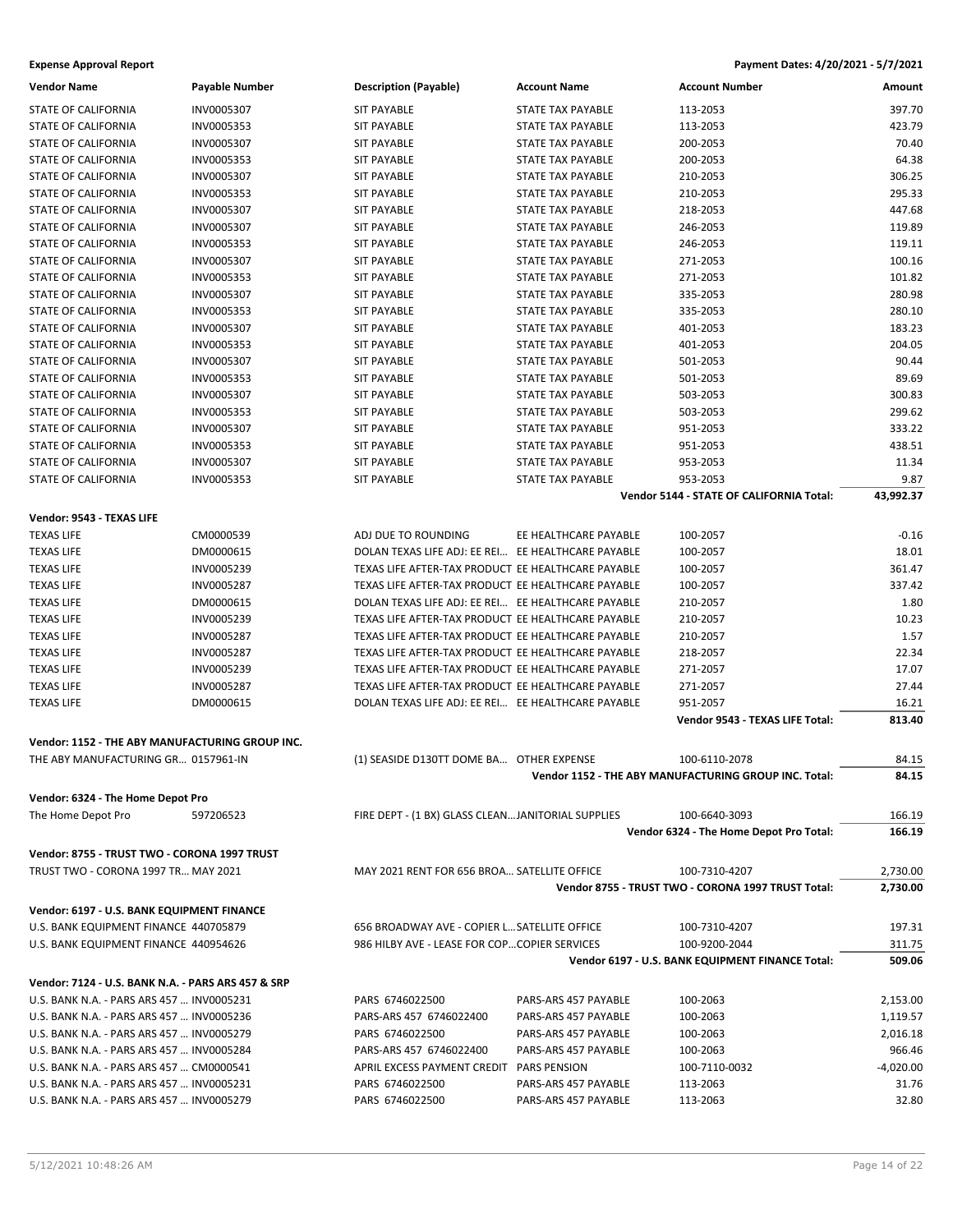| <b>Vendor Name</b>                        | <b>Payable Number</b>                                | <b>Description (Payable)</b>                         | <b>Account Name</b>                                                    | <b>Account Number</b>                                    | Amount            |
|-------------------------------------------|------------------------------------------------------|------------------------------------------------------|------------------------------------------------------------------------|----------------------------------------------------------|-------------------|
| U.S. BANK N.A. - PARS ARS 457  INV0005231 |                                                      | PARS 6746022500                                      | PARS-ARS 457 PAYABLE                                                   | 210-2063                                                 | 69.94             |
| U.S. BANK N.A. - PARS ARS 457  INV0005279 |                                                      | PARS 6746022500                                      | PARS-ARS 457 PAYABLE                                                   | 210-2063                                                 | 71.40             |
| U.S. BANK N.A. - PARS ARS 457  INV0005231 |                                                      | PARS 6746022500                                      | PARS-ARS 457 PAYABLE                                                   | 271-2063                                                 | 31.76             |
| U.S. BANK N.A. - PARS ARS 457  INV0005279 |                                                      | PARS 6746022500                                      | PARS-ARS 457 PAYABLE                                                   | 271-2063                                                 | 32.80             |
| U.S. BANK N.A. - PARS ARS 457  INV0005231 |                                                      | PARS 6746022500                                      | PARS-ARS 457 PAYABLE                                                   | 401-2063                                                 | 43.80             |
| U.S. BANK N.A. - PARS ARS 457  INV0005279 |                                                      | PARS 6746022500                                      | PARS-ARS 457 PAYABLE                                                   | 401-2063                                                 | 74.38             |
| U.S. BANK N.A. - PARS ARS 457  INV0005231 |                                                      | PARS 6746022500                                      | PARS-ARS 457 PAYABLE                                                   | 501-2063                                                 | 31.76             |
| U.S. BANK N.A. - PARS ARS 457  INV0005279 |                                                      | PARS 6746022500                                      | PARS-ARS 457 PAYABLE                                                   | 501-2063                                                 | 32.80             |
| U.S. BANK N.A. - PARS ARS 457  INV0005231 |                                                      | PARS 6746022500                                      | PARS-ARS 457 PAYABLE                                                   | 503-2063                                                 | 346.89            |
| U.S. BANK N.A. - PARS ARS 457  INV0005279 |                                                      | PARS 6746022500                                      | PARS-ARS 457 PAYABLE                                                   | 503-2063                                                 | 356.26            |
| U.S. BANK N.A. - PARS ARS 457  INV0005231 |                                                      | PARS 6746022500                                      | PARS-ARS 457 PAYABLE                                                   | 951-2063                                                 | 69.86             |
| U.S. BANK N.A. - PARS ARS 457  INV0005279 |                                                      | PARS 6746022500                                      | PARS-ARS 457 PAYABLE                                                   | 951-2063                                                 | 72.54             |
| U.S. BANK N.A. - PARS ARS 457  INV0005231 |                                                      | PARS 6746022500                                      | PARS-ARS 457 PAYABLE                                                   | 953-2063                                                 | 17.59             |
| U.S. BANK N.A. - PARS ARS 457  INV0005279 |                                                      | PARS 6746022500                                      | PARS-ARS 457 PAYABLE                                                   | 953-2063                                                 | 16.05             |
|                                           |                                                      |                                                      |                                                                        | Vendor 7124 - U.S. BANK N.A. - PARS ARS 457 & SRP Total: | 3,567.60          |
| Vendor: 3574 - U.S. BANK-CALCARD          |                                                      |                                                      |                                                                        |                                                          |                   |
| U.S. BANK-CALCARD                         | 3/22/21 4246044555650443                             | Cal Card 3/22/21                                     | <b>DEPARTMENT CONSUMABLES</b>                                          | 100-1010-3095                                            | 995.76            |
| U.S. BANK-CALCARD                         | 3/22/21 4246044555650443                             | Cal Card 3/22/21                                     | DEPARTMENT CONSUMABLES                                                 | 100-1360-3095                                            | 300.00            |
| U.S. BANK-CALCARD                         |                                                      | Cal Card 3/22/21                                     | DEPARTMENT CONSUMABLES                                                 | 100-2021-3095                                            | 103.36            |
| U.S. BANK-CALCARD                         | 3/22/21 4246044555650443<br>3/22/21 4246044555650443 | Cal Card 3/22/21                                     | DUES AND MEMBERSHIPS                                                   | 100-2021-4122                                            | 995.00            |
| U.S. BANK-CALCARD                         |                                                      |                                                      | PERSONNEL RECRUITMENT                                                  |                                                          | 743.05            |
|                                           | 3/22/21 4246044555650443                             | Cal Card 3/22/21                                     |                                                                        | 100-2031-2064<br>100-5110-2074                           |                   |
| U.S. BANK-CALCARD                         | INV0005319<br>3/22/21 4246044555650443               | ACCT #4246044555650443 -- F BANK FEES & MISC CHARGES |                                                                        | 100-6110-1029                                            | 2,260.14          |
| U.S. BANK-CALCARD                         |                                                      | Cal Card 3/22/21                                     | TRAINING & EDUCATION<br><b>COPIER SERVICES</b>                         |                                                          | 467.45<br>109.23  |
| U.S. BANK-CALCARD                         | 3/22/21 4246044555650443<br>3/22/21 4246044555650443 | Cal Card 3/22/21                                     | <b>OUTSIDE PRINTING SERVICE</b>                                        | 100-6110-2044                                            | 58.97             |
| U.S. BANK-CALCARD                         |                                                      | Cal Card 3/22/21                                     |                                                                        | 100-6110-2053                                            |                   |
| U.S. BANK-CALCARD                         | 3/22/21 4246044555650443                             | Cal Card 3/22/21                                     | DEPARTMENT CONSUMABLES                                                 | 100-6110-3095                                            | 667.59            |
| U.S. BANK-CALCARD                         | 3/22/21 4246044555650443                             | Cal Card 3/22/21                                     | COMPUTER SUPPLIES/SOFTWA 100-6110-3102                                 |                                                          | 150.00            |
| U.S. BANK-CALCARD                         | 3/22/21 4246044555650443                             | Cal Card 3/22/21                                     | COMPUTER SUPPLIES/SOFTWA 100-6110-3102<br><b>DUES &amp; MEMBERSHIP</b> |                                                          | 215.36<br>59.72   |
| U.S. BANK-CALCARD                         | 3/22/21 4246044555650443                             | Cal Card 3/22/21                                     |                                                                        | 100-6110-4122                                            | 31.25             |
| U.S. BANK-CALCARD                         | 3/22/21 4246044555650443                             | Cal Card 3/22/21                                     | DEPARTMENT EQUIPMENT                                                   | 100-6110-8187                                            |                   |
| U.S. BANK-CALCARD                         | 3/22/21 4246044555650443                             | Cal Card 3/22/21                                     | PRISONER MEALS                                                         | 100-6120-2061                                            | 121.19            |
| U.S. BANK-CALCARD                         | 3/22/21 4246044555650443                             | Cal Card 3/22/21                                     | <b>CANINE MAINTENANCE</b>                                              | 100-6120-3091                                            | 174.26            |
| U.S. BANK-CALCARD                         | 3/22/21 4246044555650443                             | Cal Card 3/22/21                                     | DEPARTMENT EQUIPMENT<br>DEPARTMENT CONSUMABLES                         | 100-6120-8187                                            | 2,365.59<br>29.17 |
| U.S. BANK-CALCARD                         | 3/22/21 4246044555650443                             | Cal Card 3/22/21<br>Cal Card 3/22/21                 |                                                                        | 100-6610-3095                                            |                   |
| U.S. BANK-CALCARD                         | 3/22/21 4246044555650443<br>3/22/21 4246044555650443 | Cal Card 3/22/21                                     | FIRE EQUIPMENT REPAIR<br>DEPARTMENT CONSUMABLES                        | 100-6640-2055<br>100-6640-3095                           | 61.50             |
| U.S. BANK-CALCARD<br>U.S. BANK-CALCARD    | 3/22/21 4246044555650443                             | Cal Card 3/22/21                                     | <b>MARKETING MATERIALS</b>                                             | 100-7410-2040                                            | 3,302.25<br>45.00 |
| U.S. BANK-CALCARD                         | 3/22/21 4246044555650443                             | Cal Card 3/22/21                                     | DEPT CONSUMABLES - CV RES 100-8110-3095                                |                                                          | 3,087.43          |
| U.S. BANK-CALCARD                         | 3/22/21 4246044555650443                             | Cal Card 3/22/21                                     | <b>SUBCONTRACTED WORK</b>                                              | 100-8310-2073                                            | 623.35            |
| U.S. BANK-CALCARD                         | 3/22/21 4246044555650443                             | Cal Card 3/22/21                                     | DEPARTMENT CONSUMABLES                                                 | 100-8310-3095                                            | 178.77            |
| U.S. BANK-CALCARD                         | 3/22/21 4246044555650443                             | Cal Card 3/22/21                                     | SAFETY EQUIPMENT                                                       | 100-8410-3097                                            | 255.00            |
| U.S. BANK-CALCARD                         | 3/22/21 4246044555650443                             | Cal Card 3/22/21                                     | <b>TRAINING &amp; EDUCATION</b>                                        | 100-8420-1029                                            | 80.00             |
| U.S. BANK-CALCARD                         | 3/22/21 4246044555650443                             | Cal Card 3/22/21                                     | DUES & MEMBERSHIP                                                      | 100-8910-4122                                            | 25.00             |
| U.S. BANK-CALCARD                         | 3/22/21 4246044555650443                             | Cal Card 3/22/21                                     | DEPARTMENT CONSUMABLES                                                 | 100-9100-3095                                            | 521.10            |
| U.S. BANK-CALCARD                         | 3/22/21 4246044555650443                             | Cal Card 3/22/21                                     | <b>COMPUTER SUPPLIES</b>                                               | 100-9100-3102                                            | 873.99            |
| U.S. BANK-CALCARD                         | 3/22/21 4246044555650443                             | Cal Card 3/22/21                                     | <b>COMPUTER SOFTWARE</b>                                               | 100-9100-3104                                            | 79.99             |
| U.S. BANK-CALCARD                         | 3/22/21 4246044555650443                             | Cal Card 3/22/21                                     | DUES & MEMBERSHIP                                                      | 100-9100-4122                                            | 554.99            |
| U.S. BANK-CALCARD                         | 3/22/21 4246044555650443                             | Cal Card 3/22/21                                     | JANITORIAL SUPPLIES                                                    | 100-9105-3093                                            | 533.31            |
| U.S. BANK-CALCARD                         | 3/22/21 4246044555650443                             | Cal Card 3/22/21                                     | DEPARTMENT CONSUMABLES                                                 | 100-9200-3095                                            | 1,639.98          |
| U.S. BANK-CALCARD                         | 3/22/21 4246044555650443                             | Cal Card 3/22/21                                     | <b>EASTER EGG HUNT</b>                                                 | 100-9200-7186                                            | 1,723.50          |
| U.S. BANK-CALCARD                         | 3/22/21 4246044555650443                             | Cal Card 3/22/21                                     | ART PROGRAM                                                            | 100-9200-7190                                            | 123.75            |
| U.S. BANK-CALCARD                         | 3/22/21 4246044555650443                             | Cal Card 3/22/21                                     | <b>TRAINING &amp; EDUCATION</b>                                        | 100-9310-1029                                            | 50.00             |
| U.S. BANK-CALCARD                         | 3/22/21 4246044555650443                             | Cal Card 3/22/21                                     | DEPARTMENT CONSUMABLES                                                 | 100-9310-3095                                            | 548.41            |
| U.S. BANK-CALCARD                         | 3/22/21 4246044555650443                             | Cal Card 3/22/21                                     | DEPARTMENT CONSUMABLES                                                 | 100-9320-3095                                            | 20.86             |
| U.S. BANK-CALCARD                         | 3/22/21 4246044555650443                             | Cal Card 3/22/21                                     | DEPARTMENT CONSUMABLES                                                 | 100-9340-3095                                            | 99.41             |
| U.S. BANK-CALCARD                         | 3/22/21 4246044555650443                             | Cal Card 3/22/21                                     | DEPARTMENT CONSUMABLES                                                 | 100-9350-3095                                            | 31.77             |
| U.S. BANK-CALCARD                         | 3/22/21 4246044555650443                             | Cal Card 3/22/21                                     | TRAINING & EDUCATION                                                   | 100-9400-1029                                            | 80.00             |
| U.S. BANK-CALCARD                         | 3/22/21 4246044555650443                             | Cal Card 3/22/21                                     | TRAINING & EDUCATION                                                   | 100-9400-1029                                            | 400.00            |
| U.S. BANK-CALCARD                         | 3/22/21 4246044555650443                             | Cal Card 3/22/21                                     | DEPARTMENT CONSUMABLES                                                 | 100-9400-3095                                            | 54.61             |
| U.S. BANK-CALCARD                         | 3/22/21 4246044555650443                             | Cal Card 3/22/21                                     | DEPARTMENT CONSUMABLES                                                 | 113-8730-3095                                            | 163.40            |
|                                           |                                                      |                                                      |                                                                        |                                                          |                   |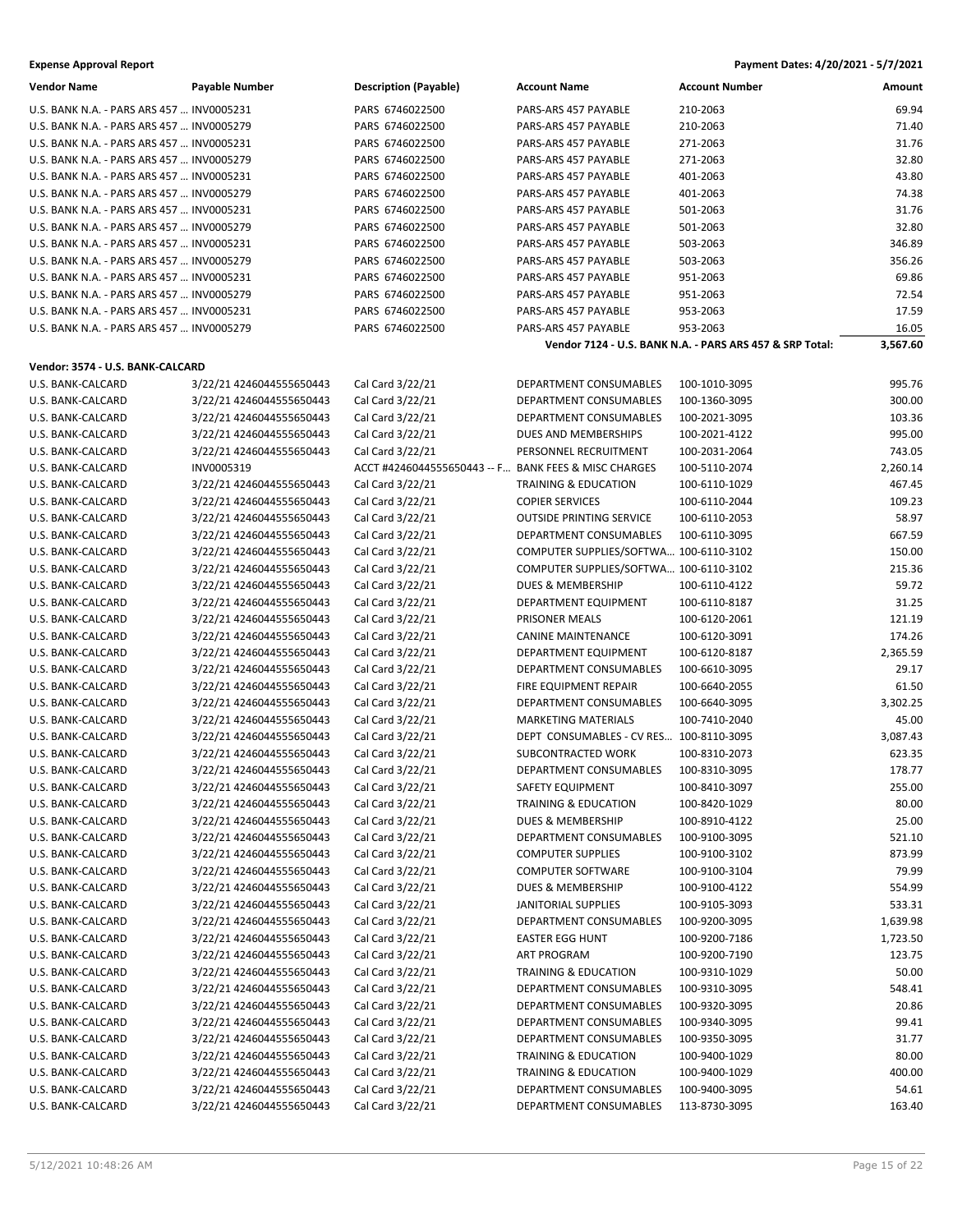| <b>Vendor Name</b>                                                  | <b>Payable Number</b>    | <b>Description (Payable)</b>                       | <b>Account Name</b>                                               | <b>Account Number</b>                                 | Amount    |
|---------------------------------------------------------------------|--------------------------|----------------------------------------------------|-------------------------------------------------------------------|-------------------------------------------------------|-----------|
| U.S. BANK-CALCARD                                                   | 3/22/21 4246044555650443 | Cal Card 3/22/21                                   | DEPARTMENT CONSUMABLES                                            | 113-8730-3095                                         | 91.99     |
| U.S. BANK-CALCARD                                                   | 3/22/21 4246044555650443 | Cal Card 3/22/21                                   | DEPARTMENT CONSUMABLES                                            | 113-8730-3095                                         | 1,011.22  |
| U.S. BANK-CALCARD                                                   | 3/22/21 4246044555650443 | Cal Card 3/22/21                                   | DEPARTMENT CONSUMABLES                                            | 113-8730-3095                                         | 65.44     |
| U.S. BANK-CALCARD                                                   | 3/22/21 4246044555650443 | Cal Card 3/22/21                                   | SENIOR ACTIVITIES                                                 | 251-9500-7125                                         | 36.93     |
| U.S. BANK-CALCARD                                                   | 3/22/21 4246044555650443 | Cal Card 3/22/21                                   | <b>CONSUMABLES</b>                                                | 271-8110-3095                                         | 32.66     |
| U.S. BANK-CALCARD                                                   | 3/22/21 4246044555650443 | Cal Card 3/22/21                                   | <b>OTHER EXPENSE</b>                                              | 501-8510-2078                                         | 218.49    |
| U.S. BANK-CALCARD                                                   | 3/22/21 4246044555650443 | Cal Card 3/22/21                                   | DUES & MEMBERSHIP                                                 | 501-8510-4122                                         | 188.00    |
| U.S. BANK-CALCARD                                                   | 3/22/21 4246044555650443 | Cal Card 3/22/21                                   | DEPARTMENT CONSUMABLES                                            | 501-8520-3095                                         | 179.16    |
| U.S. BANK-CALCARD                                                   | 3/22/21 4246044555650443 | Cal Card 3/22/21                                   | <b>VEHICLE PARTS</b>                                              | 501-8520-6144                                         | 536.30    |
| U.S. BANK-CALCARD                                                   | 3/22/21 4246044555650443 | Cal Card 3/22/21                                   | COMPUTER SUPPLIES/SOFTWA 503-4010-3102                            |                                                       | 788.94    |
| U.S. BANK-CALCARD                                                   | 3/22/21 4246044555650443 | Cal Card 3/22/21                                   | TRAINING AND EDUCATION                                            | 951-8810-1029                                         | 158.53    |
| U.S. BANK-CALCARD                                                   | 3/22/21 4246044555650443 | Cal Card 3/22/21                                   | MEETINGS AND TRAVEL                                               | 951-8820-4121                                         | 405.00    |
| U.S. BANK-CALCARD                                                   | 3/22/21 4246044555650443 | Cal Card 3/22/21                                   | DUES AND MEMBERSHIPS                                              | 951-8820-4122                                         | 564.00    |
|                                                                     |                          |                                                    |                                                                   | Vendor 3574 - U.S. BANK-CALCARD Total:                | 29,281.12 |
| Vendor: 3560 - UNITED WAY OF MONTEREY PENINSULA                     |                          |                                                    |                                                                   |                                                       |           |
| UNITED WAY OF MONTEREY PE INV0005237                                |                          | <b>EMPLOYEE CONTRIBUTIONS</b>                      | MISC PAYROLL PAYABLES                                             | 100-2062                                              | 20.00     |
| UNITED WAY OF MONTEREY PE INV0005285                                |                          | <b>EMPLOYEE CONTRIBUTIONS</b>                      | MISC PAYROLL PAYABLES                                             | 100-2062                                              | 20.00     |
| UNITED WAY OF MONTEREY PE INV0005263                                |                          | <b>EMPLOYEE CONTRIBUTIONS</b>                      | MISC PAYROLL PAYABLES                                             | 210-2062                                              | 3.00      |
| UNITED WAY OF MONTEREY PE INV0005285                                |                          | <b>EMPLOYEE CONTRIBUTIONS</b>                      | MISC PAYROLL PAYABLES                                             | 210-2062                                              | 3.00      |
|                                                                     |                          |                                                    |                                                                   | Vendor 3560 - UNITED WAY OF MONTEREY PENINSULA Total: | 46.00     |
| Vendor: 7370 - UPEC, LOCAL 792                                      |                          |                                                    |                                                                   |                                                       |           |
| UPEC, LOCAL 792                                                     | DM0000612                | DOLAN DUES: EE REIMB CITY VI MISC PAYROLL PAYABLES |                                                                   | 100-2062                                              | 35.62     |
| UPEC, LOCAL 792                                                     | INV0005238               | LIUNA/UNION DUES                                   | MISC PAYROLL PAYABLES                                             | 100-2062                                              | 347.85    |
| UPEC, LOCAL 792                                                     | INV0005286               | LIUNA/UNION DUES                                   | MISC PAYROLL PAYABLES                                             | 100-2062                                              | 390.57    |
| UPEC, LOCAL 792                                                     | INV0005238               | LIUNA/UNION DUES                                   | MISC PAYROLL PAYABLES                                             | 103-2062                                              | 3.78      |
| UPEC, LOCAL 792                                                     | INV0005286               | LIUNA/UNION DUES                                   | MISC PAYROLL PAYABLES                                             | 103-2062                                              | 1.60      |
| UPEC, LOCAL 792                                                     | INV0005238               | LIUNA/UNION DUES                                   | MISC PAYROLL PAYABLES                                             | 113-2062                                              | 64.01     |
| UPEC, LOCAL 792                                                     | INV0005286               | LIUNA/UNION DUES                                   | MISC PAYROLL PAYABLES                                             | 113-2062                                              | 66.24     |
| UPEC, LOCAL 792                                                     | DM0000612                | DOLAN DUES: EE REIMB CITY VI MISC PAYROLL PAYABLES |                                                                   | 210-2062                                              | 3.57      |
| UPEC, LOCAL 792                                                     | INV0005238               | LIUNA/UNION DUES                                   | MISC PAYROLL PAYABLES                                             | 210-2062                                              | 87.98     |
| UPEC, LOCAL 792                                                     | INV0005264               | LIUNA/UNION DUES                                   | MISC PAYROLL PAYABLES                                             | 210-2062                                              | 23.75     |
| UPEC, LOCAL 792                                                     | INV0005286               | LIUNA/UNION DUES                                   | MISC PAYROLL PAYABLES                                             | 210-2062                                              | 78.40     |
| UPEC, LOCAL 792                                                     | INV0005238               | LIUNA/UNION DUES                                   | MISC PAYROLL PAYABLES                                             | 271-2062                                              | 57.69     |
| UPEC, LOCAL 792                                                     | INV0005286               | LIUNA/UNION DUES                                   | MISC PAYROLL PAYABLES                                             | 271-2062                                              | 70.72     |
| UPEC, LOCAL 792                                                     | INV0005238               | LIUNA/UNION DUES                                   | MISC PAYROLL PAYABLES                                             | 401-2062                                              | 47.83     |
| UPEC, LOCAL 792                                                     | INV0005286               | LIUNA/UNION DUES                                   | MISC PAYROLL PAYABLES                                             | 401-2062                                              | 44.10     |
| UPEC, LOCAL 792                                                     | INV0005238               | LIUNA/UNION DUES                                   | MISC PAYROLL PAYABLES                                             | 501-2062                                              | 48.13     |
| UPEC, LOCAL 792                                                     | INV0005286               | LIUNA/UNION DUES                                   | MISC PAYROLL PAYABLES                                             | 501-2062                                              | 47.50     |
| UPEC, LOCAL 792                                                     | DM0000612                | DOLAN DUES: EE REIMB CITY VI MISC PAYROLL PAYABLES |                                                                   | 951-2062                                              | 32.06     |
| UPEC, LOCAL 792                                                     | INV0005238               | LIUNA/UNION DUES                                   | <b>MISC PAYROLL PAYABLES</b>                                      | 951-2062                                              | 102.73    |
| UPEC, LOCAL 792                                                     | INV0005286               | LIUNA/UNION DUES                                   | MISC PAYROLL PAYABLES                                             | 951-2062                                              | 84.62     |
|                                                                     |                          |                                                    |                                                                   | Vendor 7370 - UPEC, LOCAL 792 Total:                  | 1,638.75  |
|                                                                     |                          |                                                    |                                                                   |                                                       |           |
| Vendor: 9247 - VERIZON CONNECT NWF INC.<br>VERIZON CONNECT NWF INC. | OSV000002402470          | MAR 2021 - MO. SVC FOR GPS  OUTSIDE REPAIRS        |                                                                   | 501-8520-6148                                         | 1,908.95  |
|                                                                     |                          |                                                    |                                                                   | Vendor 9247 - VERIZON CONNECT NWF INC. Total:         | 1,908.95  |
|                                                                     |                          |                                                    |                                                                   |                                                       |           |
| Vendor: 6671 - VERIZON WIRELESS                                     |                          |                                                    |                                                                   |                                                       |           |
| <b>VERIZON WIRELESS</b>                                             | 9876214211               |                                                    | ACCT #772515511-00004; 3/23 DEPARTMENT CONSUMABLES 113-8730-3095  |                                                       | 38.01     |
| <b>VERIZON WIRELESS</b>                                             | 9876208844               | ACCT #742236901-00001; 3/23 DEPARTMENT CONSUMABLES |                                                                   | 210-8110-3095                                         | 38.01     |
|                                                                     |                          |                                                    |                                                                   | Vendor 6671 - VERIZON WIRELESS Total:                 | 76.02     |
| Vendor: 8129 - VORTEX INDUSTRIES, INC.                              |                          |                                                    |                                                                   |                                                       |           |
| VORTEX INDUSTRIES, INC.                                             | 44-1499675               | REPAIR WORK TO STEEL SECTI SUBCONTRACTED WORK      |                                                                   | 100-8310-2073                                         | 4,185.36  |
|                                                                     |                          |                                                    |                                                                   | Vendor 8129 - VORTEX INDUSTRIES, INC. Total:          | 4,185.36  |
| Vendor: 1388 - W.W.GRAINGER, INC.                                   |                          |                                                    |                                                                   |                                                       |           |
| W.W.GRAINGER, INC.                                                  | 9853756600               | (1) MOTOR, 1/4 HP, (1) SAFETY  SUBCONTRACTED WORK  |                                                                   | 100-8310-2073                                         | 202.38    |
| W.W.GRAINGER, INC.                                                  | 9856639118               | (4) SLIP HOOK, G70, 4700 LB.                       | <b>VEHICLE PARTS</b>                                              | 501-8520-6144                                         | 29.45     |
|                                                                     |                          |                                                    |                                                                   | Vendor 1388 - W.W.GRAINGER, INC. Total:               | 231.83    |
| Vendor: 2328 - WALLACE GROUP                                        |                          |                                                    |                                                                   |                                                       |           |
| <b>WALLACE GROUP</b>                                                | 52941                    |                                                    | SVCS THROUGH 2/28/21 - FRE FREMONT BL SEWR MAIN UPG 953-8820-9207 |                                                       | 5,070.16  |
|                                                                     |                          |                                                    |                                                                   |                                                       |           |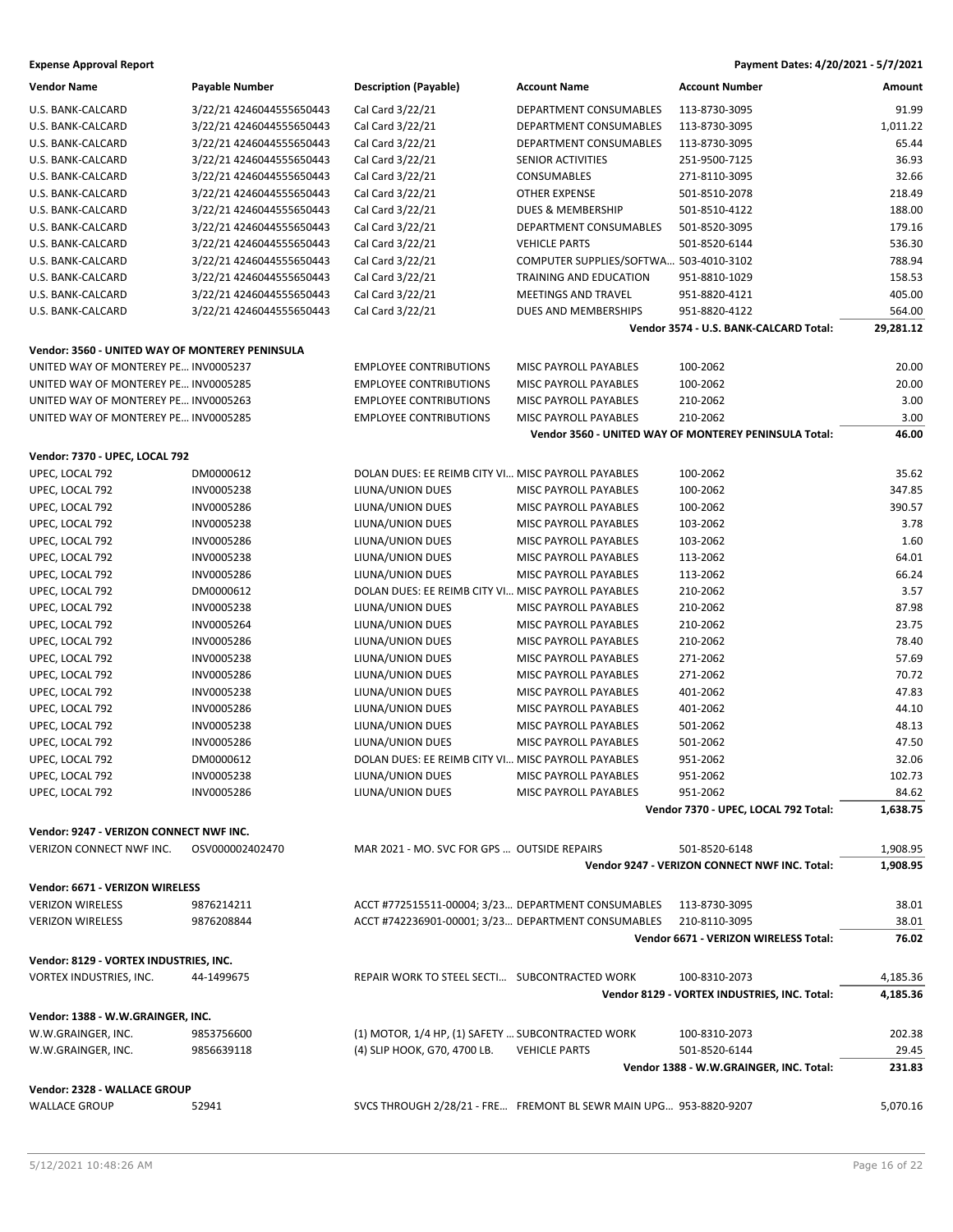| <b>Expense Approval Report</b>        |                       |                                                                     |                     | Payment Dates: 4/20/2021 - 5/7/2021         |            |
|---------------------------------------|-----------------------|---------------------------------------------------------------------|---------------------|---------------------------------------------|------------|
| <b>Vendor Name</b>                    | <b>Payable Number</b> | <b>Description (Payable)</b>                                        | <b>Account Name</b> | <b>Account Number</b>                       | Amount     |
| <b>WALLACE GROUP</b>                  | 52940                 | SVCS THROUGH 2/28/21 - DEL  DEL MONTE SWR MAIN REPLAC 953-8820-9214 |                     |                                             | 3,721.25   |
|                                       |                       |                                                                     |                     | Vendor 2328 - WALLACE GROUP Total:          | 8.791.41   |
| Vendor: 5996 - WITMER-TYSON IMPORTS   |                       |                                                                     |                     |                                             |            |
| <b>WITMER-TYSON IMPORTS</b>           | T14005                | MAR 2021 - MONTHLY K-9 MAI CANINE MAINTENANCE                       |                     | 100-6120-3091                               | 650.00     |
|                                       |                       |                                                                     |                     | Vendor 5996 - WITMER-TYSON IMPORTS Total:   | 650.00     |
| Vendor: 3785 - ZAP MANUFACTURING INC. |                       |                                                                     |                     |                                             |            |
| ZAP MANUFACTURING INC.                | 4544                  | STREET SIGNS - NO HOLES, WAR DEPARTMENT CONSUMABLES                 |                     | 210-8110-3095                               | 177.49     |
|                                       |                       |                                                                     |                     | Vendor 3785 - ZAP MANUFACTURING INC. Total: | 177.49     |
|                                       |                       |                                                                     |                     | <b>Grand Total:</b>                         | 753.454.17 |

5/12/2021 10:48:26 AM Page 17 of 22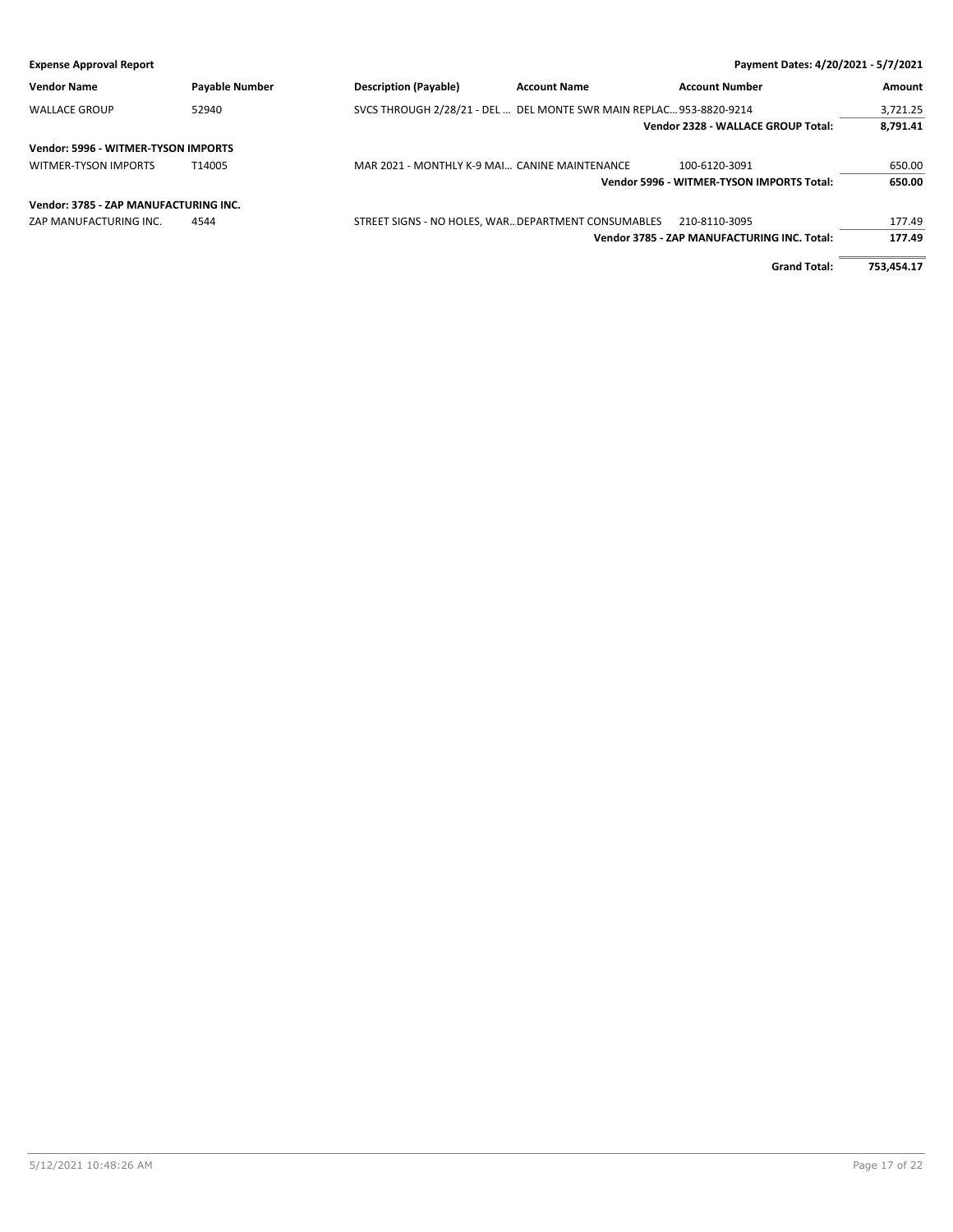**Report Summary**

## **Fund Summary**

| Fund                               |                     | <b>Payment Amount</b> |
|------------------------------------|---------------------|-----------------------|
| 100 - GENERAL FUND                 |                     | 582,521.29            |
| 103 - LAGUNA GRANDE PKG FUND       |                     | 322.21                |
| 113 - POMA & DMDC FUND             |                     | 11,677.60             |
| 200 - CDBG FUND                    |                     | 1,456.52              |
| 210 - STREETS FUND                 |                     | 8.604.50              |
| 218 - TRAINING - FIRE              |                     | 2,361.88              |
| 221 - CA SUPP LAW ENF. FUND        |                     | 61.80                 |
| 231 - SAFER - FEMA GRANT           |                     | 4.64                  |
| 246 - CITY AFFORDABLE HOUSING FUND |                     | 2,641.30              |
| 251 - SENIOR PROGRAMS              |                     | 36.93                 |
| 271 - STORMWATER FUND              |                     | 4,755.66              |
| 325 - MPWMD LOCAL WATER PROJECT    |                     | 2,776.88              |
| 335 - ESCA (FORA)                  |                     | 3,389.61              |
| 401 - WATER FUND                   |                     | 11,364.42             |
| 501 - EQUIPMT MAINT FUND           |                     | 9,142.47              |
| 502 - PROP/CASUALTY INS FUND       |                     | 19,313.17             |
| 503 - MIS FUND                     |                     | 21,788.17             |
| 601 - EXPEND TRUST FUND            |                     | 3,000.00              |
| 670 - WATERMASTER FUND             |                     | 50,079.15             |
| 951 - SAN, DISTRICT GEN, FUND      |                     | 9,176.52              |
| 953 - SAN, DISTRICT CAP, IMPROV    |                     | 8,979.45              |
|                                    | <b>Grand Total:</b> | 753.454.17            |

## **Account Summary**

| <b>Account Number</b> | <b>Account Name</b>              | <b>Payment Amount</b> |
|-----------------------|----------------------------------|-----------------------|
| 100-1010-3095         | DEPARTMENT CONSUMA               | 995.76                |
| 100-1010-4122         | <b>DUES &amp; MEMBERSHIP</b>     | 1,500.00              |
| 100-1360-3095         | DEPARTMENT CONSUMA               | 300.00                |
| 100-2010              | <b>TID ASSESSMENT</b>            | 10,967.22             |
| 100-2021-3095         | DEPARTMENT CONSUMA               | 103.36                |
| 100-2021-4122         | DUES AND MEMBERSHIPS             | 995.00                |
| 100-2031-1029         | TRAINING AND EDUCATI             | 45.00                 |
| 100-2031-2064         | PERSONNEL RECRUITMENT            | 833.55                |
| 100-2052              | <b>FEDERAL TAX PAYABLE</b>       | 102,646.34            |
| 100-2053              | <b>STATE TAX PAYABLE</b>         | 38,994.23             |
| 100-2056              | <b>PERS PAYABLE</b>              | 109,836.67            |
| 100-2057              | EE HEALTHCARE PAYABLE            | 42,648.54             |
| 100-2059              | <b>GARNISHMENT PAYABLE</b>       | 2,843.26              |
| 100-2060              | DEFERRED COMP PAYABLE            | 56,831.03             |
| 100-2062              | <b>MISC PAYROLL PAYABLES</b>     | 7,270.81              |
| 100-2063              | PARS-ARS 457 PAYABLE             | 6,255.21              |
| 100-2066              | <b>DENTAL PAYABLE</b>            | 2,966.50              |
| 100-3676              | <b>SWIMMING POOL REVEN</b>       | 90.00                 |
| 100-5110-1015         | <b>BENEFITS ADMINISTRATI</b>     | 728.65                |
| 100-5110-2044         | <b>COPIER SERVICES</b>           | 676.72                |
| 100-5110-2074         | <b>BANK FEES &amp; MISC CHAR</b> | 2,260.14              |
| 100-5110-4124         | <b>MAIL SERVICES</b>             | 1,000.00              |
| 100-6110-1027         | <b>BACKGROUND INVESTIGA</b>      | 4,500.00              |
| 100-6110-1029         | <b>TRAINING &amp; EDUCATION</b>  | 467.45                |
| 100-6110-2044         | <b>COPIER SERVICES</b>           | 109.23                |
| 100-6110-2053         | <b>OUTSIDE PRINTING SERVI</b>    | 120.15                |
| 100-6110-2078         | <b>OTHER EXPENSE</b>             | 160.15                |
| 100-6110-3095         | DEPARTMENT CONSUMA               | 8,532.94              |
| 100-6110-3102         | COMPUTER SUPPLIES/SO             | 365.36                |
| 100-6110-4122         | <b>DUES &amp; MEMBERSHIP</b>     | 59.72                 |
| 100-6110-8187         | DEPARTMENT EQUIPMENT             | 31.25                 |
| 100-6120-1029         | <b>TRAINING &amp; EDUCATIONS</b> | 3,176.80              |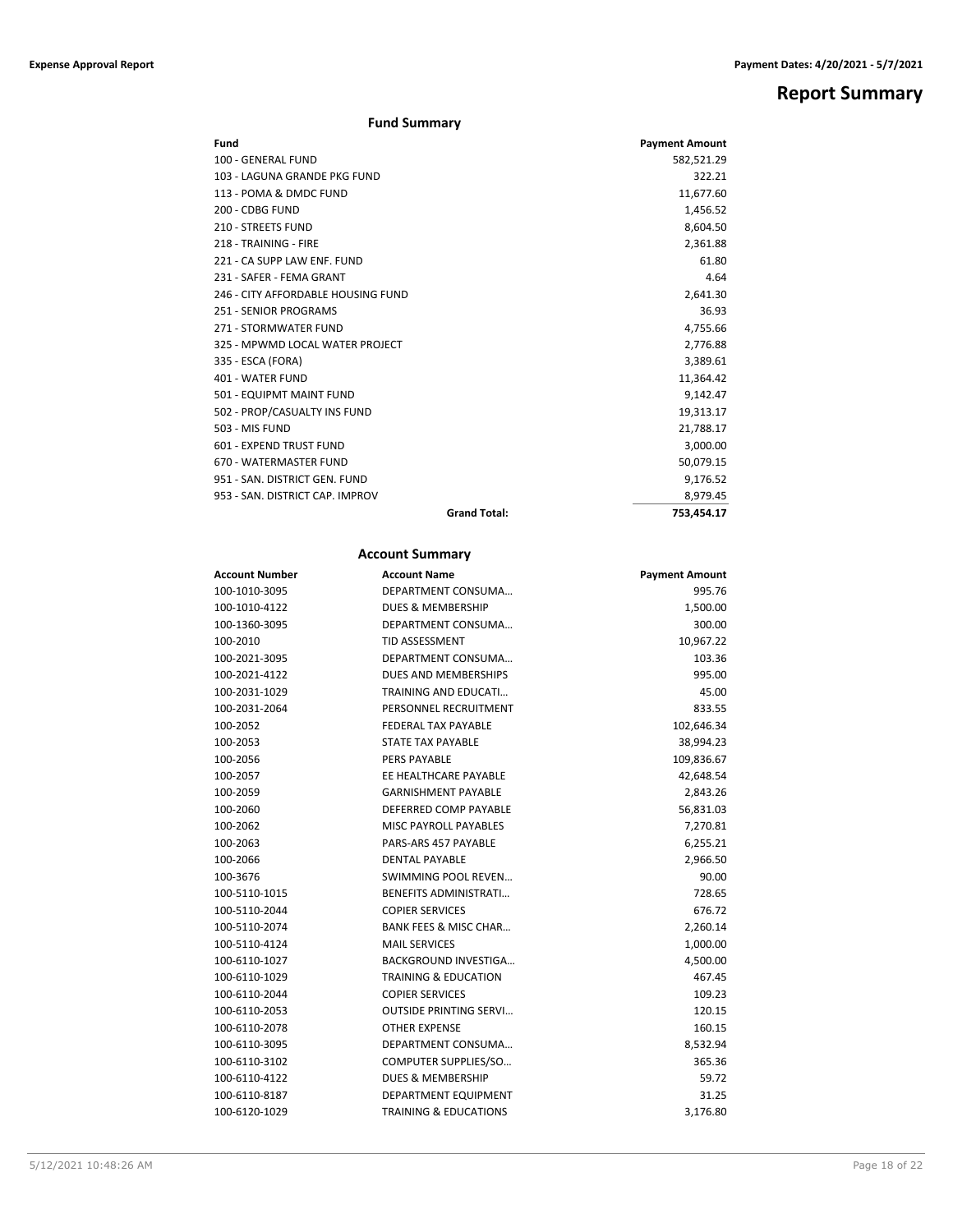| <b>Account Summary</b> |                                 |                       |  |
|------------------------|---------------------------------|-----------------------|--|
| <b>Account Number</b>  | <b>Account Name</b>             | <b>Payment Amount</b> |  |
| 100-6120-2052          | <b>RADIO REPAIR</b>             | 7,644.00              |  |
| 100-6120-2061          | PRISONER MEALS                  | 121.19                |  |
| 100-6120-3091          | <b>CANINE MAINTENANCE</b>       | 824.26                |  |
| 100-6120-7191          | CSA-74 REGIONAL EOC FA          | 100.26                |  |
| 100-6120-8187          | DEPARTMENT EQUIPMENT            | 2,365.59              |  |
| 100-6130-2070          | <b>ALARM SERVICE</b>            | 132.42                |  |
| 100-6160-2051          | <b>VETERINARY SERVICES</b>      | 80.00                 |  |
| 100-6160-2073          | SUBCONTRACTED WORK              | 4,426.00              |  |
| 100-6610-3095          | DEPARTMENT CONSUMA              | 29.17                 |  |
| 100-6640-2049          | UNIFORM SERVICE/LAUN            | 117.35                |  |
| 100-6640-2055          | FIRE EQUIPMENT REPAIR           | 61.50                 |  |
| 100-6640-3093          | <b>JANITORIAL SUPPLIES</b>      | 166.19                |  |
| 100-6640-3095          | DEPARTMENT CONSUMA              | 3,389.48              |  |
| 100-7110-0032          | <b>PARS PENSION</b>             | $-4,020.00$           |  |
| 100-7310-4207          | SATELLITE OFFICE                | 2,927.31              |  |
| 100-7410-2040          | <b>MARKETING MATERIALS</b>      | 45.00                 |  |
| 100-7410-4201          | UTILITY ASSISTANCE PRGM         | 10,968.23             |  |
| 100-7410-4202          | RENTAL ASSISTANCE PR            | 50,771.20             |  |
| 100-8110-1030          | CONSULTANT - CV RESPO           | 88.00                 |  |
| 100-8110-2073          | <b>SUBCONTRACTED WORK -</b>     | 1,203.86              |  |
| 100-8110-3095          | DEPT CONSUMABLES - CV           | 65,161.43             |  |
| 100-8310-2049          | UNIFORM SERVICE / LAU           | 57.84                 |  |
| 100-8310-2057          | <b>PEST CONTROL</b>             | 60.00                 |  |
| 100-8310-2073          | SUBCONTRACTED WORK              | 5,227.09              |  |
| 100-8310-3095          | DEPARTMENT CONSUMA              | 366.20                |  |
| 100-8310-5133          | <b>WATER</b>                    | 589.22                |  |
| 100-8310-5136          | SEWER SERVICE CHARGE            | 2,939.05              |  |
| 100-8410-2049          | UNIFORM SERVICE/LAUN            | 18.51                 |  |
| 100-8410-3097          | <b>SAFETY EQUIPMENT</b>         | 255.00                |  |
| 100-8420-1029          | <b>TRAINING &amp; EDUCATION</b> | 80.00                 |  |
| 100-8420-2049          | UNIFORM SERVICE/LAUN            | 156.95                |  |
| 100-8420-2073          | SUBCONTRACTED WORK              | 4,645.38              |  |
| 100-8420-3095          | DEPARTMENT CONSUMA              | 324.01                |  |
| 100-8440-2049          | UNIFORM SERVICE / LAU           | 34.69                 |  |
| 100-8440-3095          | DEPARTMENT CONSUMA              | 90.00                 |  |
| 100-8440-5133          | <b>WATER</b>                    | 2,349.69              |  |
| 100-8450-2049          | UNIFORM SERVICE / LAU           | 18.51                 |  |
| 100-8910-2044          | <b>COPIER SERVICES</b>          | 763.33                |  |
| 100-8910-4122          | DUES & MEMBERSHIP               | 25.00                 |  |
| 100-9100-3092          | STATIONARY SUPPLIES             | 84.59                 |  |
| 100-9100-3095          | DEPARTMENT CONSUMA              | 589.92                |  |
| 100-9100-3102          | <b>COMPUTER SUPPLIES</b>        | 873.99                |  |
| 100-9100-3104          | <b>COMPUTER SOFTWARE</b>        | 79.99                 |  |
| 100-9100-4122          | DUES & MEMBERSHIP               | 554.99                |  |
| 100-9105-2049          | UNIFORM SERVICE/LAUN            | 121.28                |  |
| 100-9105-3093          | <b>JANITORIAL SUPPLIES</b>      | 533.31                |  |
| 100-9200-2044          | <b>COPIER SERVICES</b>          | 311.75                |  |
| 100-9200-3095          | DEPARTMENT CONSUMA              | 1,688.21              |  |
| 100-9200-7186          | <b>EASTER EGG HUNT</b>          | 1,723.50              |  |
| 100-9200-7190          | ART PROGRAM                     | 123.75                |  |
| 100-9250-4207          | SATELLITE OFFICE                | 1,530.00              |  |
| 100-9310-1027          | BACKGROUND INVESTIGA            | 107.00                |  |
| 100-9310-1029          | TRAINING & EDUCATION            | 50.00                 |  |
| 100-9310-3095          | DEPARTMENT CONSUMA              | 548.41                |  |
| 100-9320-3095          | DEPARTMENT CONSUMA              | 20.86                 |  |
| 100-9340-3095          | DEPARTMENT CONSUMA              | 99.41                 |  |
| 100-9350-3095          | DEPARTMENT CONSUMA              | 31.77                 |  |
| 100-9400-1029          | TRAINING & EDUCATION            | 480.00                |  |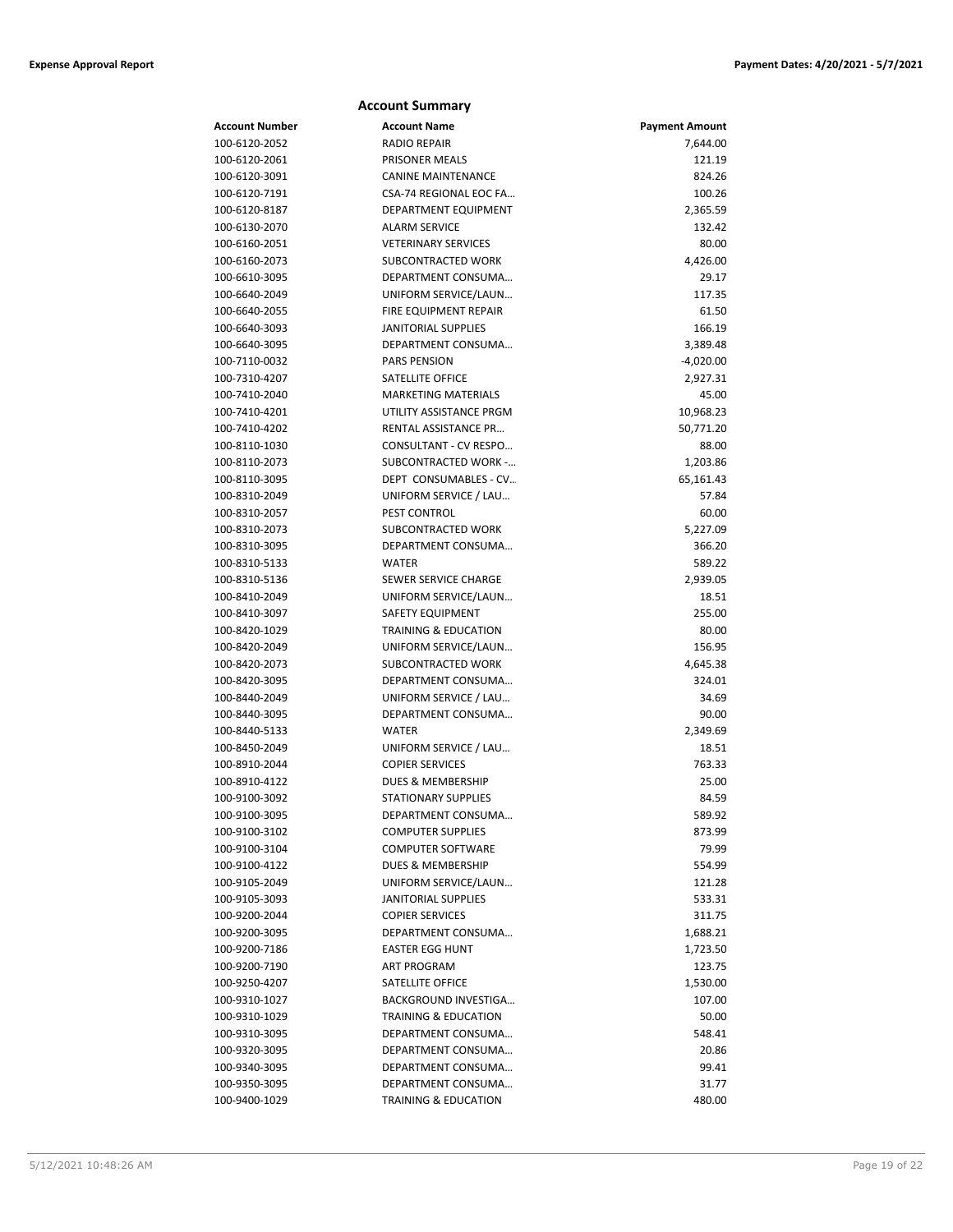|                                | <b>Account Summary</b>                       |                       |
|--------------------------------|----------------------------------------------|-----------------------|
| Account Number                 | <b>Account Name</b>                          | <b>Payment Amount</b> |
| 100-9400-3095                  | DEPARTMENT CONSUMA                           | 54.61                 |
| 103-2052                       | FEDERAL TAX PAYABLE                          | 79.23                 |
| 103-2053                       | STATE TAX PAYABLE                            | 29.75                 |
| 103-2056                       | <b>PERS PAYABLE</b>                          | 83.11                 |
| 103-2057                       | EE HEALTHCARE PAYABLE                        | 56.13                 |
| 103-2060                       | DEFERRED COMP PAYABLE                        | 67.46                 |
| 103-2062                       | MISC PAYROLL PAYABLES                        | 6.53                  |
| 113-2052                       | <b>FEDERAL TAX PAYABLE</b>                   | 1,945.72              |
| 113-2053                       | STATE TAX PAYABLE                            | 821.49                |
| 113-2056                       | <b>PERS PAYABLE</b>                          | 1,306.45              |
| 113-2057                       | EE HEALTHCARE PAYABLE                        | 793.78                |
| 113-2059                       | <b>GARNISHMENT PAYABLE</b>                   | 40.97                 |
| 113-2060                       | DEFERRED COMP PAYABLE                        | 812.53                |
| 113-2062                       | <b>MISC PAYROLL PAYABLES</b>                 | 158.67                |
| 113-2063                       | PARS-ARS 457 PAYABLE                         | 64.56                 |
| 113-8730-2049                  | UNIFORM SERVICE / LAU                        | 104.59                |
| 113-8730-2073                  | SUBCONTRACTED WORK                           | 3,904.79              |
| 113-8730-3095                  | DEPARTMENT CONSUMA                           | 1,724.05              |
| 200-2052                       | <b>FEDERAL TAX PAYABLE</b>                   | 253.60                |
| 200-2053                       | STATE TAX PAYABLE                            | 134.78                |
| 200-2056                       | PERS PAYABLE                                 | 461.03                |
| 200-2057                       | EE HEALTHCARE PAYABLE                        | 183.62                |
| 200-2060                       | DEFERRED COMP PAYABLE                        | 423.49                |
| 210-2052                       | <b>FEDERAL TAX PAYABLE</b>                   | 1,554.07              |
| 210-2053                       | STATE TAX PAYABLE                            | 601.58                |
| 210-2056                       | PERS PAYABLE                                 | 2,021.11              |
| 210-2057                       | EE HEALTHCARE PAYABLE                        | 1,000.74              |
| 210-2059                       | <b>GARNISHMENT PAYABLE</b>                   | 471.45                |
| 210-2060                       | DEFERRED COMP PAYABLE                        | 1,433.29              |
| 210-2062                       | <b>MISC PAYROLL PAYABLES</b>                 | 242.57                |
| 210-2063                       | PARS-ARS 457 PAYABLE<br>UNIFORM SERVICE/LAUN | 141.34                |
| 210-8110-2049<br>210-8110-2068 | <b>REFUSE DISPOSAL</b>                       | 46.26<br>371.45       |
| 210-8110-3095                  | DEPARTMENT CONSUMA                           | 413.34                |
| 210-8420-2049                  | UNIFORM SERVICE/LAUN                         | 11.58                 |
| 210-8420-5133                  | <b>WATER</b>                                 | 295.72                |
| 218-2052                       | FEDERAL TAX PAYABLE                          | 1,094.17              |
| 218-2053                       | STATE TAX PAYABLE                            | 447.68                |
| 218-2057                       | EE HEALTHCARE PAYABLE                        | 374.99                |
| 218-2060                       | DEFERRED COMP PAYABLE                        | 381.05                |
| 218-2062                       | MISC PAYROLL PAYABLES                        | 63.99                 |
| 221-6120-8184                  | POLICE EQUIPMENT                             | 61.80                 |
| 231-2057                       | EE HEALTHCARE PAYABLE                        | 4.64                  |
| 246-2052                       | FEDERAL TAX PAYABLE                          | 816.88                |
| 246-2053                       | STATE TAX PAYABLE                            | 239.00                |
| 246-2056                       | <b>PERS PAYABLE</b>                          | 577.34                |
| 246-2057                       | EE HEALTHCARE PAYABLE                        | 241.42                |
| 246-2060                       | DEFERRED COMP PAYABLE                        | 766.66                |
| 251-9500-7125                  | SENIOR ACTIVITIES                            | 36.93                 |
| 271-2052                       | FEDERAL TAX PAYABLE                          | 870.33                |
| 271-2053                       | STATE TAX PAYABLE                            | 201.98                |
| 271-2056                       | PERS PAYABLE                                 | 1,155.19              |
| 271-2057                       | EE HEALTHCARE PAYABLE                        | 935.73                |
| 271-2059                       | <b>GARNISHMENT PAYABLE</b>                   | 451.05                |
| 271-2060                       | DEFERRED COMP PAYABLE                        | 841.49                |
| 271-2062                       | MISC PAYROLL PAYABLES                        | 156.41                |
| 271-2063                       | PARS-ARS 457 PAYABLE                         | 64.56                 |
| 271-8110-2049                  | UNIFORM SERVICE/LAUN                         | 46.26                 |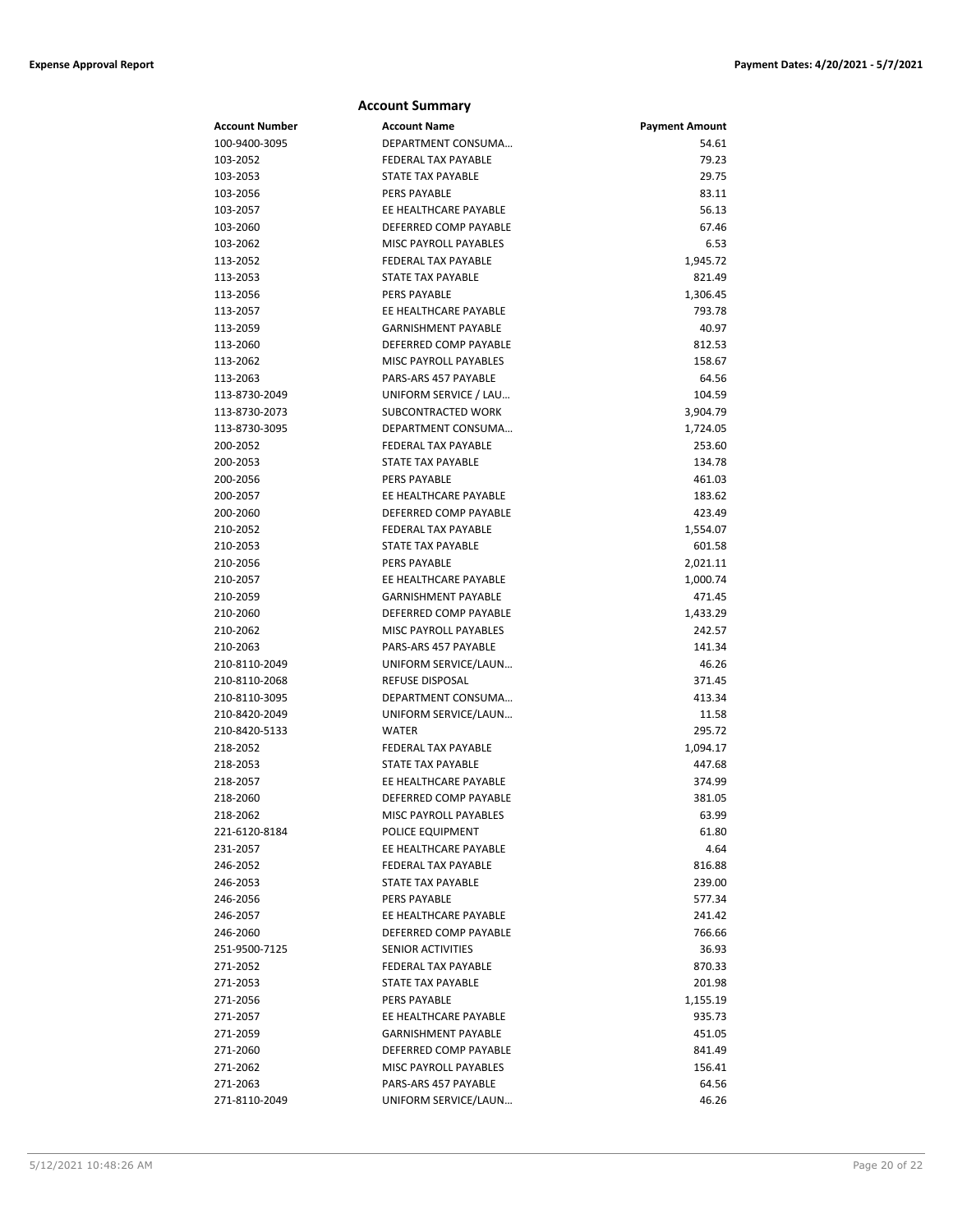|                | <b>Account Summary</b>       |                       |
|----------------|------------------------------|-----------------------|
| Account Number | <b>Account Name</b>          | <b>Payment Amount</b> |
| 271-8110-3095  | <b>CONSUMABLES</b>           | 32.66                 |
| 325-8910-9573  | MPWMD LOCAL WATER P          | 2,776.88              |
| 335-2052       | FEDERAL TAX PAYABLE          | 1,471.54              |
| 335-2053       | <b>STATE TAX PAYABLE</b>     | 561.08                |
| 335-2056       | PERS PAYABLE                 | 965.27                |
| 335-2057       | EE HEALTHCARE PAYABLE        | 391.72                |
| 401-2002       | A/P MPWMD SURCHARGE          | 5,042.89              |
| 401-2052       | FEDERAL TAX PAYABLE          | 1,234.87              |
| 401-2053       | <b>STATE TAX PAYABLE</b>     | 387.28                |
| 401-2056       | PERS PAYABLE                 | 1,383.87              |
| 401-2057       | EE HEALTHCARE PAYABLE        | 633.51                |
| 401-2060       | DEFERRED COMP PAYABLE        | 1,088.65              |
| 401-2062       | MISC PAYROLL PAYABLES        | 113.09                |
| 401-2063       | PARS-ARS 457 PAYABLE         | 118.18                |
| 401-8620-2049  | UNIFORM SERVICE/LAUN         | 46.26                 |
| 401-8620-2072  | <b>WATER SAMPLING</b>        | 156.00                |
| 401-8620-2073  | SUBCONTRACTED WORK           | 714.67                |
| 401-8620-3095  | DEPARTMENT CONSUMA           | 445.15                |
| 501-2052       | <b>FEDERAL TAX PAYABLE</b>   | 854.47                |
| 501-2053       | <b>STATE TAX PAYABLE</b>     | 180.13                |
| 501-2056       | <b>PERS PAYABLE</b>          | 930.38                |
| 501-2057       | EE HEALTHCARE PAYABLE        | 513.16                |
| 501-2060       | DEFERRED COMP PAYABLE        | 653.75                |
| 501-2062       | MISC PAYROLL PAYABLES        | 116.75                |
| 501-2063       | PARS-ARS 457 PAYABLE         | 64.56                 |
| 501-8510-2078  | <b>OTHER EXPENSE</b>         | 239.49                |
| 501-8510-4122  | <b>DUES &amp; MEMBERSHIP</b> | 188.00                |
| 501-8520-2049  | UNIFORM SERVICE/LAUN         | 46.31                 |
| 501-8520-3095  | DEPARTMENT CONSUMA           | 179.16                |
| 501-8520-6144  | <b>VEHICLE PARTS</b>         | 1,831.38              |
| 501-8520-6147  | <b>TIRES</b>                 | 1,105.98              |
| 501-8520-6148  | <b>OUTSIDE REPAIRS</b>       | 2,238.95              |
| 502-2066       | <b>DENTAL PAYABLE</b>        | 19,313.17             |
| 503-2052       | FEDERAL TAX PAYABLE          | 2,149.47              |
| 503-2053       | <b>STATE TAX PAYABLE</b>     | 600.45                |
| 503-2056       | <b>PERS PAYABLE</b>          | 1,216.83              |
| 503-2057       | EE HEALTHCARE PAYABLE        | 460.00                |
| 503-2060       | DEFERRED COMP PAYABLE        | 3,399.14              |
| 503-2063       | PARS-ARS 457 PAYABLE         | 703.15                |
| 503-4010-3102  | COMPUTER SUPPLIES/SO         | 9,385.25              |
| 503-4010-5132  | <b>TELEPHONE</b>             | 2,969.22              |
| 503-4010-5135  | MOBILE COMMUNICATIO          | 614.60                |
| 503-4010-5138  | DATA COMMUNICATION           | 290.06                |
| 601-2106       | MAYOR'S YOUTH PROGR          | 3,000.00              |
| 670-2120-1022  | <b>LEGAL SERVICES</b>        | 2,727.00              |
| 670-2120-1030  | CONSULTANT                   | 4,300.00              |
| 670-2130-1030  | <b>CONSULTING COSTS</b>      | 43,052.15             |
| 951-2052       | FEDERAL TAX PAYABLE          | 2,195.02              |
| 951-2053       | <b>STATE TAX PAYABLE</b>     | 771.73                |
| 951-2056       | PERS PAYABLE                 | 1,997.14              |
| 951-2057       | EE HEALTHCARE PAYABLE        | 1,045.53              |
| 951-2059       | <b>GARNISHMENT PAYABLE</b>   | 28.53                 |
| 951-2060       | DEFERRED COMP PAYABLE        | 1,499.72              |
| 951-2062       | MISC PAYROLL PAYABLES        | 267.92                |
| 951-2063       | PARS-ARS 457 PAYABLE         | 142.40                |
| 951-8810-1029  | TRAINING AND EDUCATI         | 158.53                |
| 951-8820-2049  | UNIFORM SERVICE / LAU        | 46.30                 |
| 951-8820-2073  | SUBCONTRACTED WORK           | 54.70                 |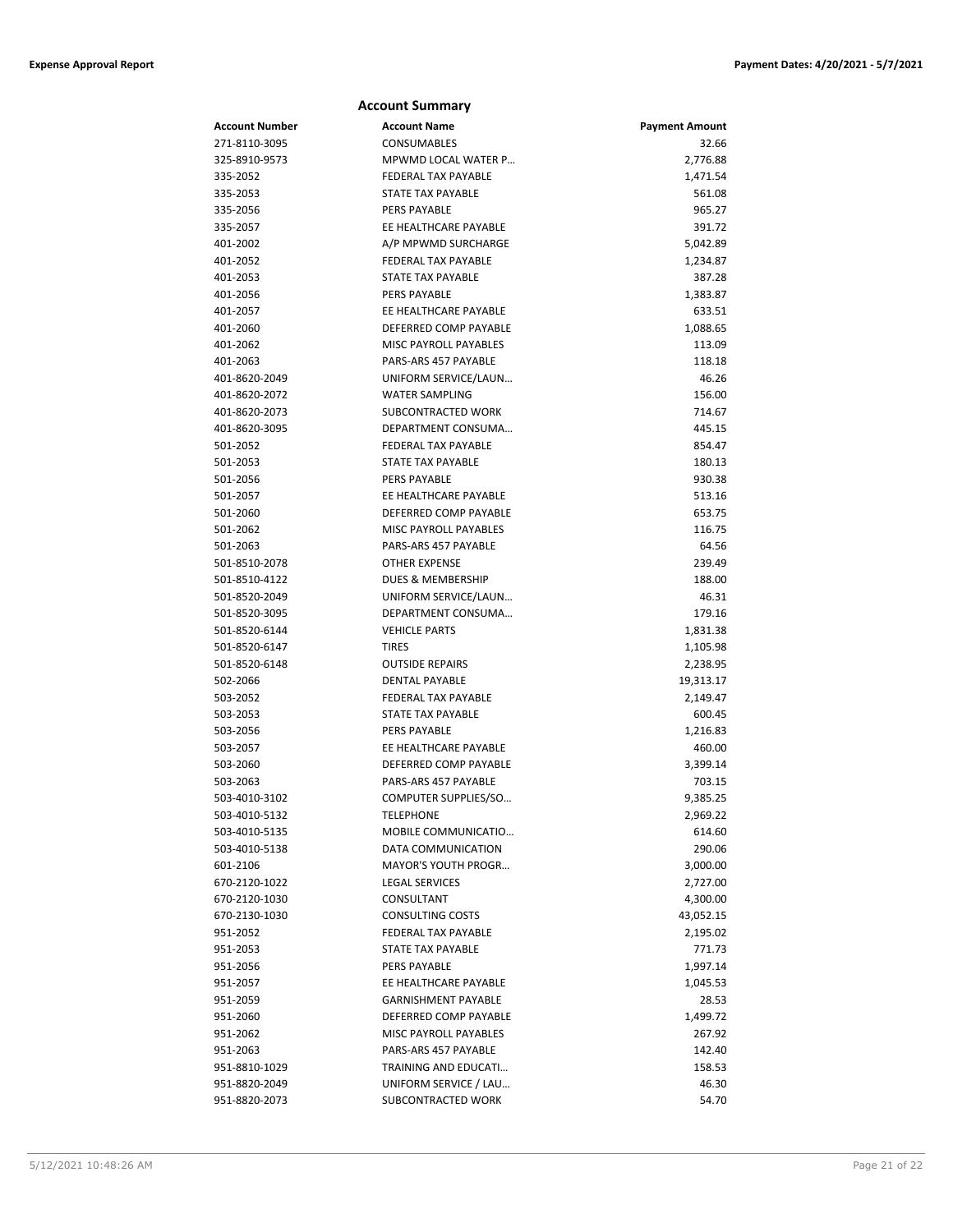|                       | <b>Account Summary</b>      |                       |
|-----------------------|-----------------------------|-----------------------|
| <b>Account Number</b> | <b>Account Name</b>         | <b>Payment Amount</b> |
| 951-8820-4121         | <b>MEETINGS AND TRAVEL</b>  | 405.00                |
| 951-8820-4122         | DUES AND MEMBERSHIPS        | 564.00                |
| 953-2052              | FEDERAL TAX PAYABLE         | 53.54                 |
| 953-2053              | STATE TAX PAYABLE           | 21.21                 |
| 953-2056              | <b>PERS PAYABLE</b>         | 44.58                 |
| 953-2057              | EE HEALTHCARE PAYABLE       | 11.70                 |
| 953-2060              | DEFERRED COMP PAYABLE       | 22.86                 |
| 953-2062              | MISC PAYROLL PAYABLES       | 0.51                  |
| 953-2063              | <b>PARS-ARS 457 PAYABLE</b> | 33.64                 |
| 953-8820-9207         | <b>FREMONT BL SEWR MAIN</b> | 5,070.16              |
| 953-8820-9214         | DEL MONTE SWR MAIN R        | 3,721.25              |
|                       | <b>Grand Total:</b>         | 753.454.17            |

## **Project Account Summary**

| <b>Project Account Key</b> |                     | <b>Payment Amount</b> |
|----------------------------|---------------------|-----------------------|
| **None**                   |                     | 747,720.74            |
| 5005009 AA                 |                     | 3,360.69              |
| 5005010 AA                 |                     | 582.83                |
| 5005014 AA                 |                     | 1,103.21              |
| 5005015 AA                 |                     | 277.85                |
| 5005060 AA                 |                     | 408.85                |
|                            | <b>Grand Total:</b> | 753.454.17            |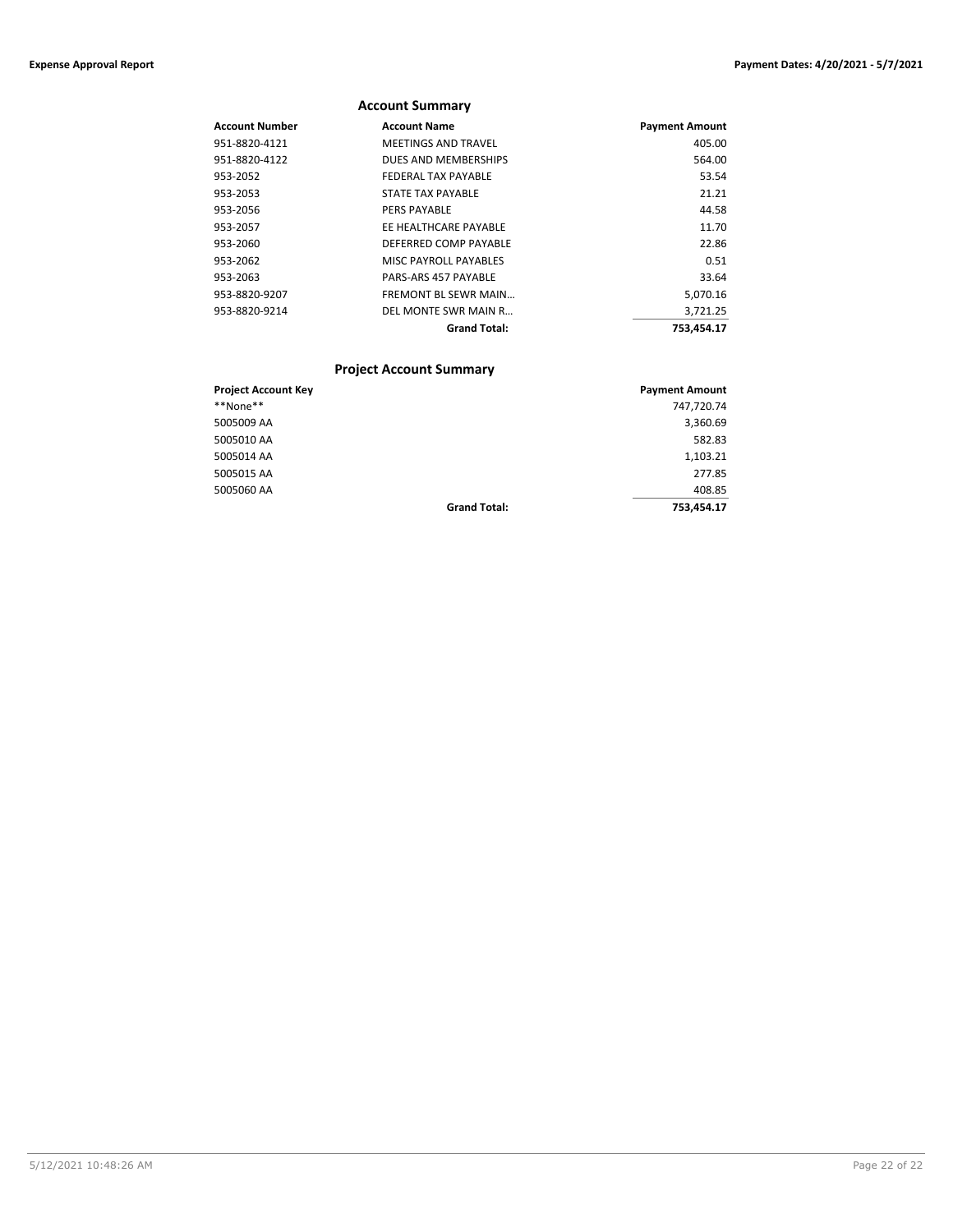

# **Distribution Report**

Seaside, CA Payroll Set: 01 Expense Range - Payment Range 04/20/2021-05/07/2021

**Amount**

| Fund: 100 - GENERAL FUND |                                  |            |
|--------------------------|----------------------------------|------------|
| 100-1010-0001            | SALARIES                         | 2,000.00   |
| 100-2010-0001            | SALARIES                         | 23,173.35  |
| 100-2010-0018            | <b>AUTO ALLOWANCE</b>            | 400.00     |
| 100-2010-0019            | HOUSING ALLOWANCE                | 3,585.09   |
| 100-2021-0001            | SALARIES                         | 12,831.78  |
| 100-2031-0001            | SALARIES                         | 20,657.67  |
| 100-2042-0002            | <b>OVERTIME</b>                  | 224.02     |
| 100-2042-0020            | PART-TIME HOURLY WAGES           | 8,379.82   |
| 100-3010-0001            | SALARIES                         | 14,030.88  |
| 100-5110-0001            | SALARIES                         | 36,327.12  |
| 100-5110-0041            | <b>MEDICAL INSURANCE</b>         | 92.30      |
| 100-5110-1033            | <b>FITNESS PROGRAM</b>           | 135.00     |
| 100-6110-0001            | SALARIES                         | 70,178.50  |
| 100-6110-0002            | <b>OVERTIME</b>                  | 88.48      |
| 100-6110-0004            | UNIFORM ALLOWANCE                | 722.76     |
| 100-6110-0099            | TUITION REIMBURSEMENTS           | 845.00     |
| 100-6120-0001            | SALARIES                         | 220,504.35 |
| 100-6120-0002            | <b>OVERTIME</b>                  | 27,329.28  |
| 100-6120-0004            | UNIFORM ALLOWANCE                | 224.28     |
| 100-6120-1029            | <b>TRAINING &amp; EDUCATIONS</b> | 278.00     |
| 100-6120-1033            | <b>FITNESS PROGRAM</b>           | 34.99      |
| 100-6130-0001            | SALARIES                         | 74,538.76  |
| 100-6130-0002            | <b>OVERTIME</b>                  | 9,945.92   |
| 100-6130-0004            | UNIFORM ALLOWANCE                | 149.52     |
| 100-6150-0001            | SALARIES                         | 6,960.98   |
| 100-6150-0004            | UNIFORM ALLOWANCE                | 72.00      |
| 100-6160-0012            | VACATION\COMP TIME PAYOFF        | 536.88     |
| 100-6160-0041            | <b>MEDICAL INSURANCE</b>         | 31.05      |
| 100-6610-0001            | SALARIES                         | 15,758.88  |
| 100-6610-0004            | UNIFORM ALLOWANCE                | 69.24      |
| 100-6640-0001            | <b>SALARIES</b>                  | 233,445.63 |
| 100-6640-0002            | <b>OVERTIME</b>                  | 30,321.36  |
| 100-6640-0004            | UNIFORM ALLOWANCE                | 207.72     |
| 100-6640-0008            | OPER COMP DIV CHIEFS ST TIME     | 4,722.27   |
| 100-7110-0001            | SALARIES                         | 8,281.01   |
| 100-7210-0001            | SALARIES                         | 18,400.16  |
| 100-7220-0001            | SALARIES                         | 5,910.68   |
| 100-7310-0001            | SALARIES                         | 13,787.08  |
| 100-7410-0001            | SALARIES                         | 11,037.71  |
| 100-8310-0001            | <b>SALARIES</b>                  | 6,585.46   |
| 100-8310-0002            | <b>OVERTIME</b>                  | 820.42     |
| 100-8310-0097            | <b>UNALLOCATED PAGER</b>         | 3,869.54   |
| 100-8410-0001            | SALARIES                         | 1,977.37   |
| 100-8420-0001            | SALARIES                         | 14,847.71  |
| 100-8420-0002            | <b>OVERTIME</b>                  | 680.60     |
| 100-8420-0020            | PART-TIME HOURLY WAGES           | 2,000.63   |
| 100-8430-0001            | SALARIES                         | 961.91     |
| 100-8430-0002            | <b>OVERTIME</b>                  | 1,296.82   |
| 100-8430-0020            | PART-TIME HOURLY WAGES           | 97.86      |
| 100-8440-0001            | SALARIES                         | 6,127.32   |
| 100-8450-0001            | SALARIES                         | 2,097.45   |
| 100-8910-0001            | SALARIES                         | 26,460.23  |
| 100-8910-0020            | PART-TIME HOURLY WAGES           | 1,165.71   |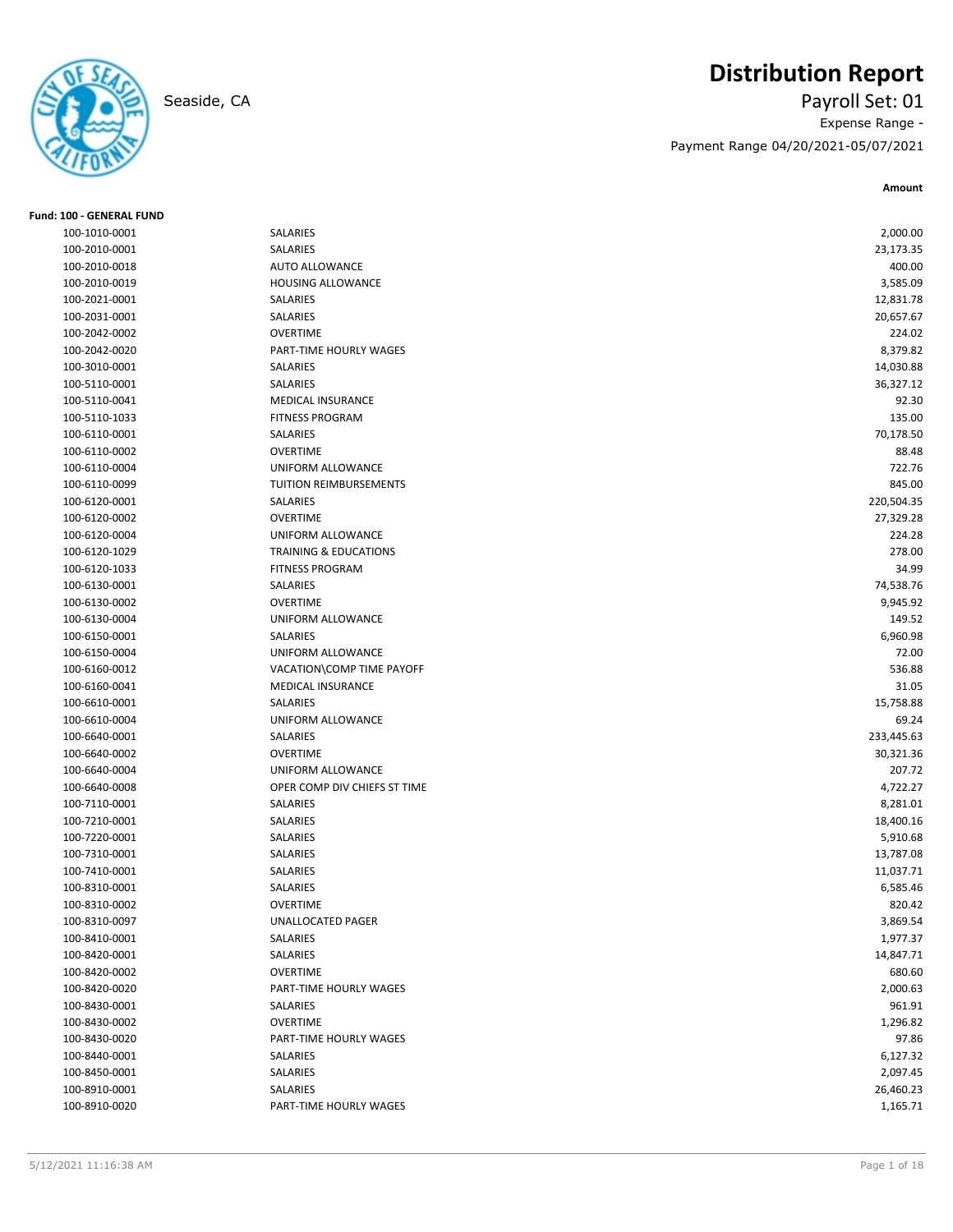## **Distribution Report Expense Range: - Payment Range: 04/20/2021-05/07/2021**

**Amount**

| 100-9100-0001 | <b>SALARIES</b>               |                                          | 11,341.43    |
|---------------|-------------------------------|------------------------------------------|--------------|
| 100-9100-0020 | PART-TIME HOURLY WAGES        |                                          | 7,612.31     |
| 100-9105-0001 | SALARIES                      |                                          | 4,309.57     |
| 100-9105-0020 | <b>PART-TIME HOURLY WAGES</b> |                                          | 7,780.60     |
| 100-9200-0020 | PART-TIME HOURLY WAGES        |                                          | 6,745.86     |
| 100-9250-0001 | <b>SALARIES</b>               |                                          | 5,551.20     |
| 100-9250-0020 | PART-TIME HOURLY WAGES        |                                          | 3,246.94     |
| 100-9310-0001 | SALARIES                      |                                          | 11,609.66    |
| 100-9310-0020 | PART-TIME HOURLY WAGES        |                                          | 10,493.20    |
| 100-9320-0002 | <b>OVERTIME</b>               |                                          | 50.31        |
| 100-9320-0020 | PART-TIME HOURLY WAGES        |                                          | 3,231.02     |
| 100-9330-0002 | <b>OVERTIME</b>               |                                          | 84.00        |
| 100-9330-0020 | PART-TIME HOURLY WAGES        |                                          | 3,086.66     |
| 100-9340-0020 | PART-TIME HOURLY WAGES        |                                          | 7,517.53     |
| 100-9350-0020 | PART-TIME HOURLY WAGES        |                                          | 1,900.60     |
| 100-9400-0020 | PART-TIME HOURLY WAGES        |                                          | 12,533.32    |
| 100-9500-0020 | PART-TIME HOURLY WAGES        |                                          | 2,048.28     |
|               |                               | Fund 100 - GENERAL FUND Total: 22,184.25 | 1,044,351.04 |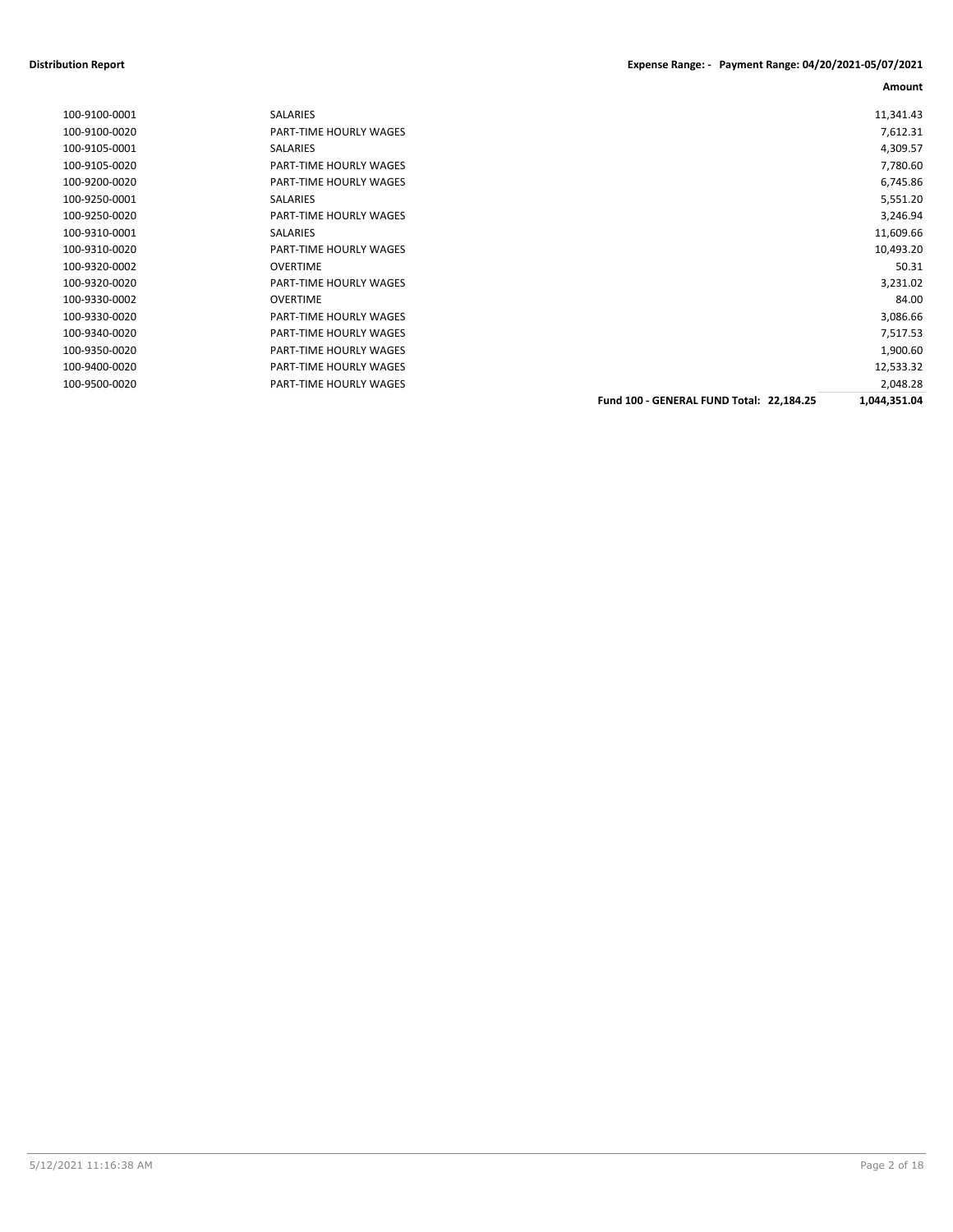**Fund: 103 - LAGUNA GRANDE PKG FUND**

103-8710-0001 SALARIES 1,168.83

**Fund 103 - LAGUNA GRANDE PKG FUND Total: 24.90 1,168.83**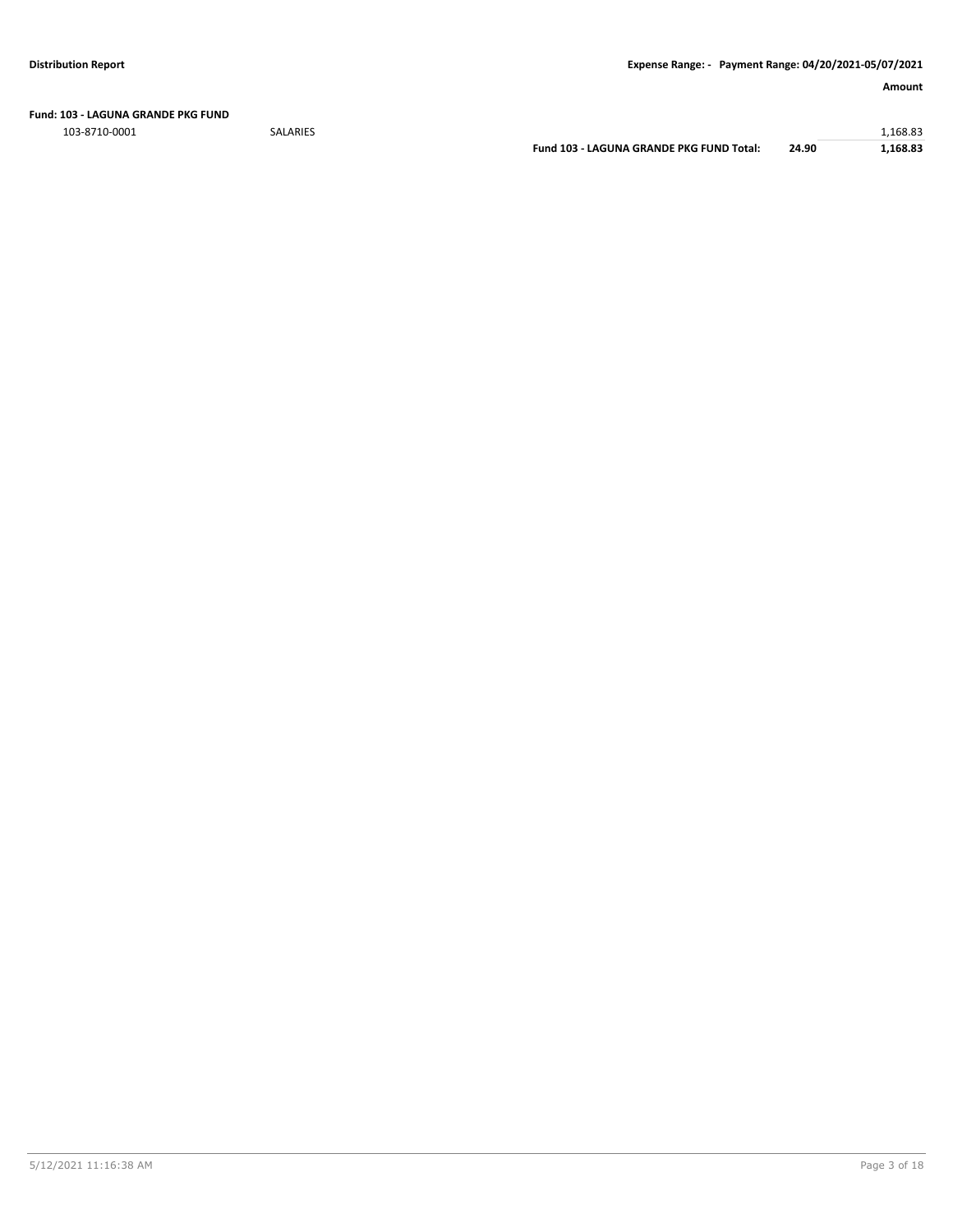**Fund: 113 - POMA & DMDC FUND**

### **Amount**

| l13 - POMA & DMDC FUND |                          |                                    |        |           |
|------------------------|--------------------------|------------------------------------|--------|-----------|
| 113-8730-0001          | SALARIES                 |                                    |        | 20,216.02 |
| 113-8730-0002          | OVERTIME                 |                                    |        | 757.18    |
| 113-8730-0020          | PART-TIME HOURLY WAGES   |                                    |        | 152.22    |
| 113-8730-0041          | <b>MEDICAL INSURANCE</b> |                                    |        | 92.30     |
|                        |                          | Fund 113 - POMA & DMDC FUND Total: | 541.00 | 21,217.72 |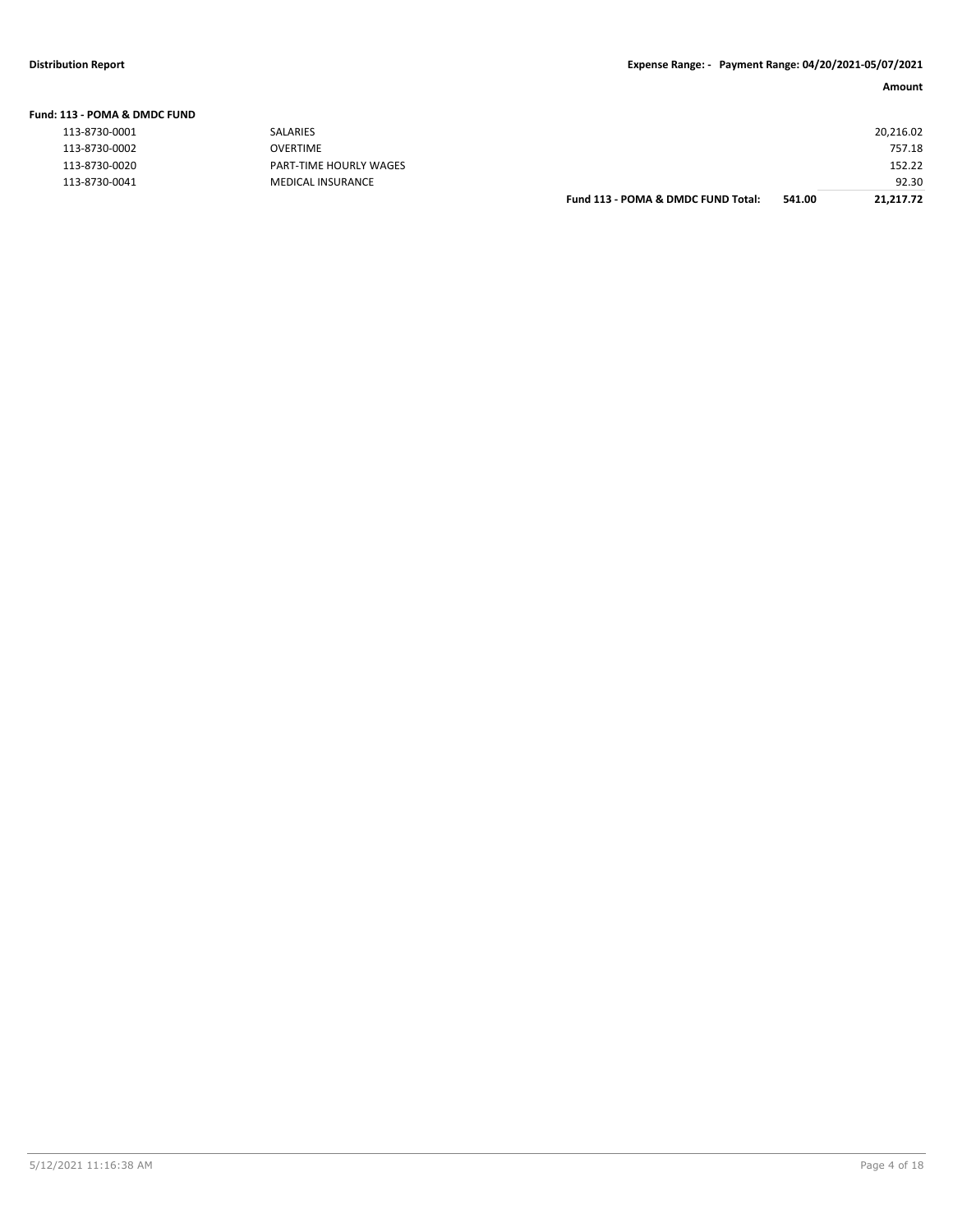**Fund: 200 - CDBG FUND** 200-5410-0001 SALARIES 6,736.58

**Fund 200 - CDBG FUND Total: 154.00 6,736.58**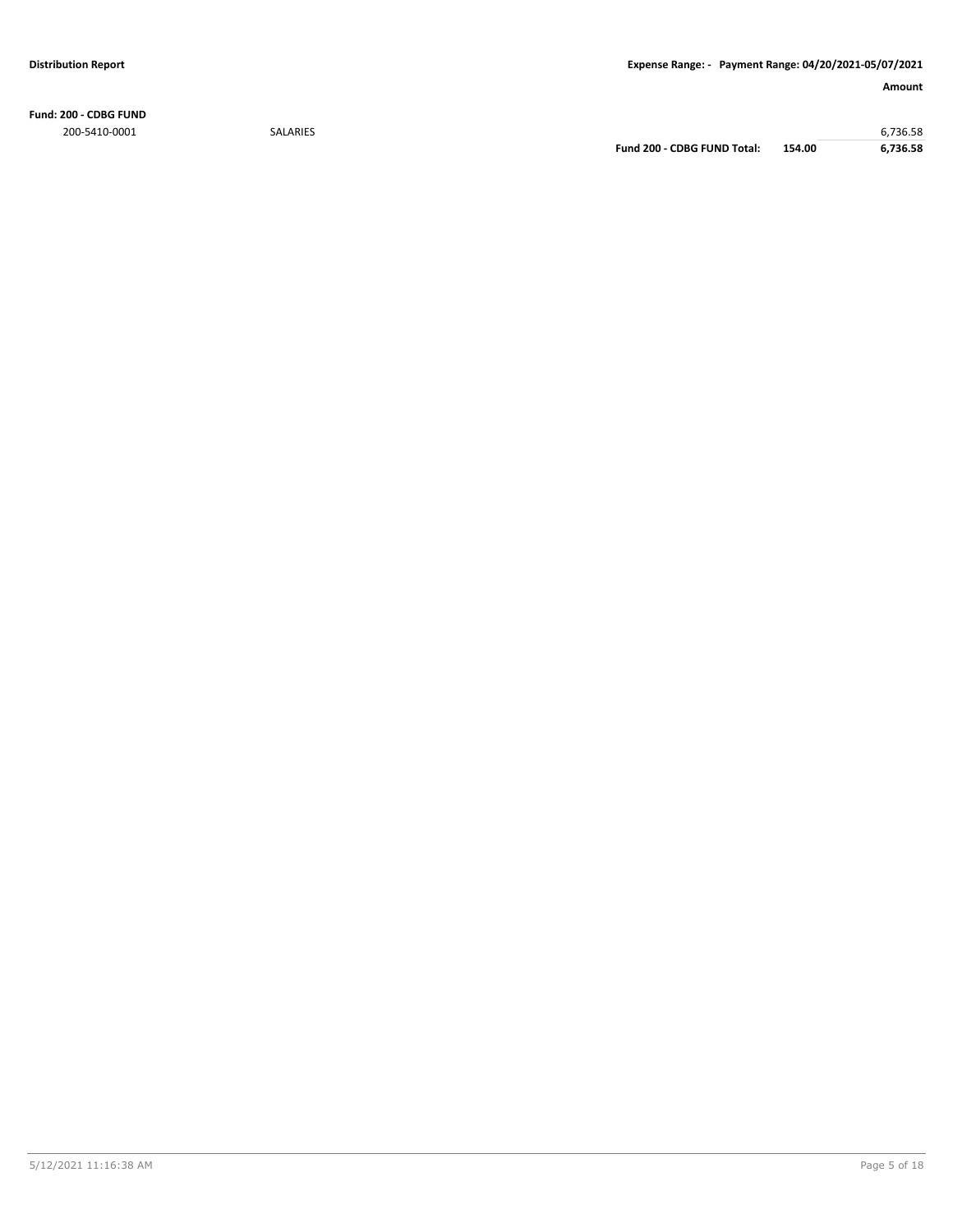### **Fund: 210 - STREETS FUND**

| 210-8110-0001 | <b>SALARIES</b> |                                       |        | 13,374.34 |
|---------------|-----------------|---------------------------------------|--------|-----------|
| 210-8110-0002 | <b>OVERTIME</b> |                                       |        | 424.26    |
| 210-8420-0001 | <b>SALARIES</b> |                                       |        | 2,454.15  |
|               |                 | <b>Fund 210 - STREETS FUND Total:</b> | 414.72 | 16,252.75 |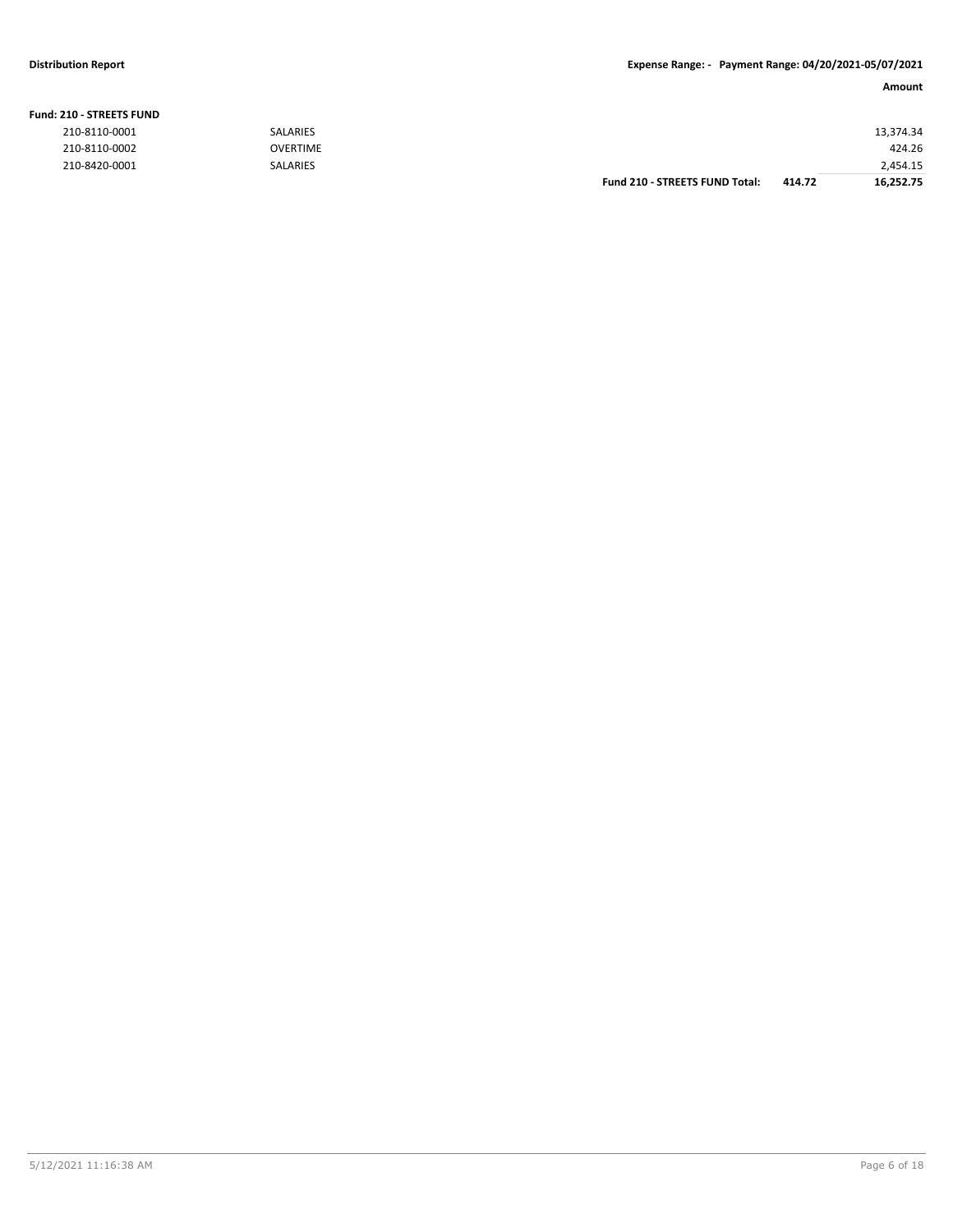**Fund: 218 - TRAINING - FIRE** 218-6670-0002 OVERTIME - CSTI BACKFILL 8,603.58

**Fund 218 - TRAINING - FIRE Total: 121.00 8,603.58**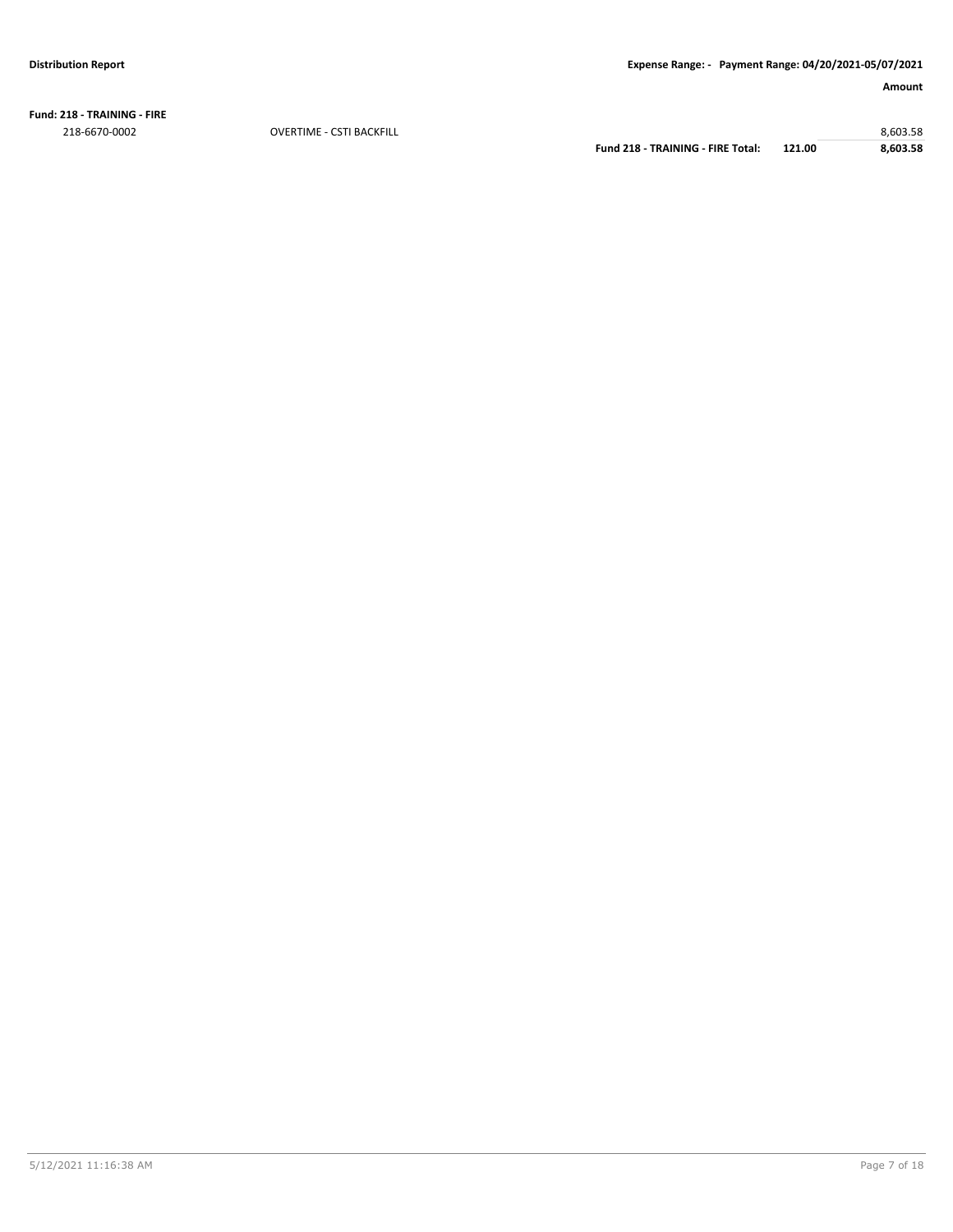**Fund: 231 - SAFER - FEMA GRANT** 231-6660-0020 PART-TIME HOURLY WAGES 160.00

**Fund 231 - SAFER - FEMA GRANT Total: 160.00**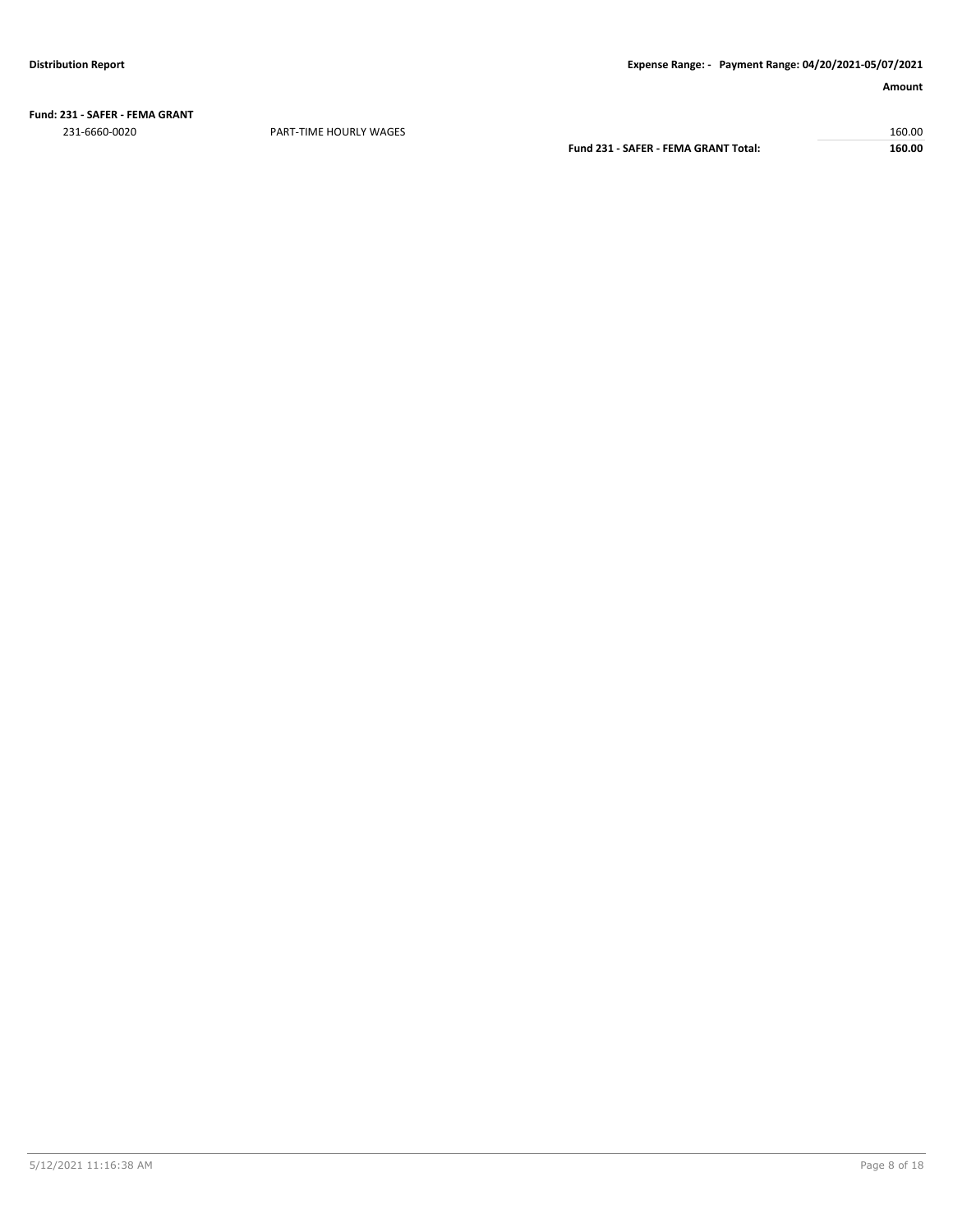**Fund: 246 - CITY AFFORDABLE HOUSING FUND**

246-2010-0001 SALARIES 8,175.36 **Fund 246 - CITY AFFORDABLE HOUSING FUND Total: 160.00 8,175.36**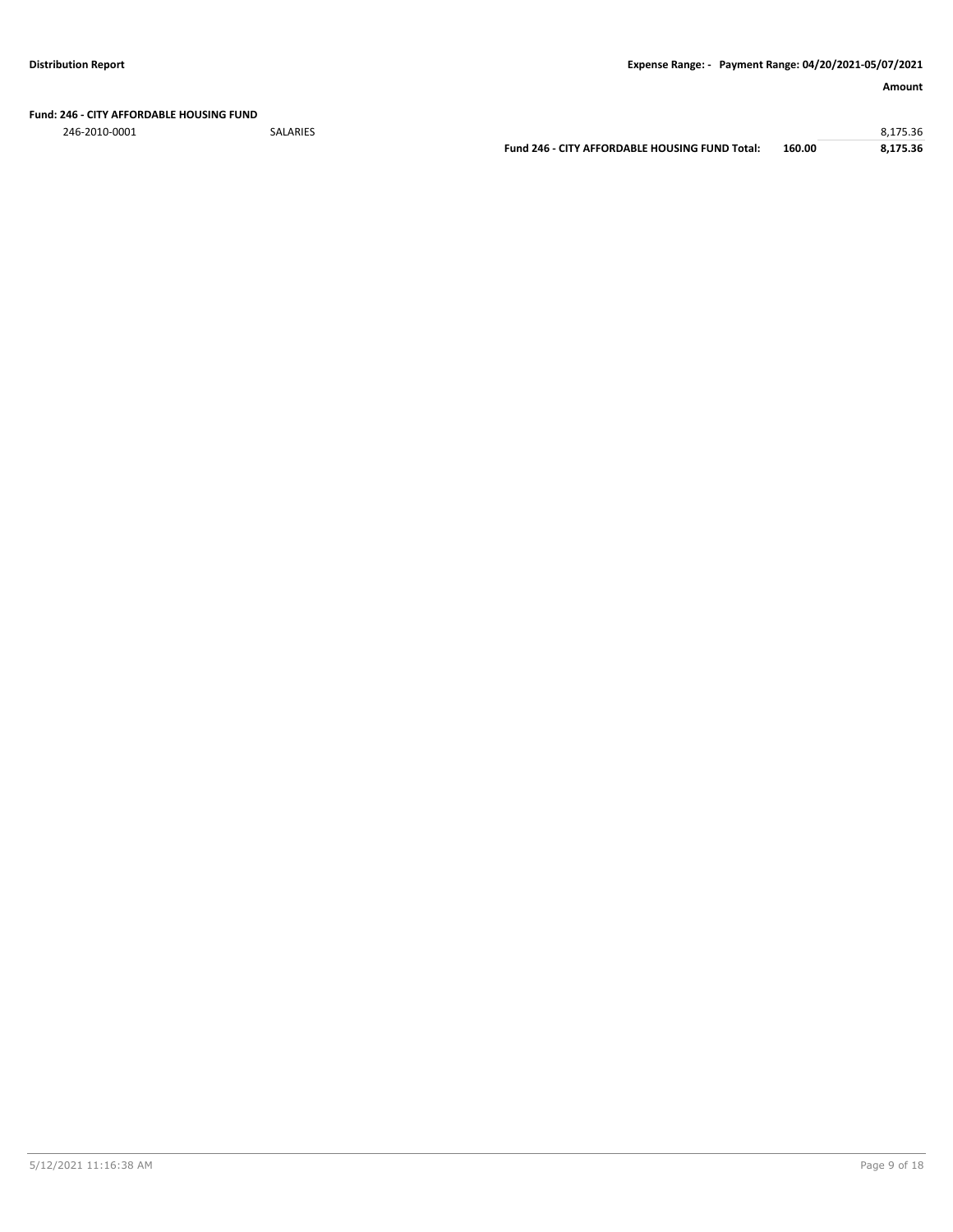**Fund: 271 - STORMWATER FUND** 271-8110-0001 SALARIES 15,523.36

**Fund 271 - STORMWATER FUND Total: 452.70 15,523.36**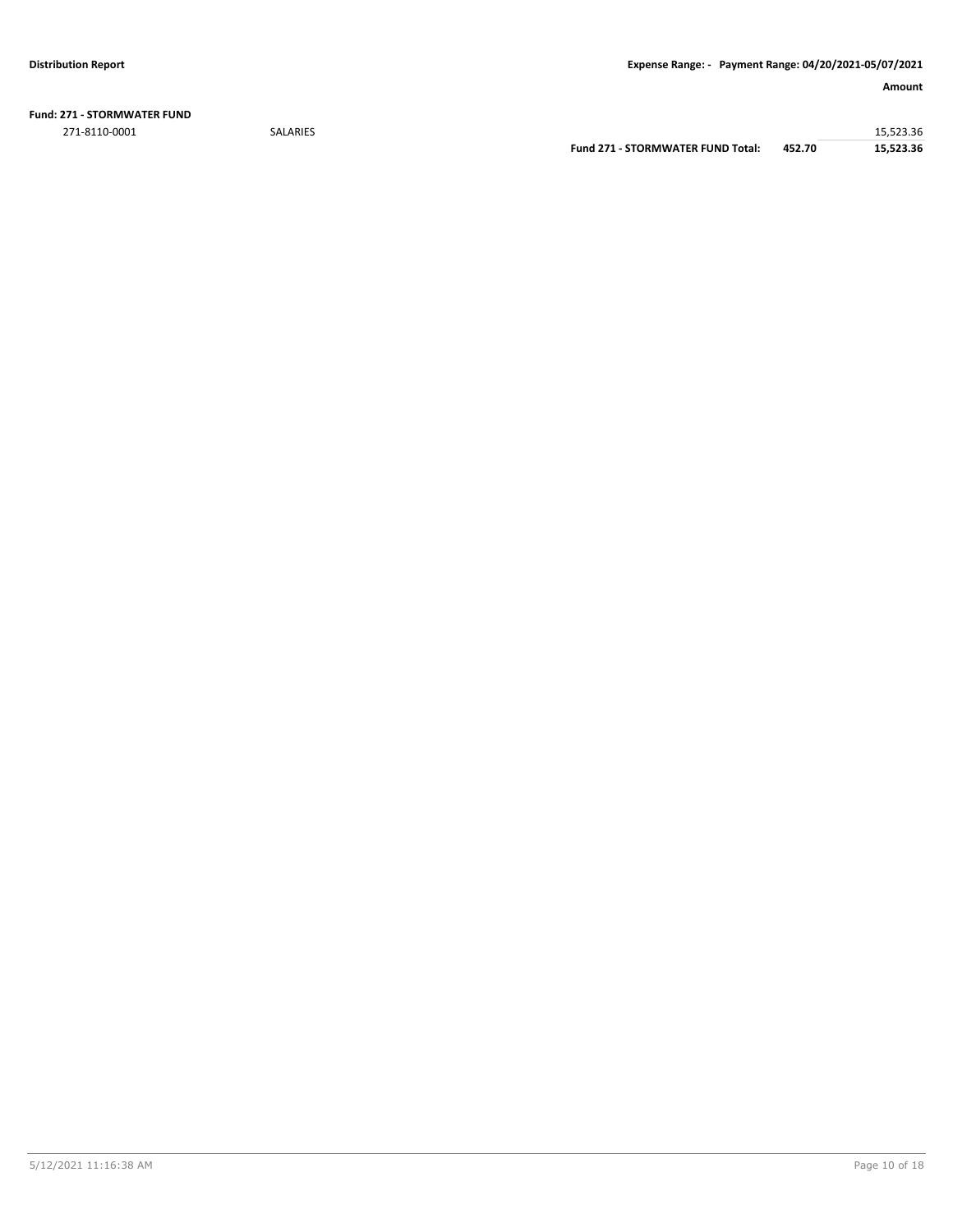## **Fund: 297 - HS - MERGED HOUSING**

297-7993-2078 OTHER EXPENSE 170.00 **Fund 297 - HS - MERGED HOUSING Total: 170.00**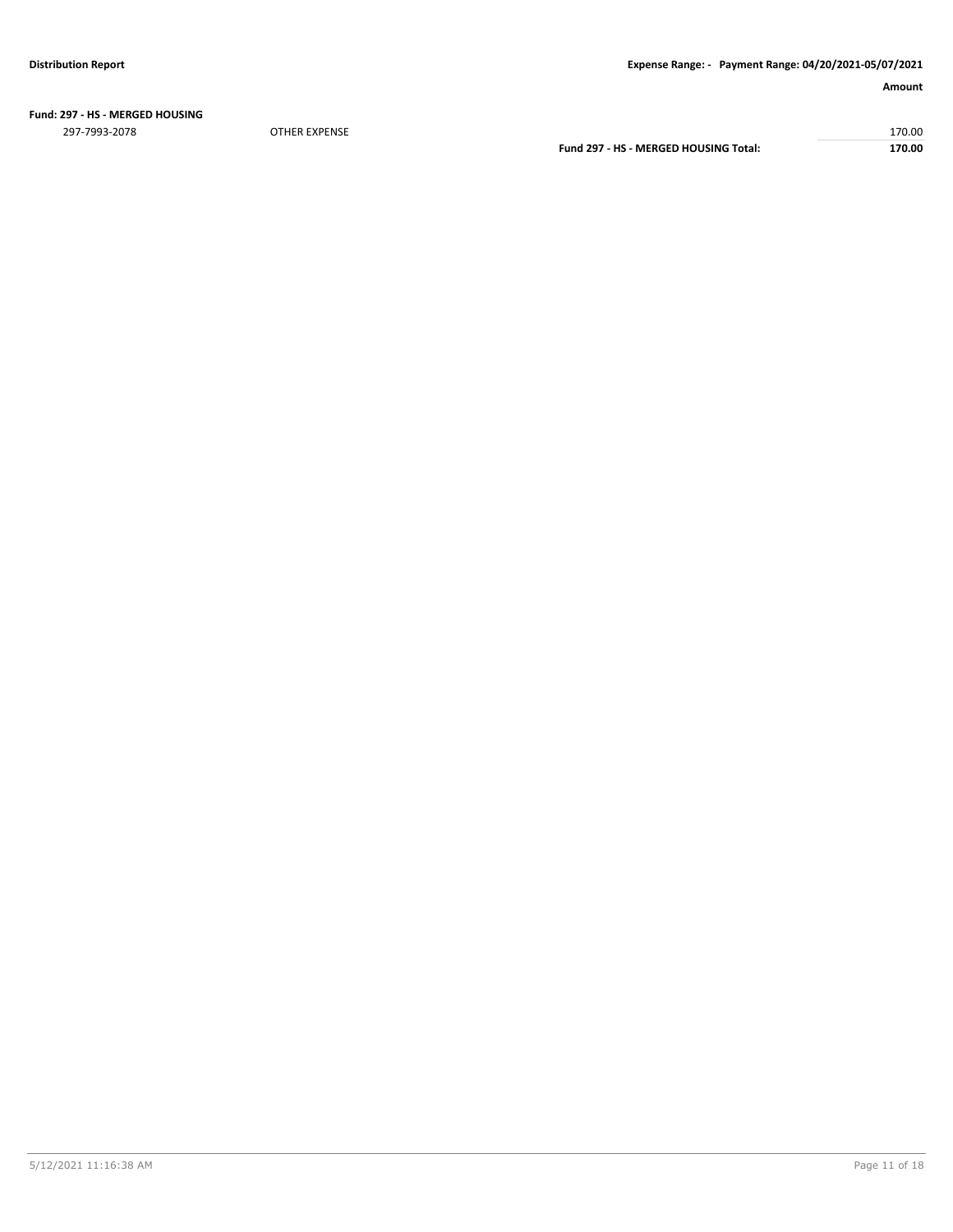**Fund: 335 - ESCA (FORA)** 335-2010-0001 SALARIES 13,664.80

**Fund 335 - ESCA (FORA) Total: 320.00 13,664.80**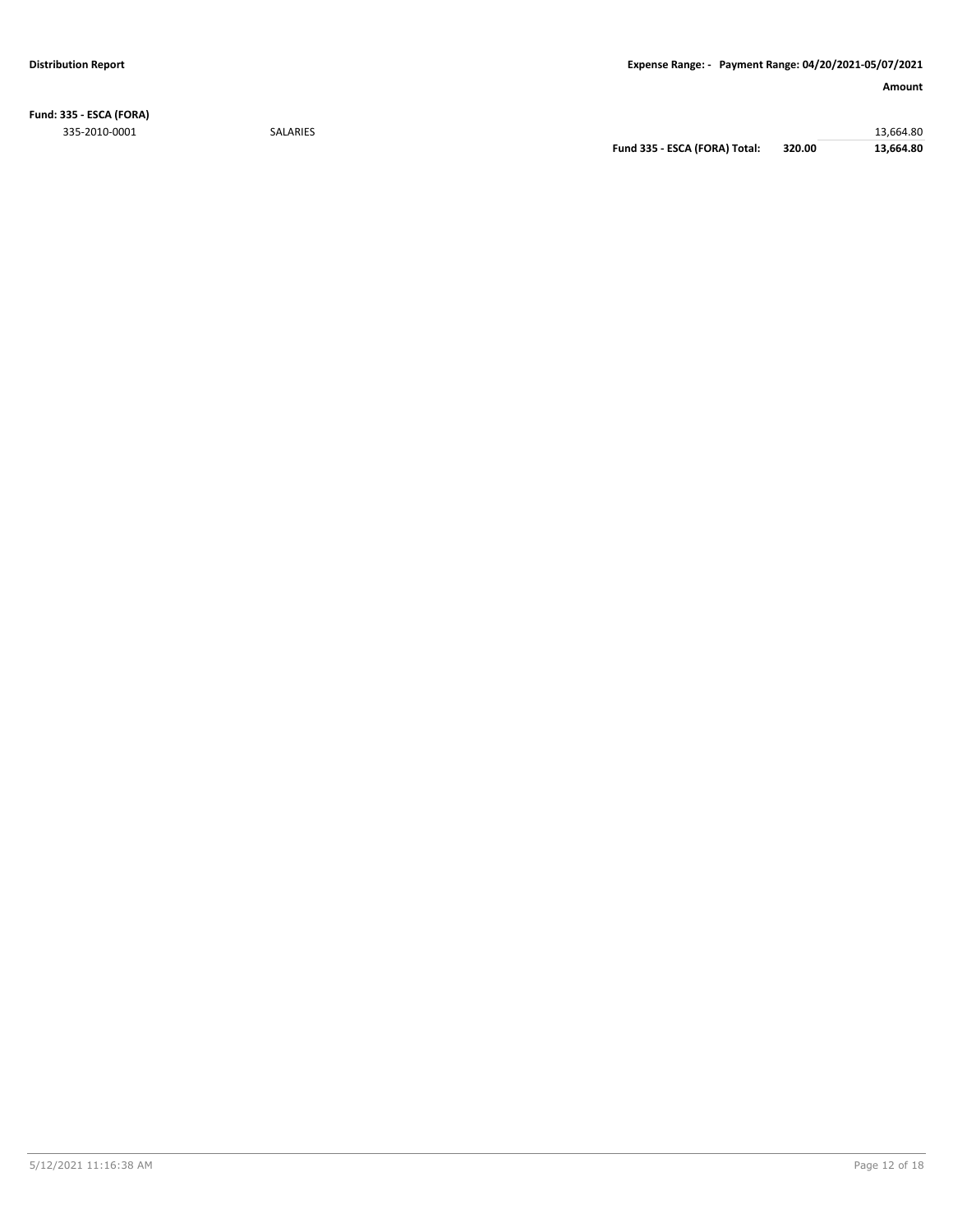### **Fund: 401 - WATER FUND**

|               |                 | Fund 401 - WATER FUND Total: | 456.12 | 17.152.24 |
|---------------|-----------------|------------------------------|--------|-----------|
| 401-8620-0001 | <b>SALARIES</b> |                              |        | 15,566.75 |
| 401-8610-0001 | <b>SALARIES</b> |                              |        | 1.585.49  |
|               |                 |                              |        |           |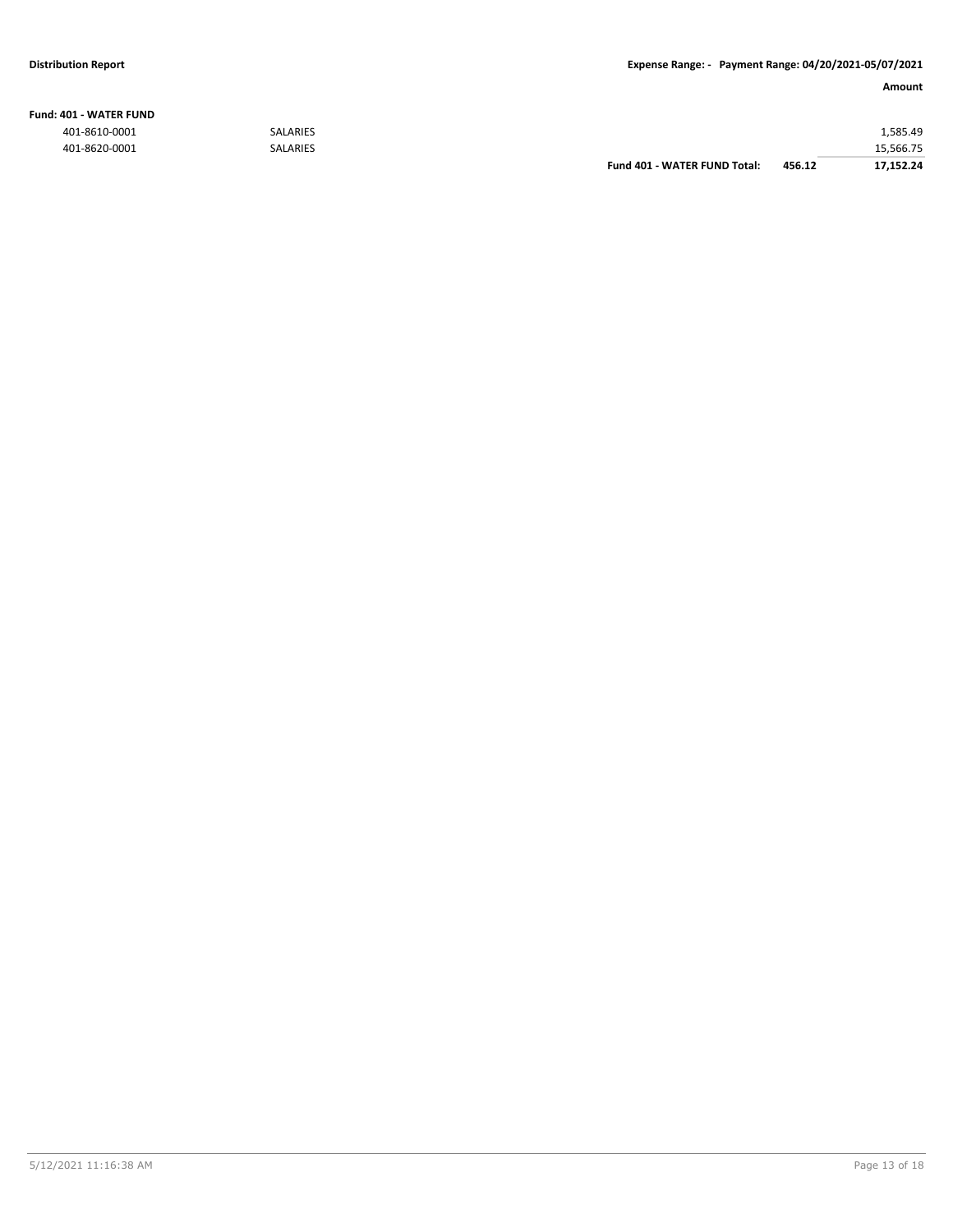| Fund: 501 - EQUIPMT MAINT FUND |  |  |  |  |  |
|--------------------------------|--|--|--|--|--|
|--------------------------------|--|--|--|--|--|

| 10.475.70 |
|-----------|
| 916.24    |
|           |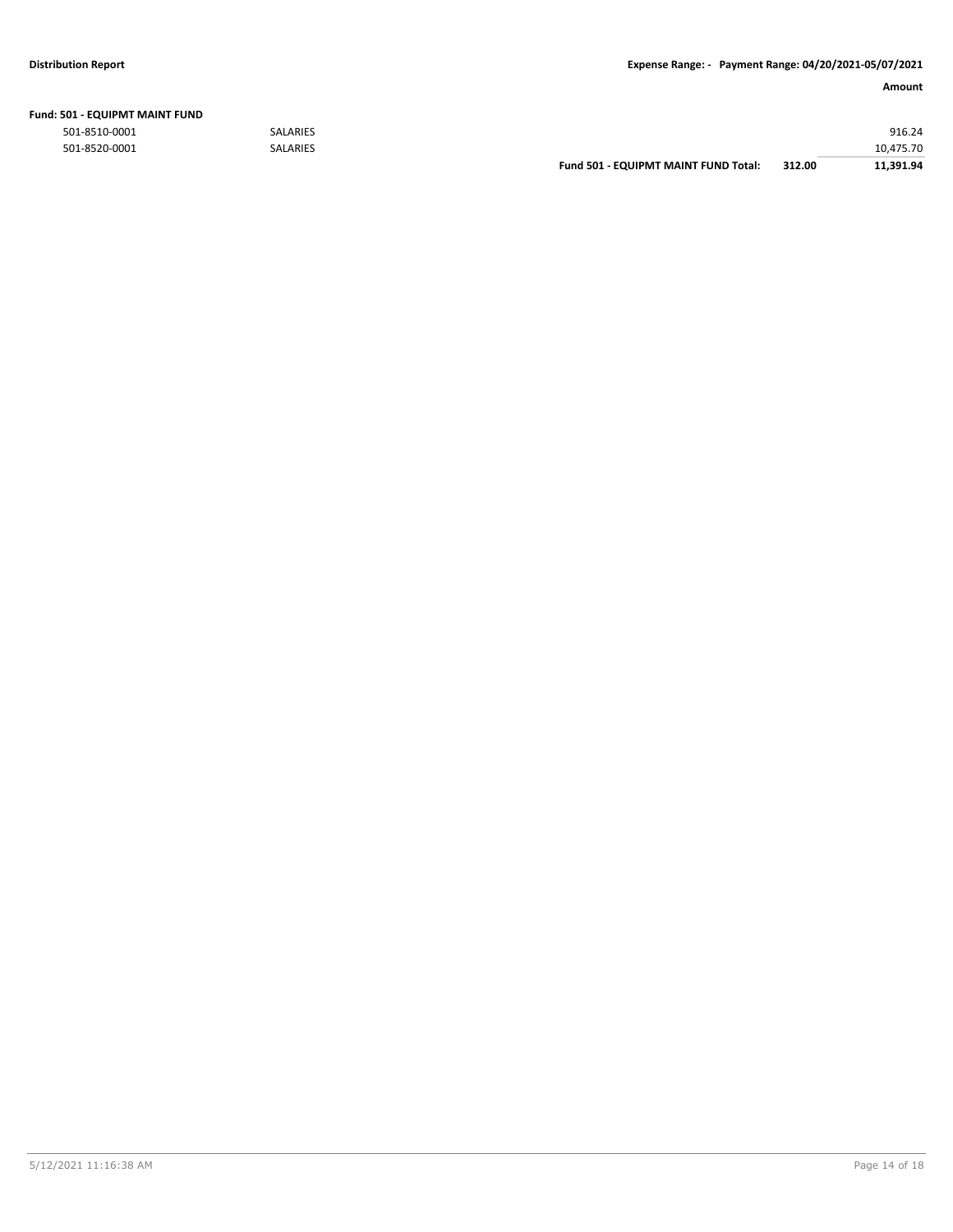**Fund: 503 - MIS FUND**

| 312.00<br>14,872.40 |
|---------------------|
| 92.30               |
| 14,780.10           |
|                     |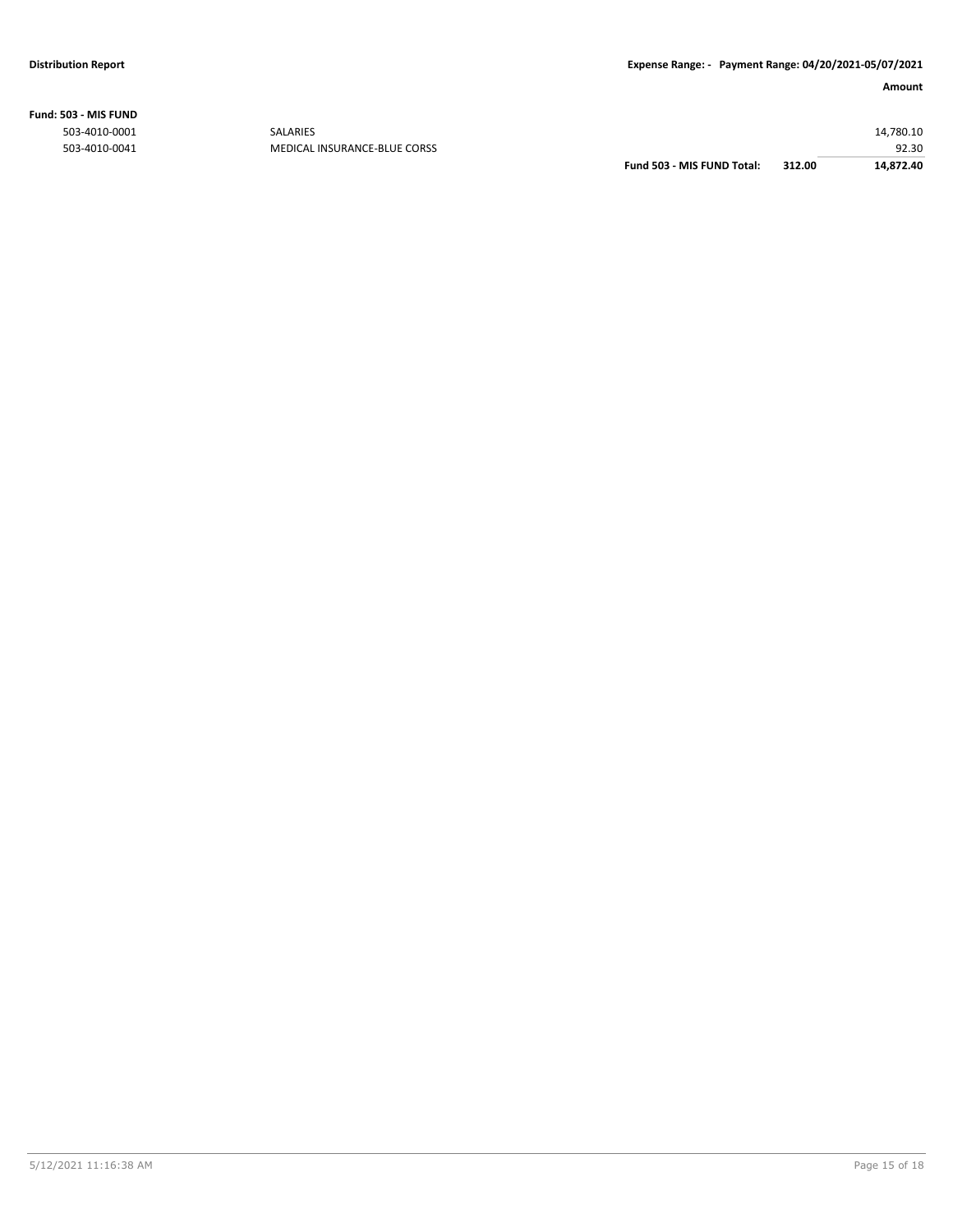| Fund: 951 - SAN. DISTRICT GEN. FUND |                 |                                           |        |           |
|-------------------------------------|-----------------|-------------------------------------------|--------|-----------|
| 951-8810-0001                       | <b>SALARIES</b> |                                           |        | 2,532.61  |
| 951-8820-0001                       | <b>SALARIES</b> |                                           |        | 21,617.42 |
| 951-8820-0002                       | <b>OVERTIME</b> |                                           |        | 832.36    |
|                                     |                 | Fund 951 - SAN, DISTRICT GEN, FUND Total: | 687.91 | 24.982.39 |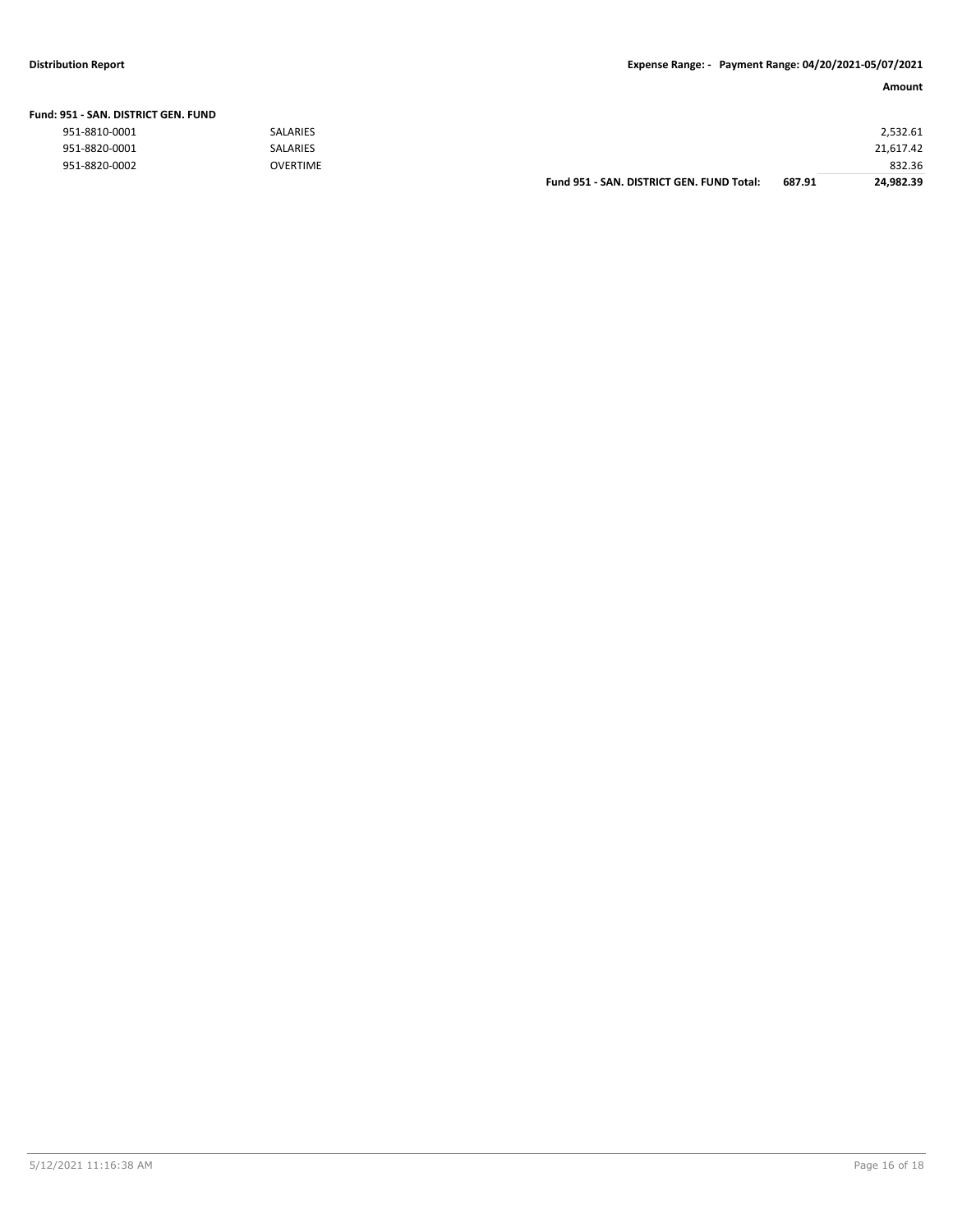|  | Fund: 953 - SAN. DISTRICT CAP. IMPROV |  |
|--|---------------------------------------|--|
|  |                                       |  |

ers and the state of the state of the state of the state of the state of the state of the state of the state of the state of the state of the state of the state of the state of the state of the state of the state of the st

| 953-8820-9214 | DEL MONTE SWR MAIN REPLACEMENT |                                             | 253.66 |
|---------------|--------------------------------|---------------------------------------------|--------|
|               |                                | Fund 953 - SAN, DISTRICT CAP, IMPROV Total: | 422.76 |